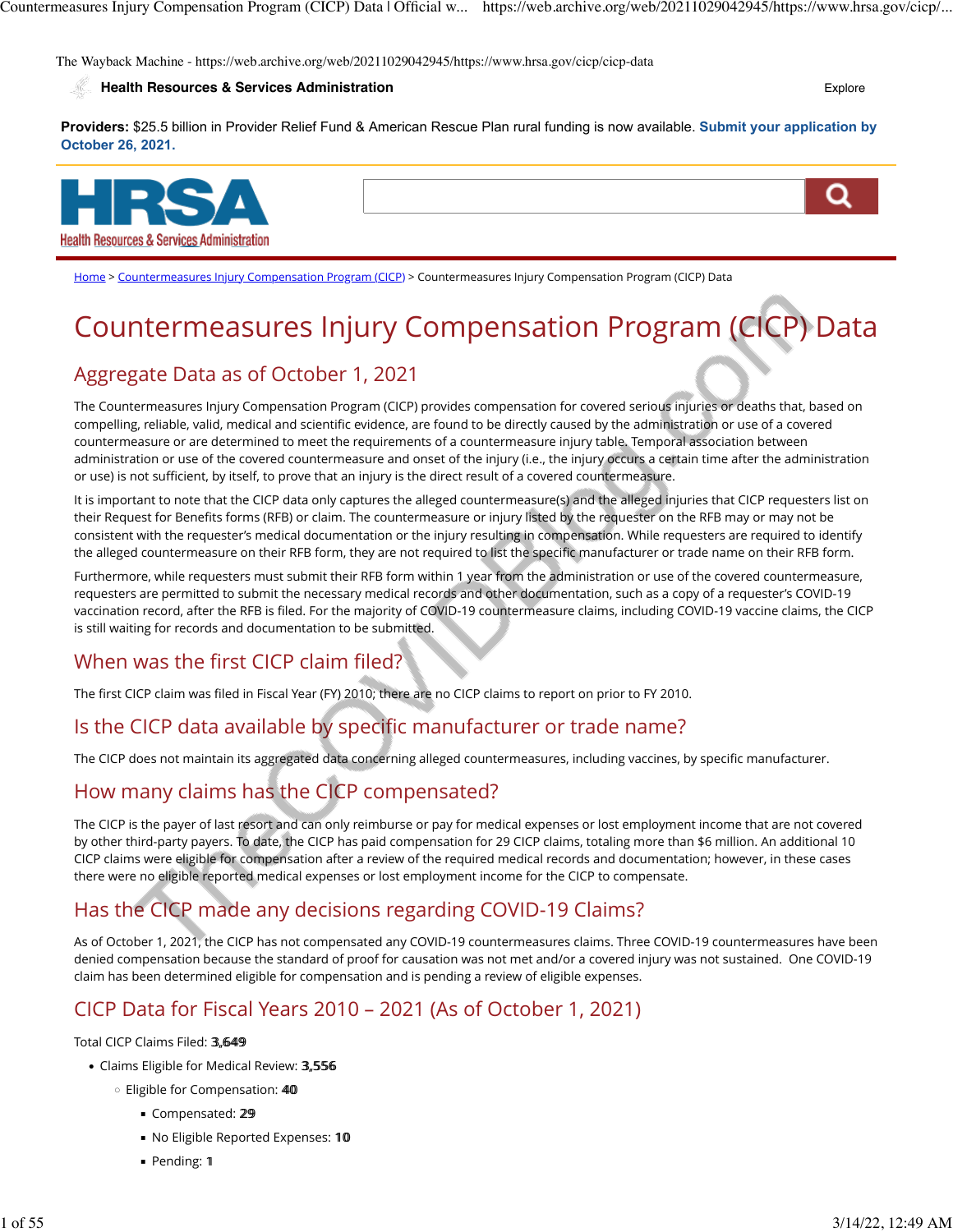- Pending Review or In Review: 33,,115544
- Denied: 336622
	- Requested Medical Records not Submitted: 135
	- **EXTERGEDED STANDARD STANDER IN STANDER STANDER STANDER IN STANDER STANDER STANDER STANDER STANDER STANDER STANDER STANDER STANDER STANDER STANDER STANDER STANDER STANDER STANDER STANDER STANDER STANDER STANDER STANDER STA**
- Claims Ineligible for Medical Review: 93
	- Missed Filing Deadline: 3388
	- Not CICP Covered Product/ Not Specified: 5555

#### CICP claims data is provided below in categories pertaining to their status.

- Table 1. Claims fi[led alleging injuries and deaths from COVID-19 countermeasures](https://web.archive.org/web/20211029042945/https://www.hrsa.gov/cicp/cicp-data#table-1)
- [Table 2. Compensated claims](https://web.archive.org/web/20211029042945/https://www.hrsa.gov/cicp/cicp-data#table-2)
- [Table 3. Eligible for compensation but no reported eligible expenses](https://web.archive.org/web/20211029042945/https://www.hrsa.gov/cicp/cicp-data#table-3)
- [Table 4. Denied because required medical records were not submitted](https://web.archive.org/web/20211029042945/https://www.hrsa.gov/cicp/cicp-data#table-4)
- [Table 5. Denied for failure to meet the standard of proof and/or sustain a covered injury](https://web.archive.org/web/20211029042945/https://www.hrsa.gov/cicp/cicp-data#table-5)
- [Table 6. Ineligible for missing the](https://web.archive.org/web/20211029042945/https://www.hrsa.gov/cicp/cicp-data#table-6) filing deadline
- [Table 7. Ineligible because product is not covered by CICP](https://web.archive.org/web/20211029042945/https://www.hrsa.gov/cicp/cicp-data#table-7)
- [Table 8. Ineligible due to no allegation of administration or use of a covered countermeasure](https://web.archive.org/web/20211029042945/https://www.hrsa.gov/cicp/cicp-data#table-8)

#### Table 1. Alleged COVID-19 Countermeasure Claims Filed as of October 1, 2021

This table displays the alleged countermeasure and alleged injury/death for each COVID-19 countermeasure claim filed as of October 1, 2021. Of the 3,158 COVID-19 countermeasure claims 1,357 allege injuries/deaths from COVID-19 vaccines and 1,801 allege injuries/deaths from other COVID-19 countermeasures.

The CICP does not maintain its aggregated data concerning alleged countermeasures, including vaccines, by specific manufacturer or trade name.

| Allleged Countermeasure                                                                                                                                                                                                                                                                                                                                                                                                                                                                                                                                                                                                                                                                                                                                                                                                           | Allleged Injury/ Death | Nummber<br><b>off</b><br><b>Claims</b> |
|-----------------------------------------------------------------------------------------------------------------------------------------------------------------------------------------------------------------------------------------------------------------------------------------------------------------------------------------------------------------------------------------------------------------------------------------------------------------------------------------------------------------------------------------------------------------------------------------------------------------------------------------------------------------------------------------------------------------------------------------------------------------------------------------------------------------------------------|------------------------|----------------------------------------|
| Failure to have infection control programs in place, the failure to have adequate<br>infection control in place, the failure to properly train staff, the failure to provide<br>sufficient staff, the failure to cohort infected and uninfected individuals, the<br>failure to provide PPE to staff and residents, the failure to train on the proper use<br>of PPE, the failure to have adequate procedures in place to deal with infection,<br>the failure to adequately monitor residents for signs of infection, the failure to<br>transfer residents to a higher level of care when needed, the failure to<br>adequately treat residents with COVID, the failure to provide appropriate<br>distancing among residents, the failure to properly report the number of<br>COVID-19 cases and deaths to authorities, and others. | Death                  | 296                                    |
| Anakinra                                                                                                                                                                                                                                                                                                                                                                                                                                                                                                                                                                                                                                                                                                                                                                                                                          | Death                  | $\mathbf{1}$                           |
| Antiviral                                                                                                                                                                                                                                                                                                                                                                                                                                                                                                                                                                                                                                                                                                                                                                                                                         | Death                  | $\mathbf{1}$                           |
| Azithromycin                                                                                                                                                                                                                                                                                                                                                                                                                                                                                                                                                                                                                                                                                                                                                                                                                      | Death                  | 12                                     |
| Azithromycin / BiPAP / Ivermectin / Remdesivir                                                                                                                                                                                                                                                                                                                                                                                                                                                                                                                                                                                                                                                                                                                                                                                    | Death                  | $\mathbf{1}$                           |
| Azithromycin / Cefdinir / G-Tube                                                                                                                                                                                                                                                                                                                                                                                                                                                                                                                                                                                                                                                                                                                                                                                                  | Death                  | $\mathbf{1}$                           |
| Azithromycin / Cefdinir/ Ibuprofen                                                                                                                                                                                                                                                                                                                                                                                                                                                                                                                                                                                                                                                                                                                                                                                                | Death                  | $\mathbf{1}$                           |
| Azithromycin / Ceftriaxone / Plaquenil                                                                                                                                                                                                                                                                                                                                                                                                                                                                                                                                                                                                                                                                                                                                                                                            | Death                  | $\mathbf{1}$                           |
| Azithromycin / CiPAP                                                                                                                                                                                                                                                                                                                                                                                                                                                                                                                                                                                                                                                                                                                                                                                                              | Death                  | $\mathbf{1}$                           |
| Azithromycin / CiPAP / BiPAP                                                                                                                                                                                                                                                                                                                                                                                                                                                                                                                                                                                                                                                                                                                                                                                                      | Death                  | $\mathbf{1}$                           |
| Azithromycin / Convalescent Plasma / Dexamethasone / Remdesivir                                                                                                                                                                                                                                                                                                                                                                                                                                                                                                                                                                                                                                                                                                                                                                   | Death                  | $\mathbf{1}$                           |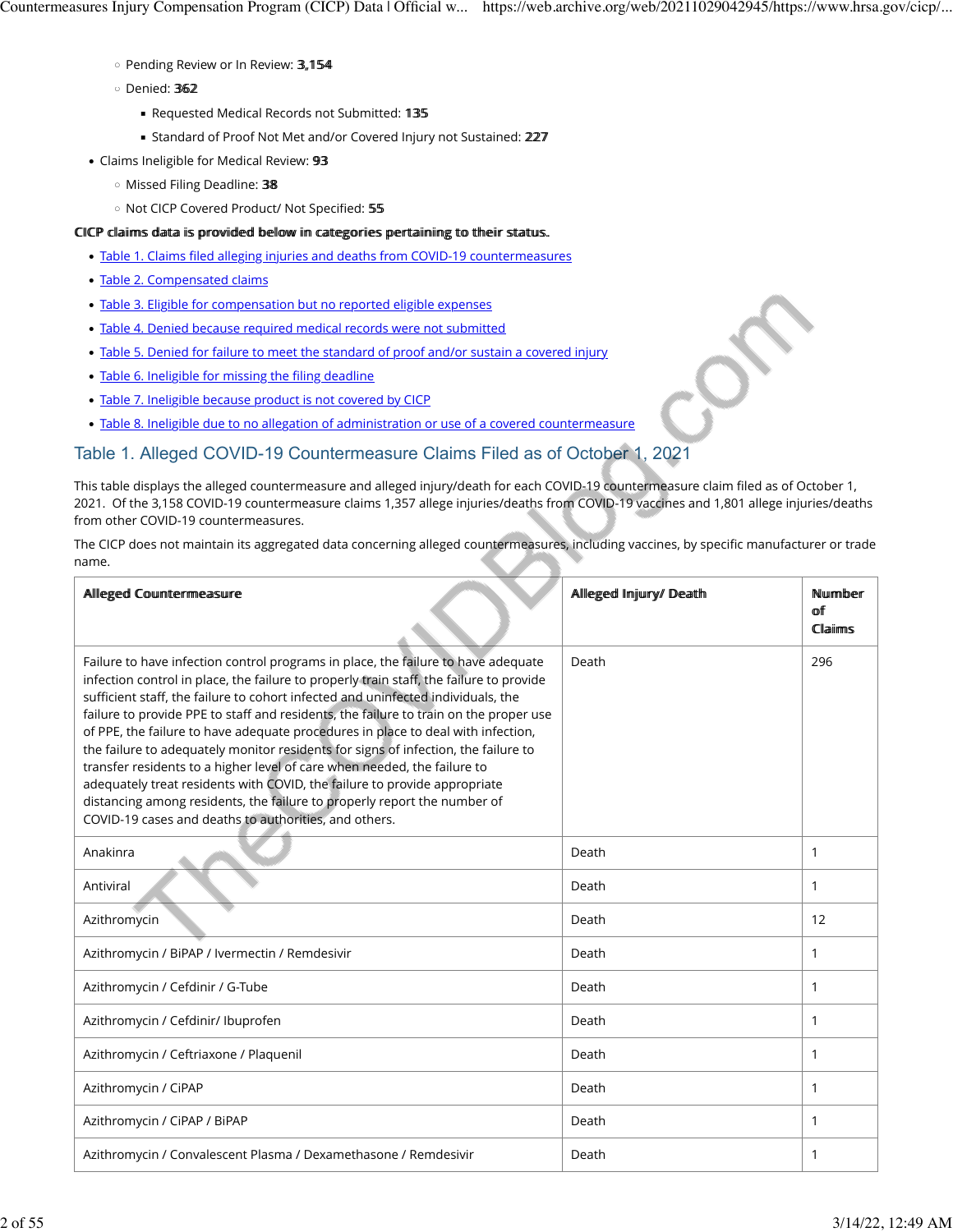| Azithromycin / Convalescent Plasma / Dexamethasone / Remdesivir / Solu-<br>Medrol | Death | 1                |
|-----------------------------------------------------------------------------------|-------|------------------|
| Azithromycin / Convalescent Plasma / Hydroxychloroquine / Ivermectin              | Death | 1                |
| Azithromycin / Dexamethasone / Remdesivir                                         | Death | 1                |
| Azithromycin / Dexamethasone / Steroid                                            | Death | $\mathbf{1}$     |
| Azithromycin / Dialysis / Methylprednisolone                                      | Death | $\mathbf{1}$     |
| Azithromycin / Hydroxychloroquine                                                 | Death | 10               |
| Azithromycin / Hydroxychloroquine / BiPap / Heparin                               | Death | 1                |
| Azithromycin / Hydroxychloroquine / Bolus / Ceftriaxone / Zosyn                   | Death | $\blacksquare$ 1 |
| Azithromycin / Hydroxychloroquine / Dexamethasone                                 | Death | 1                |
| Azithromycin / Hydroxychloroquine / Dialysis                                      | Death | 1                |
| Azithromycin / Hydroxychloroquine / Dialysis / Solu-Medrol / Tocilizumab          | Death | $\mathbf{1}$     |
| Azithromycin / Hydroxychloroquine / Fentanyl / intubation                         | Death | 1                |
| Azithromycin / Hydroxychloroquine / Intubation                                    | Death | 5                |
| Azithromycin / Hydroxychloroquine / Methylprednisolone / Tocilizumab              | Death | $\mathbf{1}$     |
| Azithromycin / Hydroxychloroquine / Remdesivir                                    | Death | 1                |
| Azithromycin / Hydroxychloroquine / Respirator                                    | Death | $\mathbf{1}$     |
| Azithromycin / Hydroxychloroquine / Rocephin                                      | Death | 1                |
| Azithromycin / Hydroxychloroquine / Solu-Medrol                                   | Death | 1                |
| Azithromycin / Hydroxychloroquine / Solu-Medrol / Steroids                        | Death | $\mathbf{1}$     |
| Azithromycin / Ivermectin / Methylprednisolone                                    | Death | 1                |
| Azithromycin / Ivermectin / Methylprednisolone / Remdesivir                       | Death | 22               |
| Azithromycin / Metoprolol                                                         | Death | $\mathbf{1}$     |
| Azithromycin / Ondansetron / Cefdinir                                             | Death | 1                |
| Azithromycin / Remdesivir                                                         | Death | 5                |
| BiPap / Convalescent Plasma / Remdesivir                                          | Death | 1                |
| BiPap / COVID-19 Medications / Nebulizer                                          | Death | 1                |
| BiPAP / CPAP / COVID-19 Medications                                               | Death | 1                |
| BiPAP / High Flow Oxygen / Remdesivir                                             | Death | 1                |
| BiPap / Hydroxychloroquine / Doxycycline / Ceftriaxone / Heparin                  | Death | $\mathbf{1}$     |
| BiPAP / Hydroxychloroquine / Ivermectin                                           | Death | 1                |
| BiPAP / Hydroxychloroquine / Ivermectin / Remdesivir                              | Death | 3                |
| BiPap / Hydroxychloroquine / Remdesivir                                           | Death | 1                |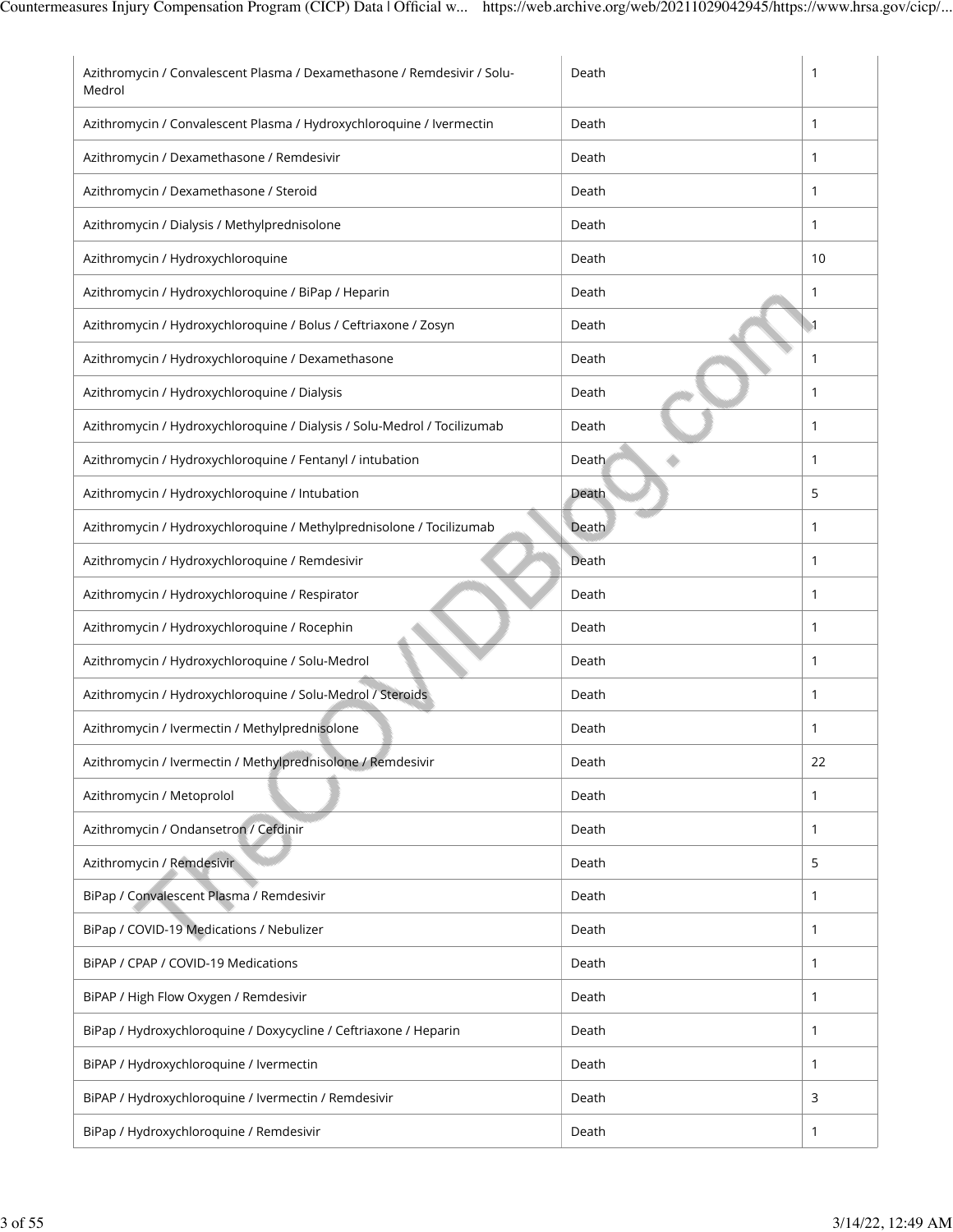| BiPAP / Ivermectin / Remdesivir / Vapotherm                                           | Death                                                                                        | 1            |
|---------------------------------------------------------------------------------------|----------------------------------------------------------------------------------------------|--------------|
| Chest Compression / Epinephrine / Intubation                                          | Death                                                                                        | 1            |
| Chest Compressions / Epinephrine                                                      | Death                                                                                        | 1            |
| Contrast                                                                              | Kidney Injury                                                                                | $\mathbf{1}$ |
| Convalescent Plasma                                                                   | Death                                                                                        | 4            |
| Convalescent Plasma / Remdesivir                                                      | Death                                                                                        | 4            |
| Convalescent Plasma / Tocilizumab / Zithromax                                         | Death                                                                                        | 1            |
| COVID-19 Antivirals / Antibiotics / Anti-inflammatory Medications / Oxygen<br>Therapy | Death                                                                                        | -1           |
| COVID-19 Infection                                                                    | Death                                                                                        | 1            |
| <b>COVID-19 Medications</b>                                                           | Death                                                                                        | 10           |
| COVID-19 Medications / Intubation                                                     | Death                                                                                        | 1            |
| <b>COVID-19 Medications / Remdesivir</b>                                              | Death                                                                                        | 1            |
| COVID-19 Test                                                                         | Death                                                                                        | $\mathbf{1}$ |
| COVID-19 Test                                                                         | Perforated Ethymoidal Artery                                                                 | 1            |
| COVID-19 Test                                                                         | Punctured Brain / CSF                                                                        | 1            |
| COVID-19 Test / Heparin / Supplemental Oxygen / Ultrasound (Duplex)                   | Brain Injury / Quadriplegia                                                                  | 1            |
| COVID-19 Test / Oxygen                                                                | Death                                                                                        | 1            |
| COVID-19 Vaccine                                                                      | Abdominal Pain                                                                               | 2            |
| COVID-19 Vaccine                                                                      | Abdominal Pain / Chills /<br>Lightheadedness                                                 | 1            |
| COVID-19 Vaccine                                                                      | Abdominal Pain / Diarrhea / Nausea /<br>Vomiting / Bloating                                  | 1            |
| COVID-19 Vaccine                                                                      | Abdominal Pain / Leg Pain                                                                    | $\mathbf{1}$ |
| COVID-19 Vaccine                                                                      | Abdominal Pain / Muscle and Joint<br>Pain / Chills / Vision Distortion / Retina<br>Puckering | $\mathbf{1}$ |
| COVID-19 Vaccine                                                                      | Aches / Dehydration / Vomiting                                                               | $\mathbf{1}$ |
| COVID-19 Vaccine                                                                      | Acute Brain Disorder                                                                         | $\mathbf{1}$ |
| COVID-19 Vaccine                                                                      | Acute Congestive Heart Failure /<br>Kidney Damage                                            | 1            |
| COVID-19 Vaccine                                                                      | <b>Acute Hearing Loss</b>                                                                    | 1            |
| COVID-19 Vaccine                                                                      | Acute Inflammatory Demyelinating<br>Polyneuropathy                                           | 1            |
| COVID-19 Vaccine                                                                      | Acute ITP                                                                                    | $\mathbf{1}$ |
| COVID-19 Vaccine                                                                      | Acute Kidney Injury                                                                          | $\mathbf{1}$ |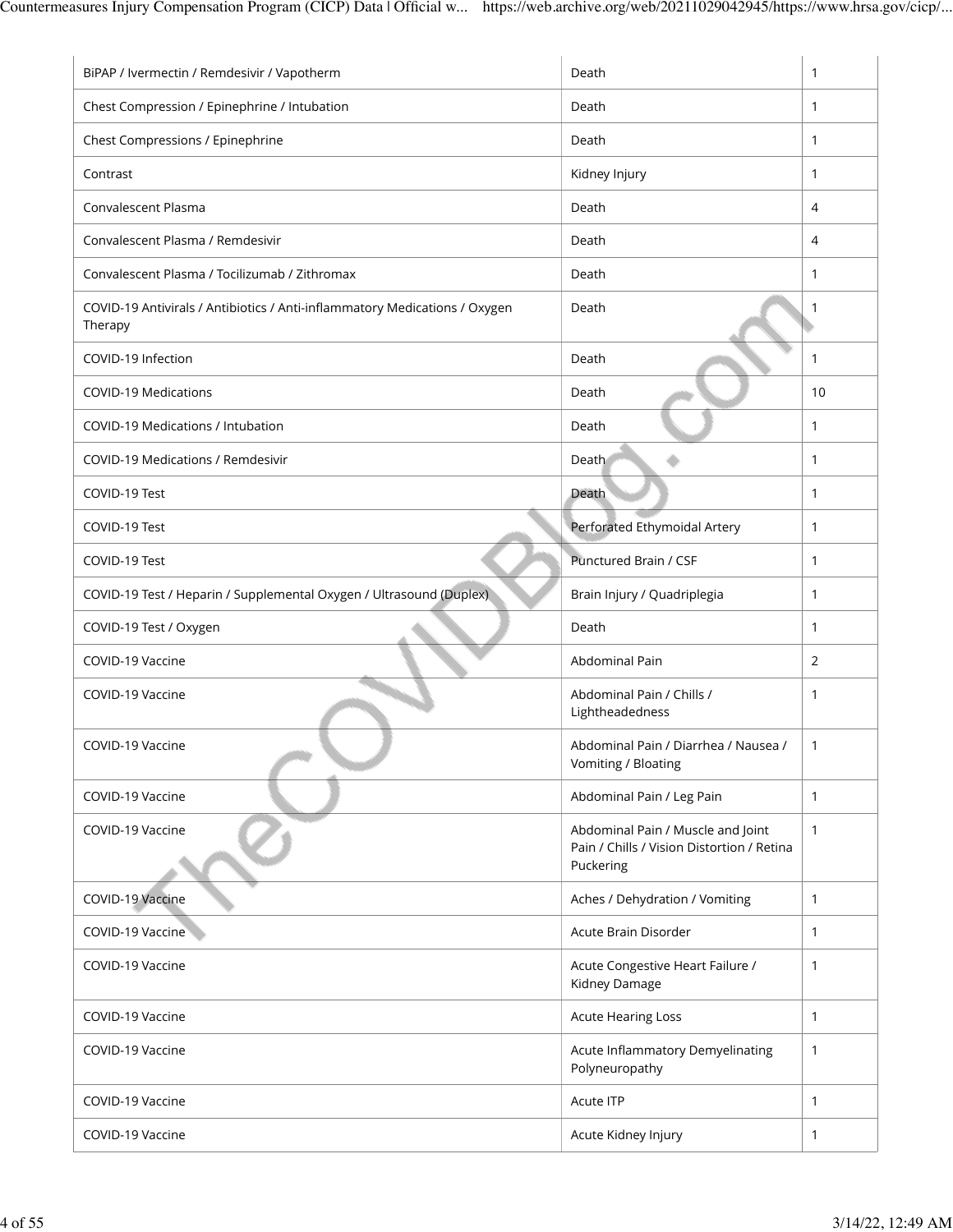| COVID-19 Vaccine | Acute Non-traumatic Kidney Injury /<br>Pericardial Effusion / Elevated AST | $\mathbf{1}$ |
|------------------|----------------------------------------------------------------------------|--------------|
| COVID-19 Vaccine | <b>Acute Pancreatitis</b>                                                  | $\mathbf{1}$ |
| COVID-19 Vaccine | Acute Renal Failure / Rhabdomyolsis /<br>Myositis                          | $\mathbf{1}$ |
| COVID-19 Vaccine | Acute Saddle Pulmonary Embolism                                            | $\mathbf{1}$ |
| COVID-19 Vaccine | Addison's Disease Crisis                                                   | 1            |
| COVID-19 Vaccine | Adhesive Capsulitis                                                        | 2            |
| COVID-19 Vaccine | Adverse Reaction                                                           | 2            |
| COVID-19 Vaccine | AIDP / GBS                                                                 | $\mathbf{1}$ |
| COVID-19 Vaccine | Allergic Reaction                                                          | 44           |
| COVID-19 Vaccine | Allergic Reaction / Burns on Skin                                          | $\mathbf{1}$ |
| COVID-19 Vaccine | Allergic Reaction / Hypersensitivity                                       | 1            |
| COVID-19 Vaccine | Allergic Reaction / Panic Attack                                           | 1            |
| COVID-19 Vaccine | <b>Allergic Reaction / Peripheral</b><br>Neuropathy                        | 1            |
| COVID-19 Vaccine | Allergic Reaction / Tachycardia                                            | 1            |
| COVID-19 Vaccine | Alopecia Areata                                                            | 1            |
| COVID-19 Vaccine | Anaphylactic Reaction                                                      | 10           |
| COVID-19 Vaccine | Anaphylactic Shock                                                         | 10           |
| COVID-19 Vaccine | Anaphylactic Shock / Face Swelling /<br>Angioedema                         | 1            |
| COVID-19 Vaccine | Anaphylaxis                                                                | 22           |
| COVID-19 Vaccine | Anaphylaxis / Vasovagal Syncope /<br>AIDP / AMAN                           | $\mathbf{1}$ |
| COVID-19 Vaccine | Anemia / Heart Problems /<br>Respiratory Problems / Weakness               | 1            |
| COVID-19 Vaccine | Anxiety / Lack of Sleep / Agitation                                        | 1            |
| COVID-19 Vaccine | Anxiety / Ongoing Confusion                                                | 1            |
| COVID-19 Vaccine | Anxiety / Rapid Heartbeat /<br>Depression / Chest Pain / Headache          | 1            |
| COVID-19 Vaccine | Anxiety / Shortness of Breath / Heart<br>Palpitations                      | 1            |
| COVID-19 Vaccine | Appendicitis                                                               | 6            |
| COVID-19 Vaccine | Arm and Facial Paralysis / Difficulty<br><b>Breathing</b>                  | 1            |
| COVID-19 Vaccine | Arm and Hand Numbness / Pain                                               | $\mathbf{1}$ |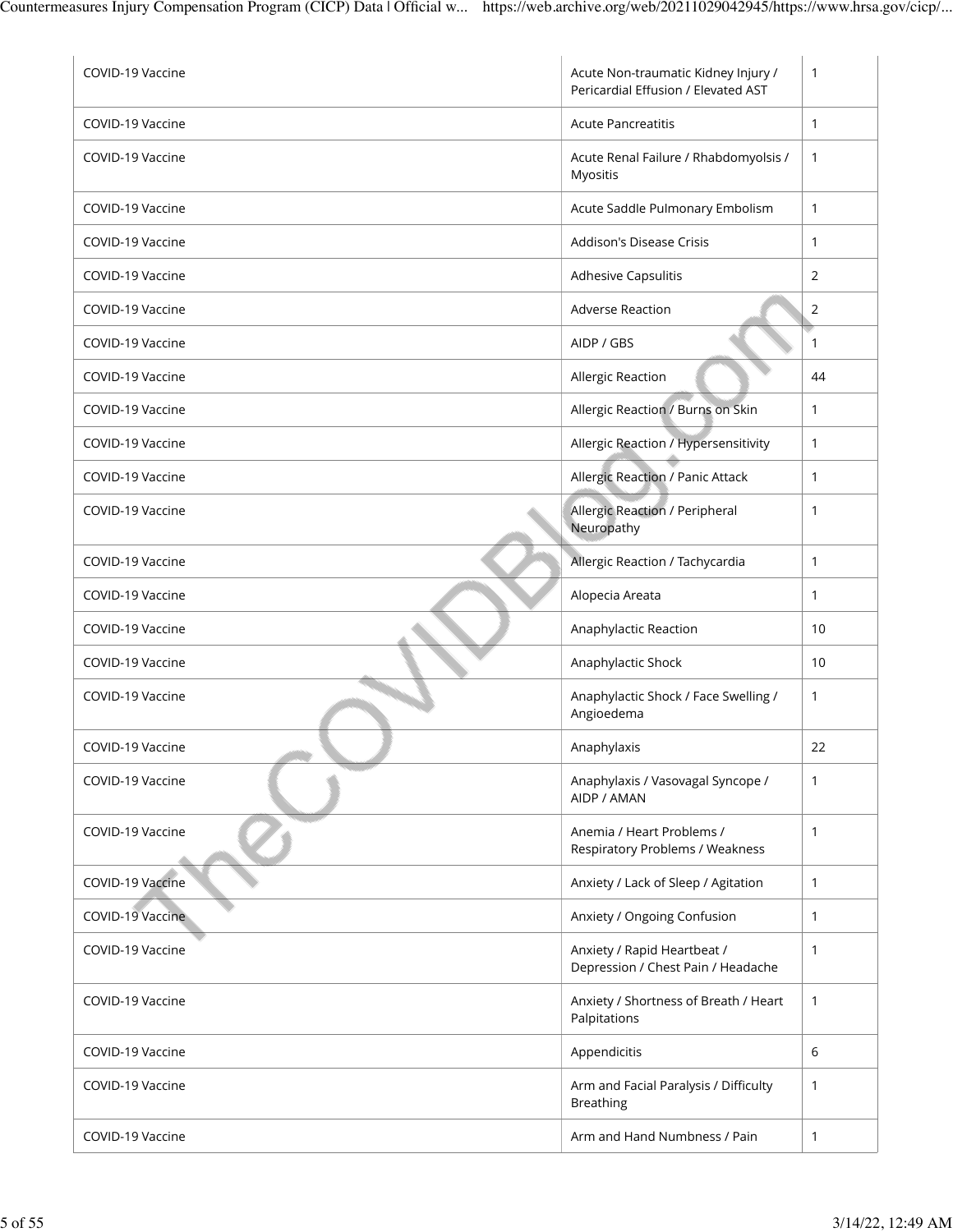| COVID-19 Vaccine | Arm and Leg Tingling / Heartburn /<br>Headache                 | 1            |
|------------------|----------------------------------------------------------------|--------------|
| COVID-19 Vaccine | Arm and Neck Injury                                            | $\mathbf{1}$ |
| COVID-19 Vaccine | Arm and Shoulder Injury                                        | 6            |
| COVID-19 Vaccine | Arm Injury                                                     | 15           |
| COVID-19 Vaccine | Arm Injury / Fever                                             | 1            |
| COVID-19 Vaccine | Arm Injury / Rotator Cuff Tear                                 | 1            |
| COVID-19 Vaccine | Arm Leg and Breast Pain / Swollen<br>Lymph Nodes               | 1            |
| COVID-19 Vaccine | Arm Numbness / Tingling                                        | 1            |
| COVID-19 Vaccine | Arm Numbness and Pain                                          | $\mathbf{1}$ |
| COVID-19 Vaccine | Arm Pain                                                       | 3            |
| COVID-19 Vaccine | Arm Pain and Numbness / Swollen<br>Lymph Nodes / Loss of Sleep | $\mathbf{1}$ |
| COVID-19 Vaccine | Arm Pit and Chest Swelling                                     | 1            |
| COVID-19 Vaccine | Arm Pit and Chest Swelling                                     | 1            |
| COVID-19 Vaccine | Arm Pit Swelling                                               | 1            |
| COVID-19 Vaccine | Arrhythmia / Stroke / Tachycardia                              | $\mathbf{1}$ |
| COVID-19 Vaccine | Arrhythmia / Tachycardia                                       | 1            |
| COVID-19 Vaccine | Aseptic Meningitis                                             | 1            |
| COVID-19 Vaccine | Asthma                                                         | 1            |
| COVID-19 Vaccine | Asthma Attack / Fatigue                                        | 1            |
| COVID-19 Vaccine | <b>Atrial Fibrillation</b>                                     | 4            |
| COVID-19 Vaccine | <b>Atrial Flutter</b>                                          | $\mathbf{1}$ |
| COVID-19 Vaccine | Autoimmune Disease                                             | 1            |
| COVID-19 Vaccine | AV Block                                                       | 1            |
| COVID-19 Vaccine | Back Pain / Swollen Lymph Nodes                                | 1            |
| COVID-19 Vaccine | <b>Back Pain and Lumps</b>                                     | $\mathbf{1}$ |
| COVID-19 Vaccine | <b>Bacterial Pneumonia</b>                                     | 1            |
| COVID-19 Vaccine | <b>Bell's Palsy</b>                                            | 20           |
| COVID-19 Vaccine | Bell's Palsy / Neuropathy                                      | 2            |
| COVID-19 Vaccine | <b>Bleeding Ulcers</b>                                         | 1            |
| COVID-19 Vaccine | Blood Clot / Brain Bleed                                       | 1            |
| COVID-19 Vaccine | Blood Clot / Fluid in Heart and Lungs                          | 1            |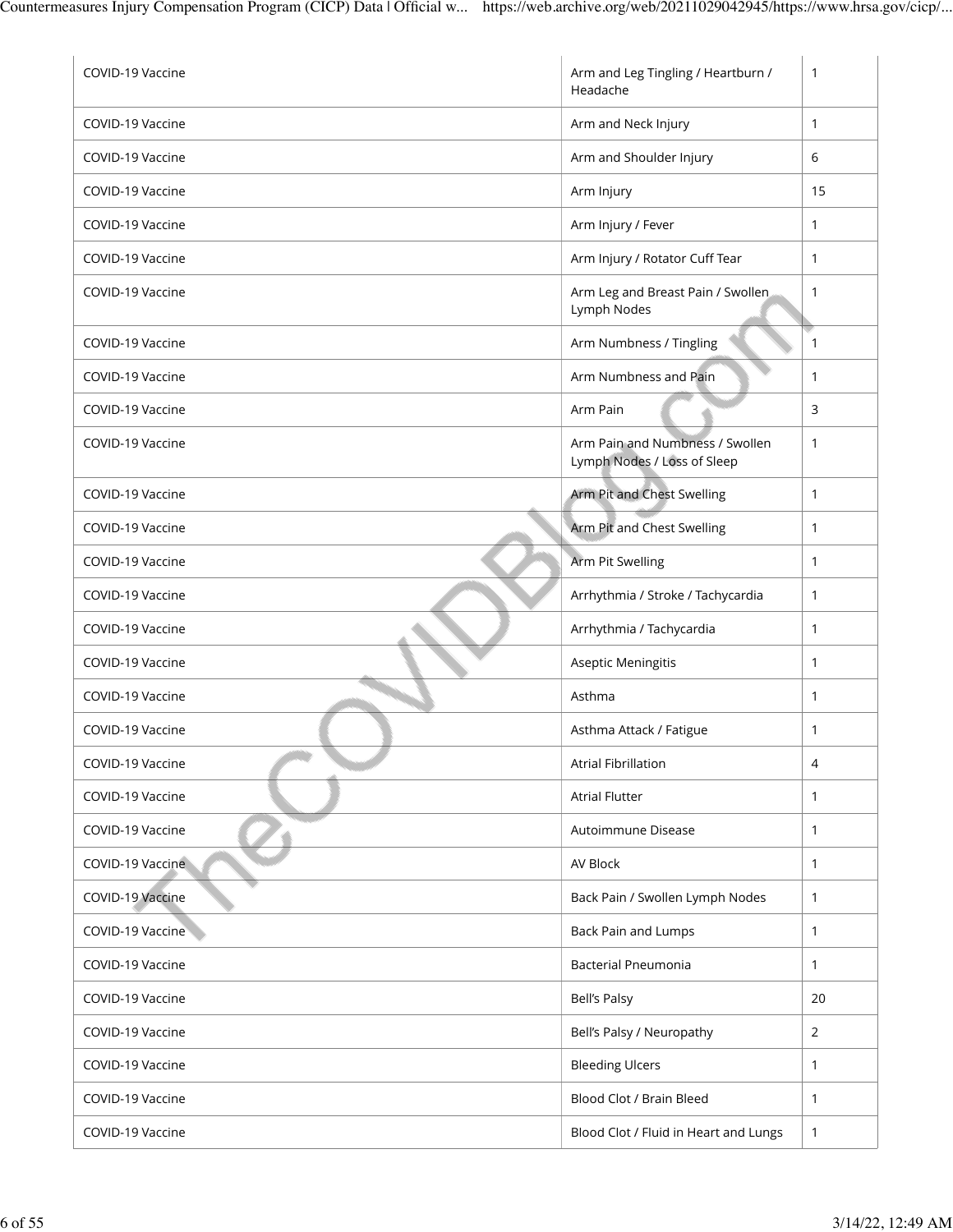| COVID-19 Vaccine | Blood Clot / Stroke                                                       | $\mathbf{1}$ |
|------------------|---------------------------------------------------------------------------|--------------|
| COVID-19 Vaccine | <b>Blood Clots</b>                                                        | 37           |
| COVID-19 Vaccine | Blood Clots / Collapsed Lung                                              | 1            |
| COVID-19 Vaccine | Blood Clots / Heart Murmur                                                | $\mathbf{1}$ |
| COVID-19 Vaccine | Blood Clots / Leg Cramps / Dizziness                                      | $\mathbf{1}$ |
| COVID-19 Vaccine | <b>Blood Clots / Mucus</b>                                                | $\mathbf{1}$ |
| COVID-19 Vaccine | Blood Clots / Nose Bleed                                                  | $\mathbf{1}$ |
| COVID-19 Vaccine | Blood Clots / OVA                                                         | $\mathbf{1}$ |
| COVID-19 Vaccine | Blood Pressure / Chest Pain /<br>Shortness of Breath                      | 1            |
| COVID-19 Vaccine | Blood Pressure Drop / Low Heart Rate<br>/ Vomiting / Fainting / Dizziness | $\mathbf{1}$ |
| COVID-19 Vaccine | Blood Vessel Break in Brain                                               | $\mathbf{1}$ |
| COVID-19 Vaccine | Blurred Vision / Hives / Itching /<br><b>Tremors</b>                      | 1            |
| COVID-19 Vaccine | <b>Body Aches</b>                                                         | $\mathbf{1}$ |
| COVID-19 Vaccine | Bone Pain / Nausea / Trouble Thinking                                     | $\mathbf{1}$ |
| COVID-19 Vaccine | Bowel Obstruction / Swollen Lymph<br>Nodes                                | $\mathbf{1}$ |
| COVID-19 Vaccine | <b>Brachial Neuritis</b>                                                  | 2            |
| COVID-19 Vaccine | <b>Brachial Plexopathy</b>                                                | $\mathbf{1}$ |
| COVID-19 Vaccine | <b>Brain Aneurysm</b>                                                     | $\mathbf{1}$ |
| COVID-19 Vaccine | <b>Brain Bleed</b>                                                        | 1            |
| COVID-19 Vaccine | Brain Bleeding / Blood Clots /<br>Pneumonia                               | 1            |
| COVID-19 Vaccine | Brain Hemorrhage                                                          | 1            |
| COVID-19 Vaccine | Brain Inflammation / Encephalitis                                         | 1            |
| COVID-19 Vaccine | Breakdown of Vital Organs                                                 | 1            |
| COVID-19 Vaccine | Broken Ankle / Concussion                                                 | $\mathbf{1}$ |
| COVID-19 Vaccine | <b>Burning Mouth</b>                                                      | 1            |
| COVID-19 Vaccine | <b>Bursitis</b>                                                           | 5            |
| COVID-19 Vaccine | Bursitis / Synovitis / Rotator Cuff Tear                                  | $\mathbf{1}$ |
| COVID-19 Vaccine | Bursting Blood Vessels / Constricted<br>Arteries                          | 1            |
| COVID-19 Vaccine | Cardiac Arrhythmia                                                        | $\mathbf{1}$ |
| COVID-19 Vaccine | Cardiac Atrial fibrillation                                               | 1            |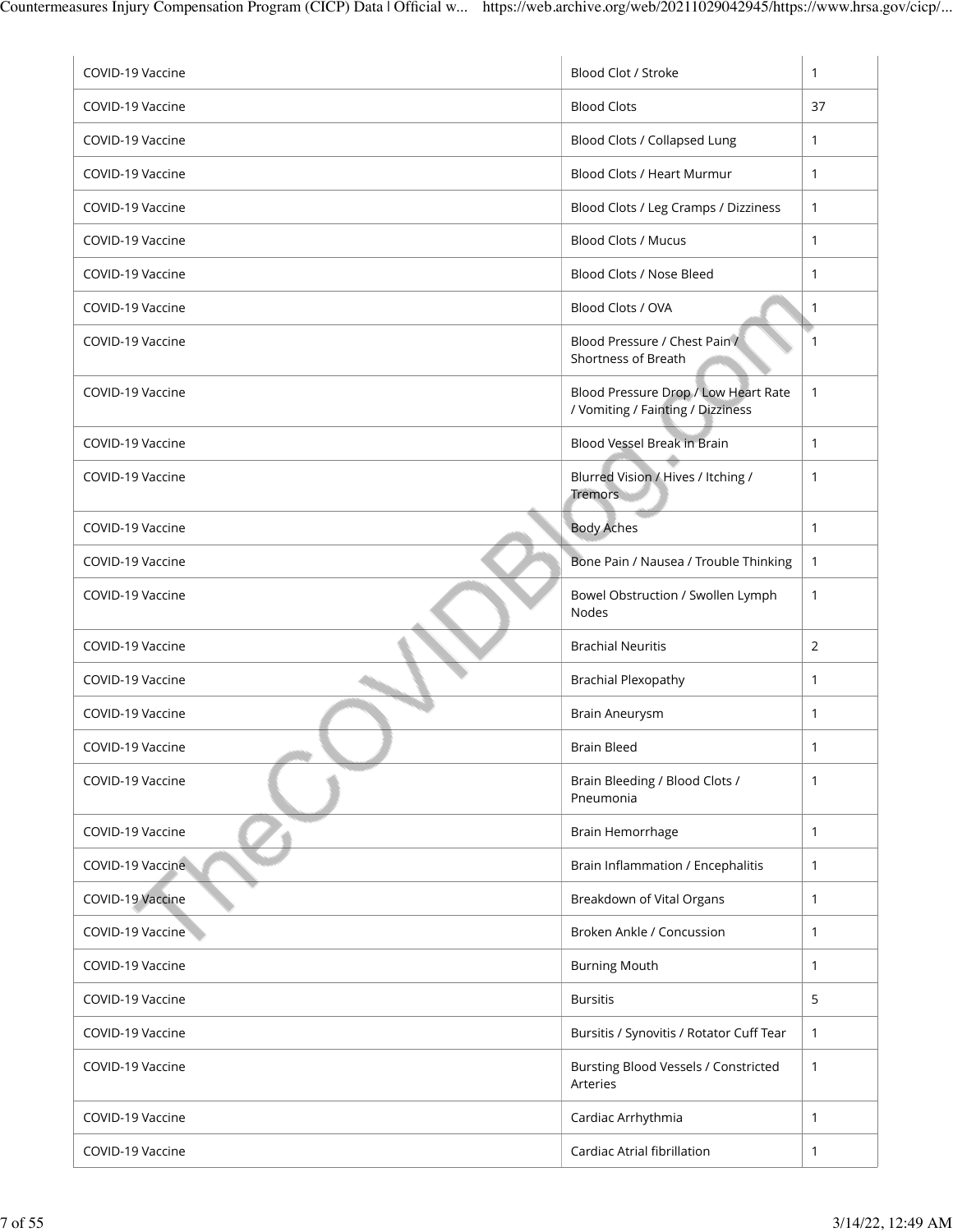| COVID-19 Vaccine | Cardiac Issues / Fatigue / Systemic<br>Lupus Erythematosus                 | $\mathbf{1}$     |
|------------------|----------------------------------------------------------------------------|------------------|
| COVID-19 Vaccine | Cardiogenic Shock / Pericardial<br>Effusion / Atrial Fibrillation          | 1                |
| COVID-19 Vaccine | Cardiomyopathy                                                             | 1                |
| COVID-19 Vaccine | Cellulitis                                                                 | 2                |
| COVID-19 Vaccine | Central and Peripheral Demyelinating<br>Syndrome                           | 1                |
| COVID-19 Vaccine | Central Retinal Artery Occlusion                                           | 1                |
| COVID-19 Vaccine | Central Retinal Vein Occlusion                                             | $\blacksquare$ 1 |
| COVID-19 Vaccine | Central Venous Sinus Thrombosis                                            | 3                |
| COVID-19 Vaccine | Central Venus Thrombocytopenia                                             | 1                |
| COVID-19 Vaccine | Cephalic Vein Clot                                                         | 1                |
| COVID-19 Vaccine | Chest Pain / Chest Cavity<br><b>Inflammation Around Heart</b>              | 1                |
| COVID-19 Vaccine | Chest Pain / Fever / Headache / Chills                                     | $\mathbf{1}$     |
| COVID-19 Vaccine | Chest Pain / Headache                                                      | $\mathbf{1}$     |
| COVID-19 Vaccine | Chest Pain / Joint Pain / Swelling                                         | 1                |
| COVID-19 Vaccine | Chest Pain / Low Oxygen / Pneumonia                                        | $\mathbf{1}$     |
| COVID-19 Vaccine | Chest Pain / Rapid Heartbeat                                               | 1                |
| COVID-19 Vaccine | Chest Pain / Shortness of Breath                                           | 1                |
| COVID-19 Vaccine | <b>Chest Pains</b>                                                         | $\overline{2}$   |
| COVID-19 Vaccine | Chest Pains / Fever / Chills / Sore<br>Knees / Insomnia / Loss of Appetite | 1                |
| COVID-19 Vaccine | Chest Pressure / Rapid Heart Beat                                          | $\mathbf{1}$     |
| COVID-19 Vaccine | Chest Tightness / Shortness of Breath                                      | 1                |
| COVID-19 Vaccine | Chest-Neck Pain / Sweating / Blurred<br>Vision / Spike Blood Pressure      | 1                |
| COVID-19 Vaccine | Chills / Body Ache / Headache                                              | 1                |
| COVID-19 Vaccine | Chills / Shaking / Inability to Breathe<br>and Walk                        | $\mathbf{1}$     |
| COVID-19 Vaccine | Chronic Cough / Headache / Chest<br>Tightness / Chest and Throat Pain      | $\mathbf{1}$     |
| COVID-19 Vaccine | Chronic ITP                                                                | $\mathbf{1}$     |
| COVID-19 Vaccine | Chronic Lymphocytic Leukemia                                               | 1                |
| COVID-19 Vaccine | <b>CIDP</b>                                                                | $\mathbf{1}$     |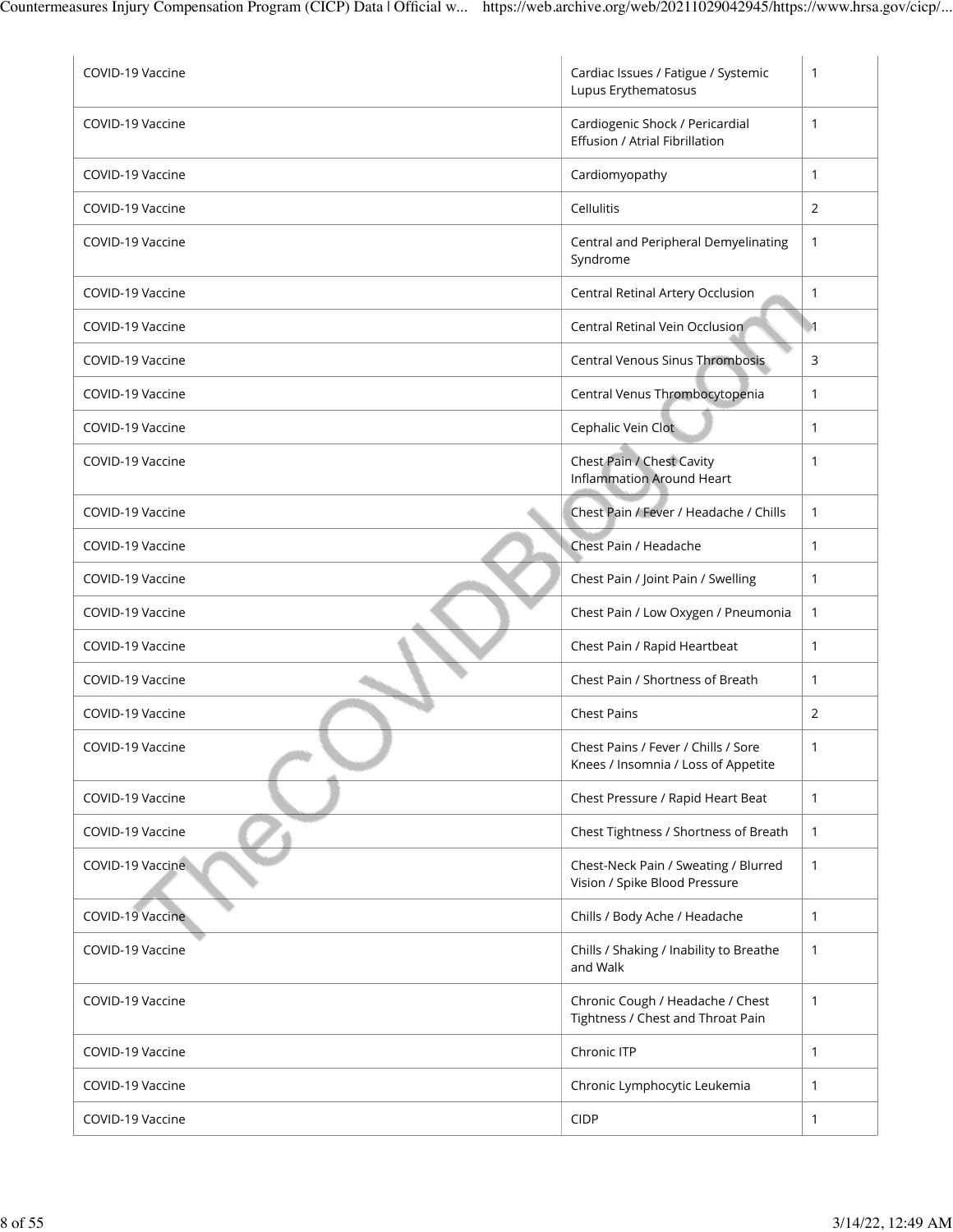| COVID-19 Vaccine | Cognitive Loss / Inflammation in Legs<br>/ Irregular Heart Rate                                                         | $\mathbf{1}$   |
|------------------|-------------------------------------------------------------------------------------------------------------------------|----------------|
| COVID-19 Vaccine | Cold Sweats / Sore Muscles /<br>Headaches                                                                               | $\mathbf{1}$   |
| COVID-19 Vaccine | Colitis / Crohn's                                                                                                       | $\mathbf{1}$   |
| COVID-19 Vaccine | Coma                                                                                                                    | 1              |
| COVID-19 Vaccine | Concussion                                                                                                              | $\mathbf{1}$   |
| COVID-19 Vaccine | Concussion / Fainting                                                                                                   | $\mathbf{1}$   |
| COVID-19 Vaccine | Concussion / Seizures / Chipped Teeth<br>/ Head and Neck Pain                                                           | $\overline{1}$ |
| COVID-19 Vaccine | Congestive Heart Failure / Enlarged<br><b>Heart / Heart Palpitations</b>                                                | $\mathbf{1}$   |
| COVID-19 Vaccine | Constant Diarrhea                                                                                                       | 1              |
| COVID-19 Vaccine | <b>Constant Pain and Numbness in</b><br>Fingers and Arm                                                                 | $\mathbf{1}$   |
| COVID-19 Vaccine | Constipation / Indigestion /<br>Abdominal Pain / Fatigue / Dizziness /<br>Headache / Nausea / Vomiting / Chest<br>Pains | $\mathbf{1}$   |
| COVID-19 Vaccine | Cord Compression Myelopathy                                                                                             | $\mathbf{1}$   |
| COVID-19 Vaccine | Cornea Transplant                                                                                                       | $\mathbf{1}$   |
| COVID-19 Vaccine | Cough / Cold symptoms                                                                                                   | $\mathbf{1}$   |
| COVID-19 Vaccine | Coughing Blood / Severe Chest Pain /<br>Severe Burning Sensation / Blood<br>Clots / Difficulty Breathing                | $\mathbf{1}$   |
| COVID-19 Vaccine | COVID Arm / Extreme Fatigue / Joint<br>and Muscle Pain / High Blood<br>Pressure / Heart Irregularities                  | 1              |
| COVID-19 Vaccine | COVID Pneumonia                                                                                                         | 2              |
| COVID-19 Vaccine | Creutzfeldt-Jacobs                                                                                                      | 1              |
| COVID-19 Vaccine | Deafness                                                                                                                | $\mathbf{1}$   |
| COVID-19 Vaccine | Deafness (Right Side)                                                                                                   | $\mathbf{1}$   |
| COVID-19 Vaccine | Death                                                                                                                   | 53             |
| COVID-19 Vaccine | Death / Guillain-Barré Syndrome<br>(GBS)                                                                                | $\overline{2}$ |
| COVID-19 Vaccine | Death / Thrombocytopenia                                                                                                | $\mathbf{1}$   |
| COVID-19 Vaccine | Decreased Heart Rate / Low Blood<br>Pressure                                                                            | 1              |
| COVID-19 Vaccine | Deep Vein Thrombosis (DVT)                                                                                              | 9              |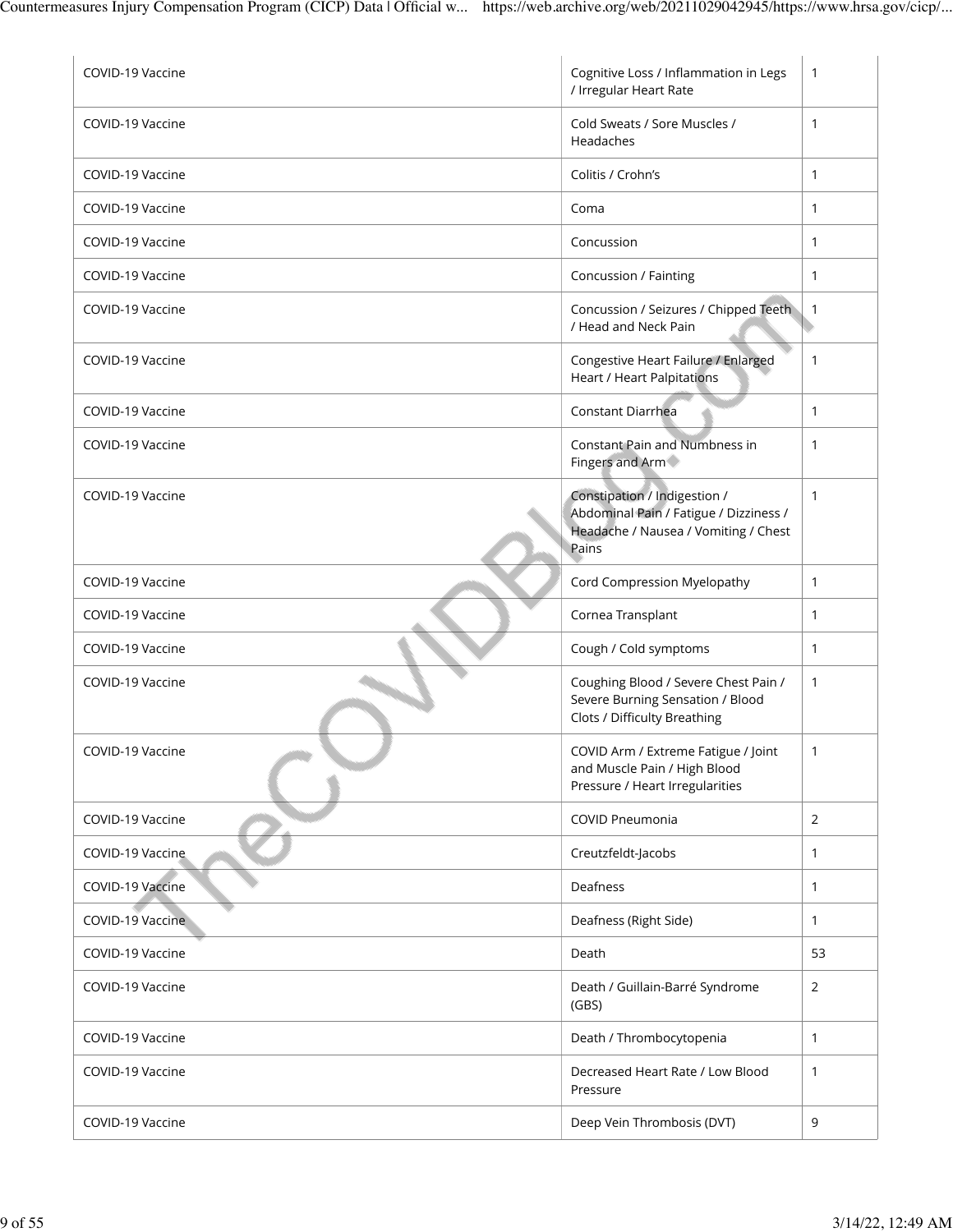| COVID-19 Vaccine | Deep Vein Thrombosis (DVT) /<br>Pulmonary Embolism (PE)                                                 | 4                |
|------------------|---------------------------------------------------------------------------------------------------------|------------------|
| COVID-19 Vaccine | Dermatomyositis                                                                                         | 1                |
| COVID-19 Vaccine | <b>Difficulty Breathing</b>                                                                             | 3                |
| COVID-19 Vaccine | Difficulty Breathing / Coughing Blood /<br>Swollen Legs                                                 | 1                |
| COVID-19 Vaccine | Difficulty Breathing / Migraine / Chills /<br>Muscle Pain                                               | 1                |
| COVID-19 Vaccine | Difficulty Breathing / Muscle Tension                                                                   | $\mathbf{1}$     |
| COVID-19 Vaccine | Difficulty Breathing / Nausea /<br>Dizziness / Weakness / Loss of<br>Appetite / Rash / Pain             | $\blacksquare$ 1 |
| COVID-19 Vaccine | Difficulty Breathing / Nausea /<br>Paralysis / Dizziness                                                | 1                |
| COVID-19 Vaccine | Difficulty Breathing / Numbness                                                                         | $\mathbf{1}$     |
| COVID-19 Vaccine | Difficulty Breathing / Pneumonia /<br>Body Aches / Headaches / Blurred<br>Vision / Dizziness / Weakness | 1                |
| COVID-19 Vaccine | Difficulty Breathing and Speaking /<br><b>Disorientation / Muscle Weakness</b>                          | 1                |
| COVID-19 Vaccine | Disoriented / Unresponsive                                                                              | 1                |
| COVID-19 Vaccine | Diverticulitis                                                                                          | 1                |
| COVID-19 Vaccine | <b>Dizziness</b>                                                                                        | 1                |
| COVID-19 Vaccine | Dizziness / Broken Leg & Ankle                                                                          | 1                |
| COVID-19 Vaccine | Dizziness / Difficulty Breathing / Foggy<br>Thinking / Dehydration / Numbness /<br>Faintness            | 1                |
| COVID-19 Vaccine | Dizziness / Head Body Injury                                                                            | $\mathbf{1}$     |
| COVID-19 Vaccine | Dizziness / Headache / Lethargic /<br>Pressure in Head and Brain                                        | 1                |
| COVID-19 Vaccine | Dizziness / Headaches / Facial<br>Paralysis                                                             | 1                |
| COVID-19 Vaccine | Dizziness / Headaches / Loss of<br>Balance                                                              | 1                |
| COVID-19 Vaccine | Dizziness / Lightheadedness                                                                             | $\mathbf{1}$     |
| COVID-19 Vaccine | Dizziness / Loss of Sensation                                                                           | $\mathbf{1}$     |
| COVID-19 Vaccine | Dizziness / Numbness / Rash                                                                             | $\mathbf{1}$     |
| COVID-19 Vaccine | Dizziness / Shortness of Breath /<br><b>Burning Sensation</b>                                           | 1                |
| COVID-19 Vaccine | Dizziness / Tachycardia / High Blood<br>Pressure                                                        | 1                |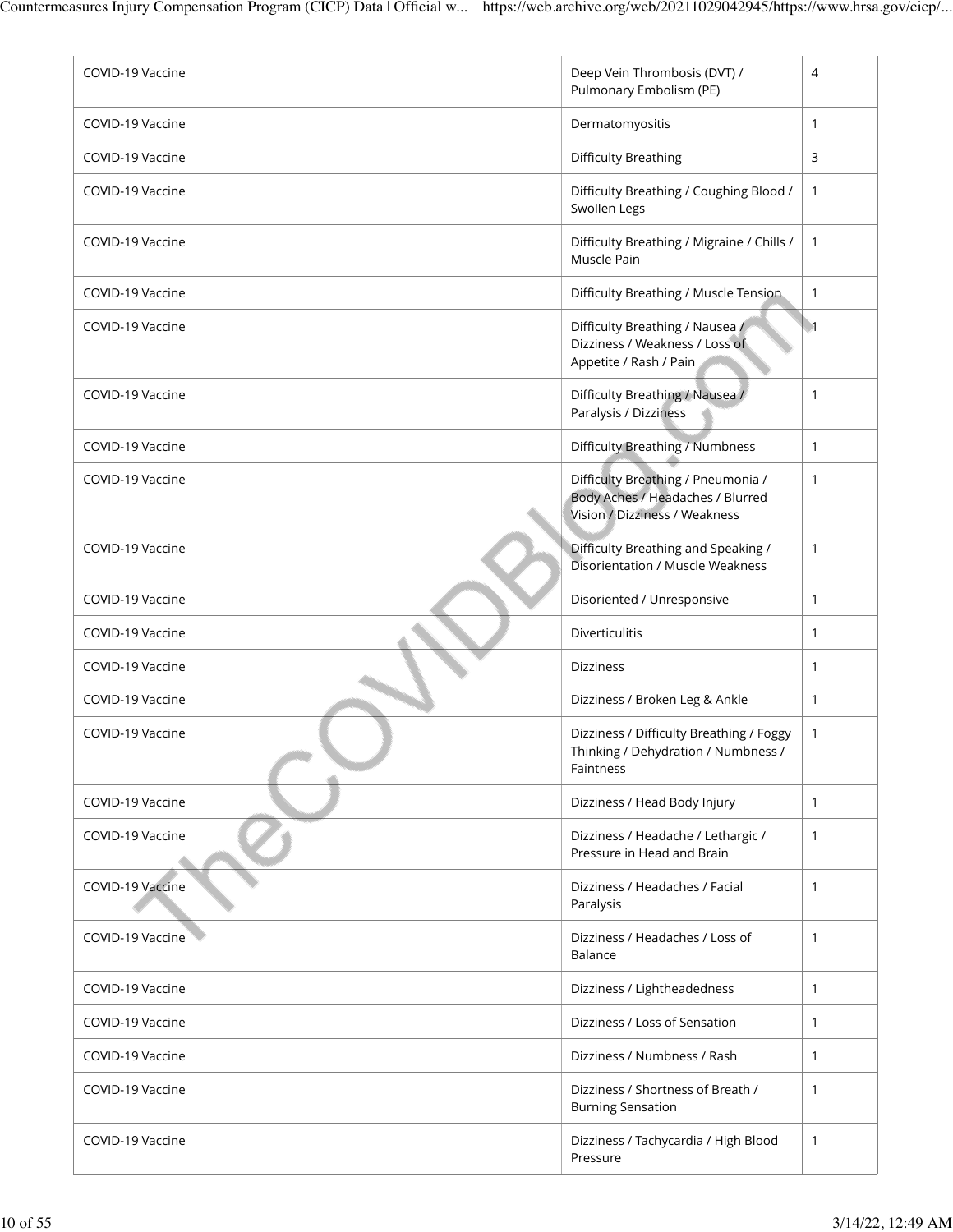| COVID-19 Vaccine | Dizziness / Vomiting / High Blood<br>Pressure                                      | 1            |
|------------------|------------------------------------------------------------------------------------|--------------|
| COVID-19 Vaccine | Dizziness / Skull Fracture / Concussion                                            | $\mathbf{1}$ |
| COVID-19 Vaccine | DVT / Serum Reaction / Paresthesia /<br>Calculus of Kidney / Gross Hematuria       | $\mathbf{1}$ |
| COVID-19 Vaccine | Ear Popping / Confusion / Incoherent /<br>Hard to Concentrate and Focus            | $\mathbf{1}$ |
| COVID-19 Vaccine | <b>Elevated Blood Pressure</b>                                                     | 2            |
| COVID-19 Vaccine | Elevated Blood Pressure / Tremors /<br><b>Dizziness</b>                            | 1            |
| COVID-19 Vaccine | Elevated Blood Pressure and Heart<br>Rate                                          | 2            |
| COVID-19 Vaccine | Elevated Heart Rate / Fever                                                        | $\mathbf{1}$ |
| COVID-19 Vaccine | Elevated Heart Rate / Low Blood<br>Pressure                                        | $\mathbf{1}$ |
| COVID-19 Vaccine | <b>Elevated Troponin</b>                                                           | 1            |
| COVID-19 Vaccine | Elevated Troponin / Decreased<br><b>Platelet Levels</b>                            | $\mathbf{1}$ |
| COVID-19 Vaccine | Emotional Distress / Psychiatric<br>Breakdown                                      | $\mathbf{1}$ |
| COVID-19 Vaccine | Encephalopathy                                                                     | 1            |
| COVID-19 Vaccine | Enlarged Lymph Nodes                                                               | $\mathbf{1}$ |
| COVID-19 Vaccine | Enlarged Lymph Nodes / Fainted /<br>Dizziness / Nausea / Fatigue / Muscle<br>Aches | $\mathbf{1}$ |
| COVID-19 Vaccine | Eosinophil / Hypoalbuminemia /<br>Thrombocytosis                                   | 1            |
| COVID-19 Vaccine | Eosinophilia / Systemic Inflammation                                               | $\mathbf{1}$ |
| COVID-19 Vaccine | Erythema                                                                           | $\mathbf{1}$ |
| COVID-19 Vaccine | Erythema Nodosum                                                                   | $\mathbf{1}$ |
| COVID-19 Vaccine | Exacerbation of Pre-Existing Condition                                             | $\mathbf{1}$ |
| COVID-19 Vaccine | Extreme Arm and Leg Pain                                                           | $\mathbf{1}$ |
| COVID-19 Vaccine | Extreme Dizziness / Fatigue / Broken<br><b>Back</b>                                | 1            |
| COVID-19 Vaccine | Extreme Fatigue / Brain Fog                                                        | $\mathbf{1}$ |
| COVID-19 Vaccine | Extreme Fatigue / Heart Irregularities                                             | $\mathbf{1}$ |
| COVID-19 Vaccine | Extreme Fatigue / Heart Palpitation                                                | $\mathbf{1}$ |
| COVID-19 Vaccine | Extreme Fatigue / Nausea / Dizziness /<br>Nerve Pain / Abdominal Pain              | $\mathbf{1}$ |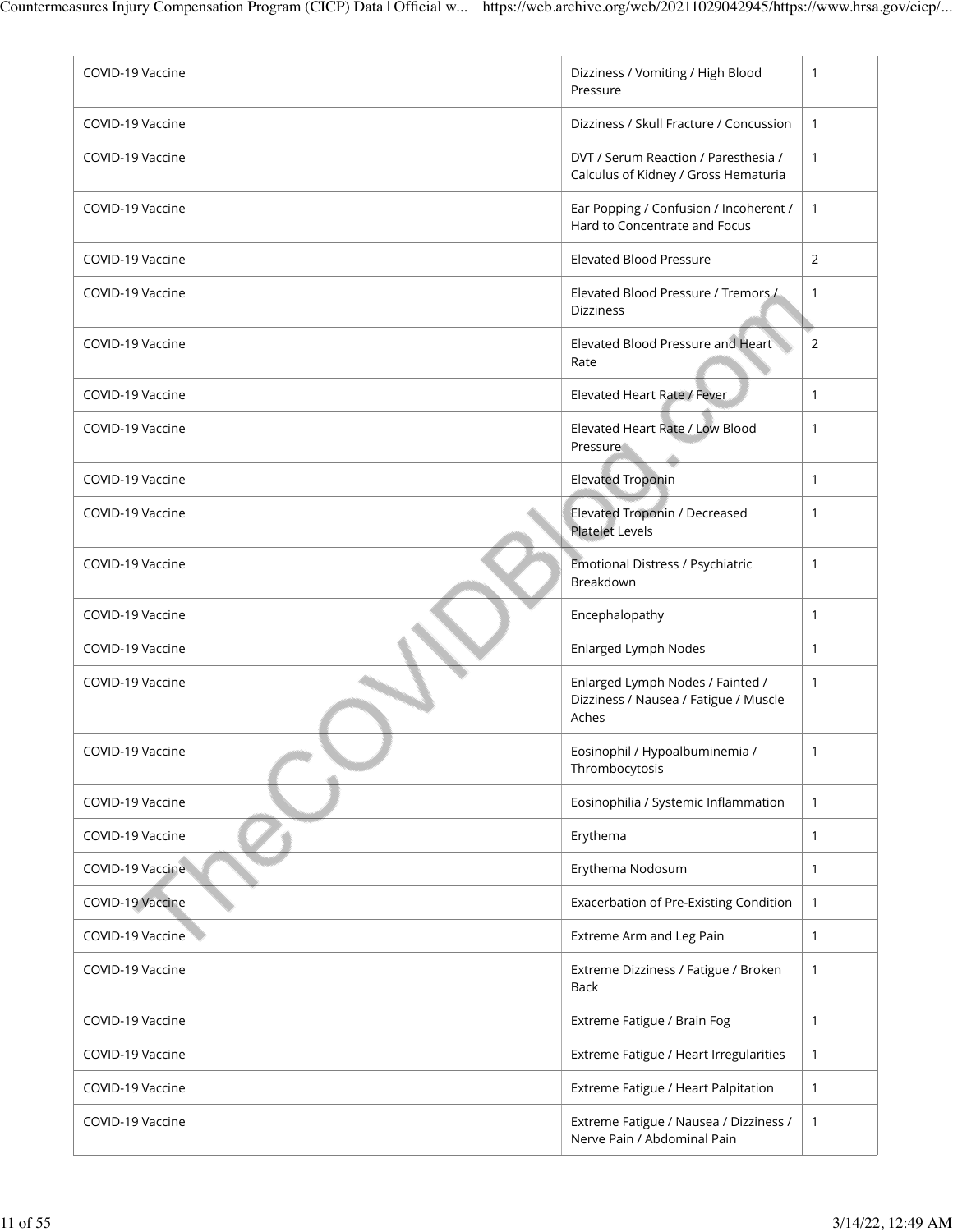| COVID-19 Vaccine | Extreme Fatigue / Shortness of Breath<br>/ Elevated Blood Pressure / Left<br>Ventricular Cardiomalogy                                        | $\mathbf{1}$     |
|------------------|----------------------------------------------------------------------------------------------------------------------------------------------|------------------|
| COVID-19 Vaccine | Extreme Fatigue / Swelling and Pain in<br>Lower Extremities                                                                                  | $\mathbf{1}$     |
| COVID-19 Vaccine | Extreme Joint Pain and Swelling                                                                                                              | $\mathbf{1}$     |
| COVID-19 Vaccine | <b>Extreme Swelling</b>                                                                                                                      | $\mathbf{1}$     |
| COVID-19 Vaccine | Eye Stroke                                                                                                                                   | $\mathbf{1}$     |
| COVID-19 Vaccine | Face Spasms / Hypertension                                                                                                                   | $\mathbf{1}$     |
| COVID-19 Vaccine | Face Swelling / Inflammation / Leg<br>Bruising / Numbness on Neck, Head,<br>Face and Left Hand Fingers / Severe<br>Kidney Pain / Breast Pain | $\blacksquare$ 1 |
| COVID-19 Vaccine | Facial Droop / Tremors                                                                                                                       | $\mathbf{1}$     |
| COVID-19 Vaccine | <b>Facial Numbness</b>                                                                                                                       | $\mathbf{1}$     |
| COVID-19 Vaccine | Facial Numbness / Migraine                                                                                                                   | $\mathbf{1}$     |
| COVID-19 Vaccine | Facial Numbness / Tightness In Chest<br>/ High Heart Rate                                                                                    | $\mathbf{1}$     |
| COVID-19 Vaccine | <b>Facial Paralysis</b>                                                                                                                      | $\mathbf{1}$     |
| COVID-19 Vaccine | <b>Facial Spasms</b>                                                                                                                         | $\mathbf{1}$     |
| COVID-19 Vaccine | Facial Spasms and Paralysis                                                                                                                  | $\mathbf{1}$     |
| COVID-19 Vaccine | <b>Facial Swelling</b>                                                                                                                       | $\mathbf{1}$     |
| COVID-19 Vaccine | Facial Swelling / Weakness / Dizziness<br>/ Vision Problems / Severe<br>Hypertension                                                         | $\mathbf{1}$     |
| COVID-19 Vaccine | Facial Swelling and Burning / Skin<br>Peeling / Fatigue                                                                                      | $\mathbf{1}$     |
| COVID-19 Vaccine | Fainted                                                                                                                                      | 13               |
| COVID-19 Vaccine | Fainted / Allergic Reaction / Hives                                                                                                          | $\mathbf{1}$     |
| COVID-19 Vaccine | Fainted / Blood Clots                                                                                                                        | $\mathbf{1}$     |
| COVID-19 Vaccine | Fainted / Broken Nose                                                                                                                        | $\mathbf{1}$     |
| COVID-19 Vaccine | Fainted / Broken Teeth                                                                                                                       | $\mathbf{1}$     |
| COVID-19 Vaccine | Fainted / Chills / Joint Pain / Rash                                                                                                         | $\mathbf{1}$     |
| COVID-19 Vaccine | Fainted / Convulsions / Confusion /<br><b>Throat Swelling</b>                                                                                | $\mathbf{1}$     |
| COVID-19 Vaccine | Fainted / Dizziness / Weakness                                                                                                               | $\mathbf{1}$     |
| COVID-19 Vaccine | Fainted / Elbow Injury                                                                                                                       | $\mathbf{1}$     |
| COVID-19 Vaccine | Fainted / Headache / Chest Pain /<br>Muscle Spasms / Shortness of Breathe                                                                    | $\mathbf{1}$     |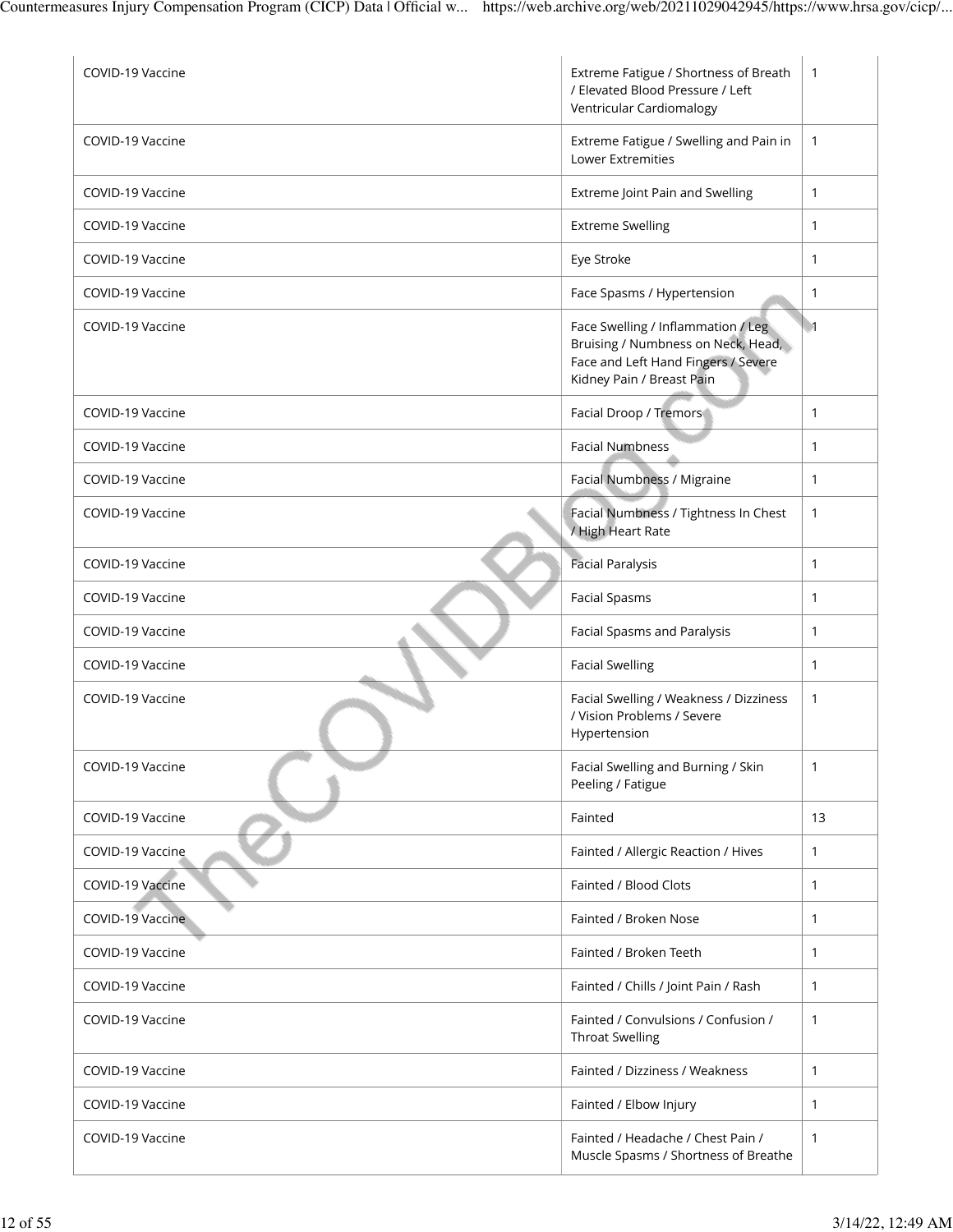|                  | / Weakness / Anxiety / High Blood<br>Pressure                                                   |                |
|------------------|-------------------------------------------------------------------------------------------------|----------------|
| COVID-19 Vaccine | Fainted / Hematoma / Concussion                                                                 | 1              |
| COVID-19 Vaccine | Fainted / Seizure                                                                               | $\overline{2}$ |
| COVID-19 Vaccine | Fainted / Seizure / Lost Control of<br>Bladder                                                  | $\mathbf{1}$   |
| COVID-19 Vaccine | Fainted / Subdural Hematoma                                                                     | $\mathbf{1}$   |
| COVID-19 Vaccine | Fainted / Vomiting / Convulsions                                                                | 1              |
| COVID-19 Vaccine | Fainting                                                                                        | 8              |
| COVID-19 Vaccine | Fainting / Broken Ankle                                                                         | $\overline{1}$ |
| COVID-19 Vaccine | Fainting / Chin Laceration                                                                      | 1              |
| COVID-19 Vaccine | Fainting / Difficulty Breathing                                                                 | $\mathbf{1}$   |
| COVID-19 Vaccine | Fainting / Fatigue / Dizziness / Nausea                                                         | 1              |
| COVID-19 Vaccine | Fainting / Head Injury                                                                          | 1              |
| COVID-19 Vaccine | Fainting / High Blood Pressure / Low<br><b>Blood Sugar / Severe Migraines</b>                   | 1              |
| COVID-19 Vaccine | Fainting / Injury to Face                                                                       | 1              |
| COVID-19 Vaccine | Fainting / Mouth Injury                                                                         | 1              |
| COVID-19 Vaccine | Fainting / Vomiting / Convulsions                                                               | 1              |
| COVID-19 Vaccine | Fatigue / Back Pain / Chest Pain /<br>Severe Headache                                           | $\mathbf{1}$   |
| COVID-19 Vaccine | Fatigue / Body Ache / Headache /<br>Uncontrollable Blood Pressure and<br><b>Heart Rate</b>      | $\mathbf{1}$   |
| COVID-19 Vaccine | Fatigue / Brain Fog                                                                             | 1              |
| COVID-19 Vaccine | Fatigue / Dizziness / Nausea /<br>Diarrhea                                                      | 1              |
| COVID-19 Vaccine | Fatigue / Dizziness / Nausea /<br>Hallucinations / Brain Fog                                    | 1              |
| COVID-19 Vaccine | Fatigue / Dizziness / Severe Leg Pain                                                           | $\mathbf{1}$   |
| COVID-19 Vaccine | Fatigue / Fever / Malaise /<br>Dehydration / Acute Kidney Injury /<br>Loss of Appetite / Nausea | 1              |
| COVID-19 Vaccine | Fatigue / Heart Palpitations                                                                    | $\mathbf{1}$   |
| COVID-19 Vaccine | Fatigue / Loss of Appetite / Confusion                                                          | 1              |
| COVID-19 Vaccine | Fatigue / Nausea / Abdominal Pain /<br>Leg Weakness                                             | 1              |
| COVID-19 Vaccine | Fatigue / Nausea / Headache / Fever /<br>Body Ache / Sweating                                   | 1              |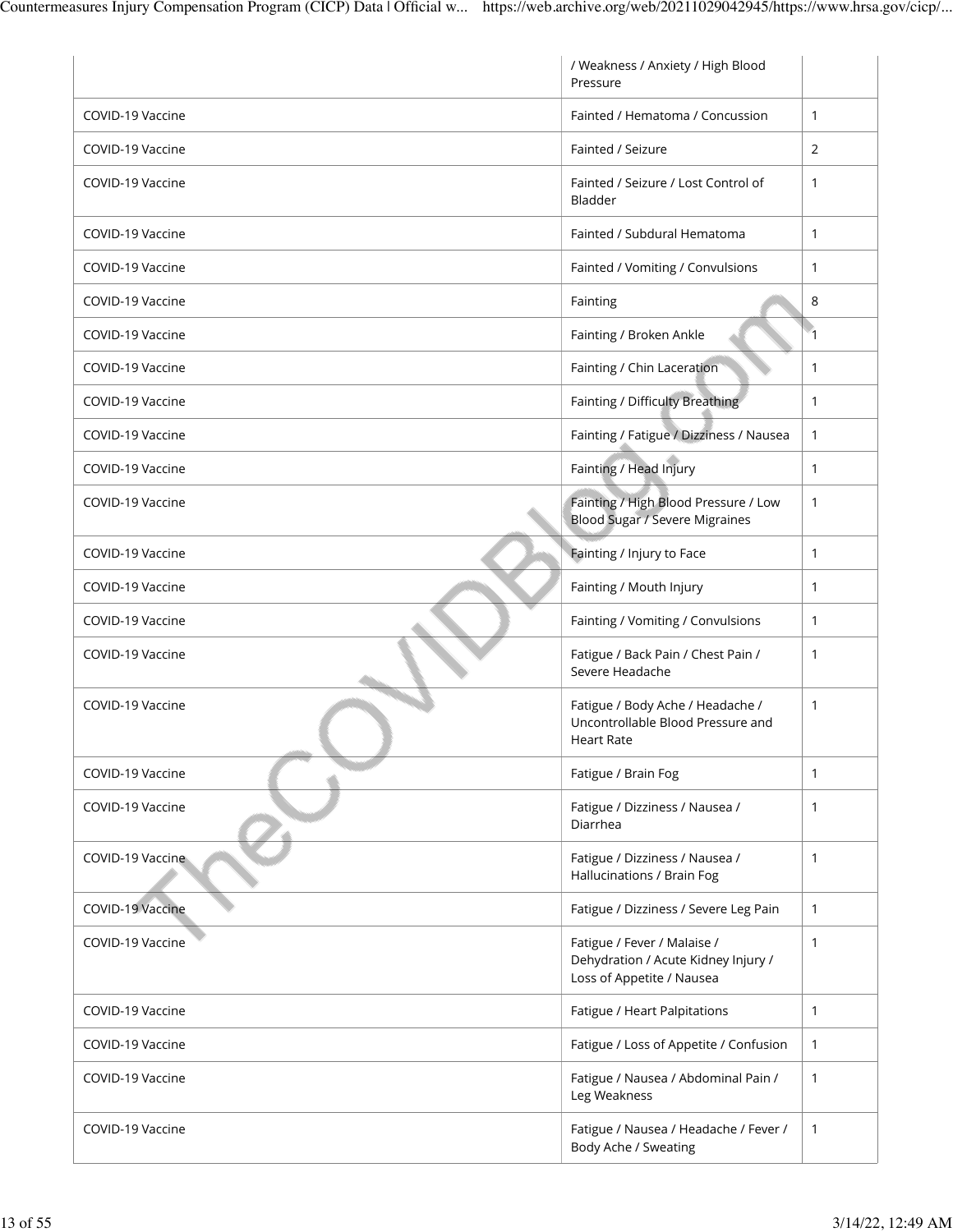| COVID-19 Vaccine | Fatigue / Pain / Nausea / Headache                                              | $\mathbf{1}$     |
|------------------|---------------------------------------------------------------------------------|------------------|
| COVID-19 Vaccine | Fatigue / Rash / Pain                                                           | 1                |
| COVID-19 Vaccine | Fatigue / Sore Armpit / Headache /<br><b>Elevated Heart Rate</b>                | 1                |
| COVID-19 Vaccine | Feeling Faint / Dizziness                                                       | 1                |
| COVID-19 Vaccine | Feeling III / Blood Pressure Spikes                                             | $\mathbf{1}$     |
| COVID-19 Vaccine | Fever / Abdominal Pain                                                          | 1                |
| COVID-19 Vaccine | Fever / Aches                                                                   | 1                |
| COVID-19 Vaccine | Fever / Arm Injury                                                              | $\blacksquare$ 1 |
| COVID-19 Vaccine | Fever / Chest Pain                                                              | 1                |
| COVID-19 Vaccine | Fever / Chills / Headache / Arm Pain /<br>weakness / Loss of Appetite           | 1                |
| COVID-19 Vaccine | Fever / Chills / Nausea / Dizziness /<br>Fatigue / Dark Stools                  | 1                |
| COVID-19 Vaccine | Fever / Chills / Severe Chest Pain /<br>Shortness of Breath / Confusion         | 1                |
| COVID-19 Vaccine | Fever / Chills / Shaking / Weakness                                             | $\mathbf{1}$     |
| COVID-19 Vaccine | Fever / Chills / Shortness of Breath /<br>Rash / Loss of Appetite / Dehydration | $\mathbf{1}$     |
| COVID-19 Vaccine | Fever / Congestion                                                              | 2                |
| COVID-19 Vaccine | Fever / Delusions / Organ Failure /<br>Extreme Weight Loss / Inability to walk  | 1                |
| COVID-19 Vaccine | Fever / Difficulty Walking                                                      | $\mathbf{1}$     |
| COVID-19 Vaccine | Fever / Headache / Body Pain /<br>Vomiting                                      | 1                |
| COVID-19 Vaccine | Fever / High Blood Pressure                                                     | $\mathbf{1}$     |
| COVID-19 Vaccine | Fever / Migraine / Vomiting                                                     | 1                |
| COVID-19 Vaccine | Fever / Nausea / Chills / Blood Clots<br>Enlarged Lymph nodes                   | $\mathbf{1}$     |
| COVID-19 Vaccine | Fever / Nausea / Difficulty Breathing /<br>Headache                             | 1                |
| COVID-19 Vaccine | Fever / Nausea / Fainted / Tiredness                                            | $\mathbf{1}$     |
| COVID-19 Vaccine | Fever / Septic / Dehydration                                                    | $\mathbf{1}$     |
| COVID-19 Vaccine | Fever / Severe Bone and Joint Pain                                              | $\mathbf{1}$     |
| COVID-19 Vaccine | Fever / Severe Head and Neck Pain /<br>Body Aches / Heart Palpitations          | 1                |
| COVID-19 Vaccine | Fever / Shaking / Broken Teeth                                                  | 1                |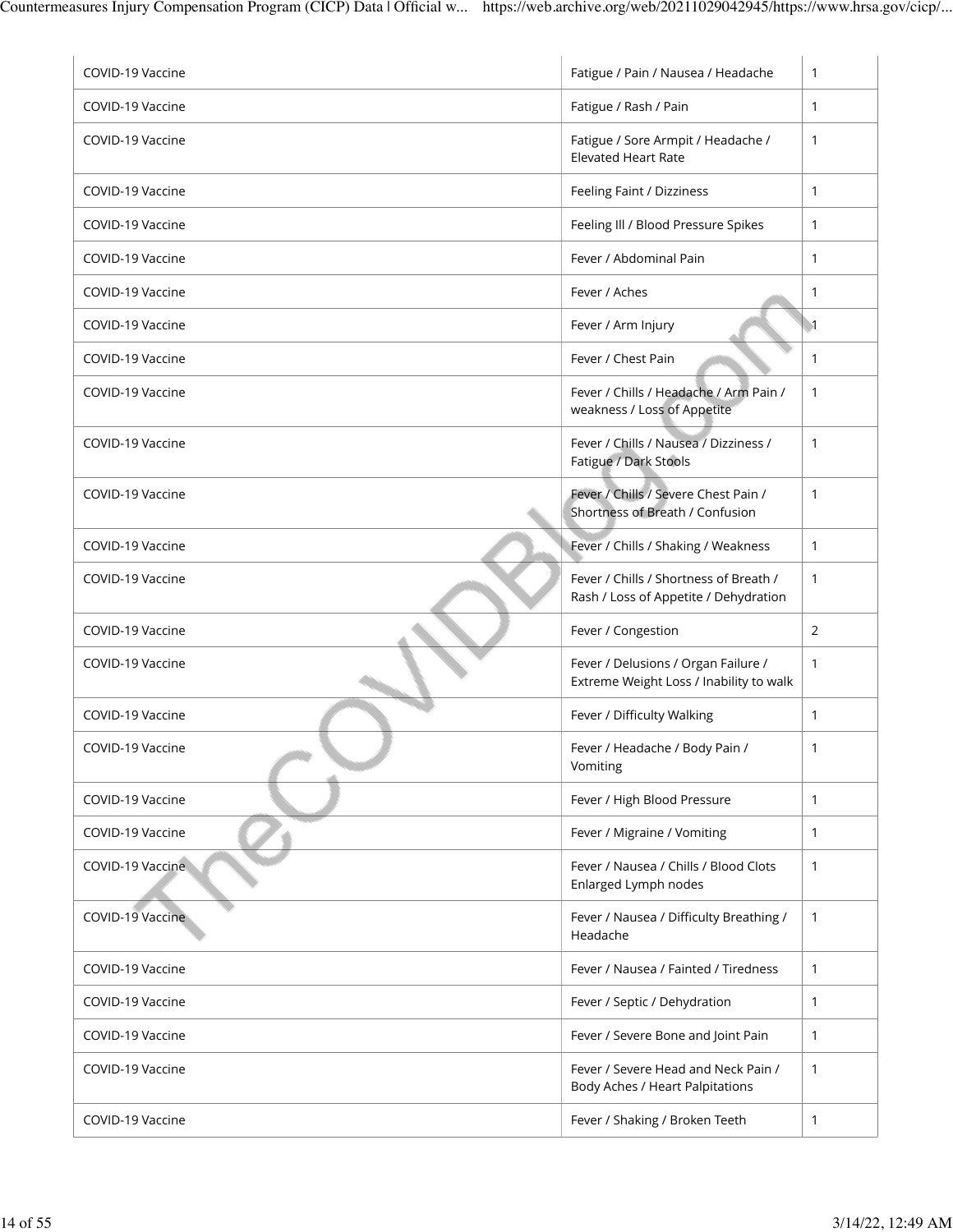| COVID-19 Vaccine | Fever / Swelling / Vomiting / Tonsil<br>Edema / Dehydration / Heart<br>Irregularities / Muscle Fatigue /<br>Fatigue | $\mathbf{1}$ |
|------------------|---------------------------------------------------------------------------------------------------------------------|--------------|
| COVID-19 Vaccine | Fever / Vomiting / Body Aches                                                                                       | $\mathbf{1}$ |
| COVID-19 Vaccine | Fever / Vomiting / Dehydration                                                                                      | $\mathbf{1}$ |
| COVID-19 Vaccine | Fried Shoulder and Leg Muscles /<br>Swollen Hands / Ankle Pain                                                      | $\mathbf{1}$ |
| COVID-19 Vaccine | Flare Up of Rheumatoid Arthritis                                                                                    | $\mathbf{1}$ |
| COVID-19 Vaccine | Flu Like Symptoms / Dehydration                                                                                     | $\mathbf{1}$ |
| COVID-19 Vaccine | Frozen Shoulder                                                                                                     | 3            |
| COVID-19 Vaccine | Frozen Shoulder / Tendinosis                                                                                        | $\mathbf{1}$ |
| COVID-19 Vaccine | Gastritis                                                                                                           | $\mathbf{1}$ |
| COVID-19 Vaccine | <b>Grand Mal Seizure</b>                                                                                            | 2            |
| COVID-19 Vaccine | Guillain-Barré Syndrome (GBS)                                                                                       | 30           |
| COVID-19 Vaccine | Guillain-Barré Syndrome (GBS) /<br>Death                                                                            | $\mathbf{1}$ |
| COVID-19 Vaccine | Hand and Arm Numbness / Knots<br>Under Skin / Joint Pain                                                            | $\mathbf{1}$ |
| COVID-19 Vaccine | Hand and Arm Numbness and<br>Tingling / Rapid Heartbeat                                                             | $\mathbf{1}$ |
| COVID-19 Vaccine | Head Injury                                                                                                         | $\mathbf{1}$ |
| COVID-19 Vaccine | Headache                                                                                                            | $\mathbf{1}$ |
| COVID-19 Vaccine | Headache / Bilateral Neuropathy /<br>Skin Discoloration                                                             | $\mathbf{1}$ |
| COVID-19 Vaccine | Headache / Blindness                                                                                                | $\mathbf{1}$ |
| COVID-19 Vaccine | Headache / Blood Pressure Drop /<br><b>Dizziness</b>                                                                | $\mathbf{1}$ |
| COVID-19 Vaccine | Headache / Fatigue / Chest Pressure                                                                                 | $\mathbf{1}$ |
| COVID-19 Vaccine | Headache / Leg Swelling / Pain / Blood<br>Clots / Rare Blood Disease /<br>Pneumonia                                 | 1            |
| COVID-19 Vaccine | Headache / Muscle Ache / Rash /<br>Rapid Heartbeat / Fever                                                          | $\mathbf{1}$ |
| COVID-19 Vaccine | Headache / Nausea / Diarrhea                                                                                        | $\mathbf{1}$ |
| COVID-19 Vaccine | Headache / Vomiting / Ketoacidosis                                                                                  | 1            |
| COVID-19 Vaccine | Headache / Weakness / Tinnitus                                                                                      | $\mathbf{1}$ |
| COVID-19 Vaccine | Headaches / Body Aches / Blood Clots                                                                                | 1            |
| COVID-19 Vaccine | Headaches / Dizziness                                                                                               | 1            |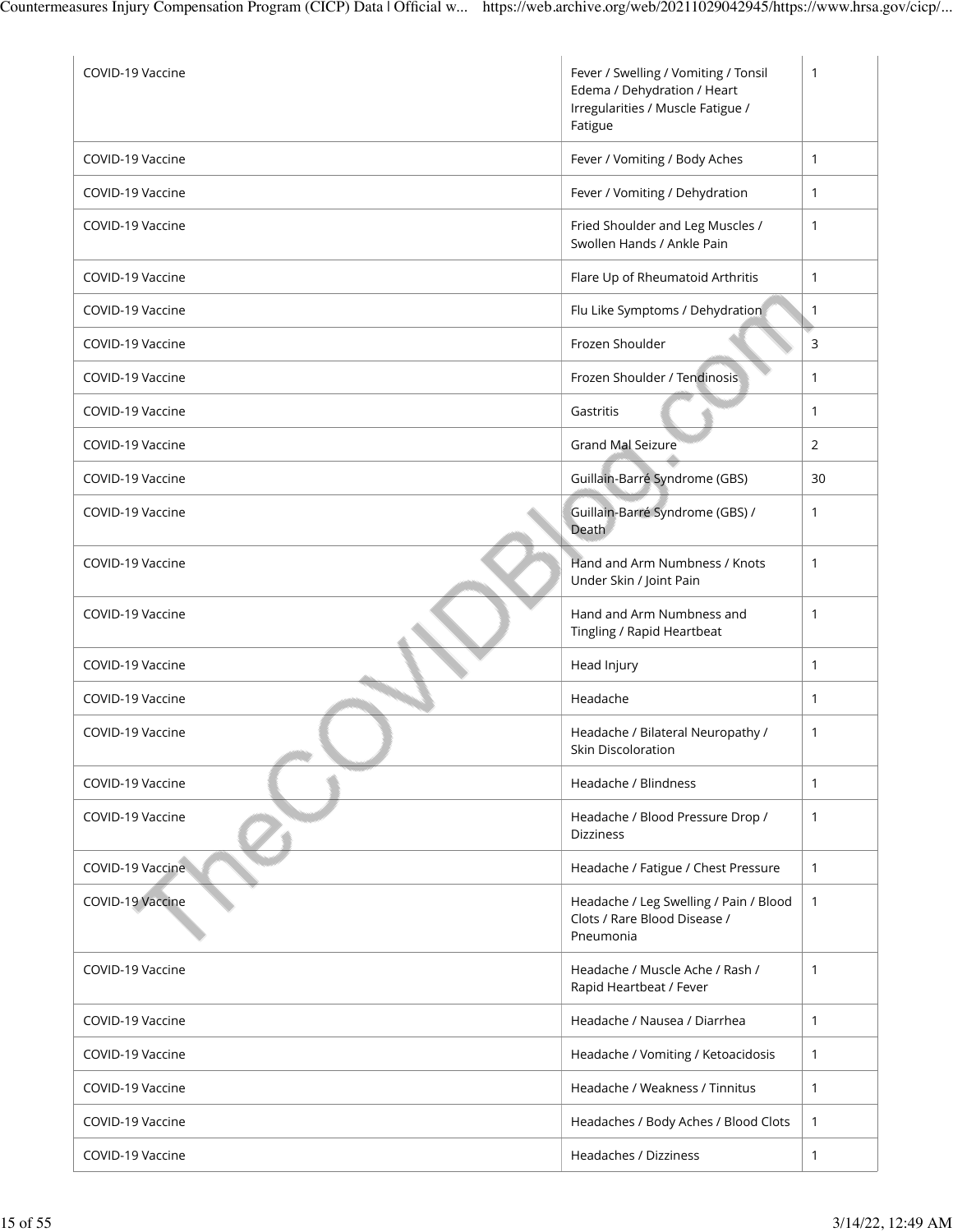| COVID-19 Vaccine | Headaches / Extreme Leg Weakness                                                                  | $\mathbf{1}$ |
|------------------|---------------------------------------------------------------------------------------------------|--------------|
| COVID-19 Vaccine | Headaches / Fatigue                                                                               | $\mathbf{1}$ |
| COVID-19 Vaccine | Headaches / Muscle Cramps                                                                         | $\mathbf{1}$ |
| COVID-19 Vaccine | Headaches / Rash                                                                                  | 1            |
| COVID-19 Vaccine | Headaches / Rashes / High Blood<br>Pressure                                                       | 1            |
| COVID-19 Vaccine | Headaches / Tinnitus / Extreme<br>Fatigue                                                         | 1            |
| COVID-19 Vaccine | Headaches / Tinnitus /<br>Lightheadedness / Blurred Vision /<br>Dizziness / Weakness              | 1            |
| COVID-19 Vaccine | <b>Hearing Loss</b>                                                                               | 13           |
| COVID-19 Vaccine | Hearing Loss / High Blood Pressure                                                                | 1            |
| COVID-19 Vaccine | Hearing Loss / Vocal Cord Paralysis /<br>Fatigue / Neck Pain / Numbness /<br><b>Head Pressure</b> | $\mathbf{1}$ |
| COVID-19 Vaccine | <b>Heart Attack</b>                                                                               | 6            |
| COVID-19 Vaccine | Heart Attack / Death                                                                              | 1            |
| COVID-19 Vaccine | <b>Heart Failure</b>                                                                              | 1            |
| COVID-19 Vaccine | Heart Failure / Atrial Fibrillation                                                               | $\mathbf{1}$ |
| COVID-19 Vaccine | Heart Failure / Renal Failure                                                                     | 1            |
| COVID-19 Vaccine | <b>Heart Fibrillation</b>                                                                         | 1            |
| COVID-19 Vaccine | <b>Heart Inflammation</b>                                                                         | 1            |
| COVID-19 Vaccine | Heart Issues / Stroke                                                                             | 1            |
| COVID-19 Vaccine | <b>Heart Palpitations</b>                                                                         | 3            |
| COVID-19 Vaccine | Heart Palpitations / Heartburn /<br>Buzzing / Chest Pain                                          | 1            |
| COVID-19 Vaccine | Heart Palpitations / Light Headedness                                                             | $\mathbf{1}$ |
| COVID-19 Vaccine | Heart Palpitations / Shaking /<br>Shortness of Breath                                             | 1            |
| COVID-19 Vaccine | Heart Racing / Palpitations / Fluttering                                                          | $\mathbf{1}$ |
| COVID-19 Vaccine | Heavy Vaginal Bleeding                                                                            | 1            |
| COVID-19 Vaccine | Hemorrhagic Stroke                                                                                | 1            |
| COVID-19 Vaccine | Herpes Zoster / Supraclavicular<br>Lymphadenopathy                                                | 1            |
| COVID-19 Vaccine | Herpes Zoster / Transverse Myelitis                                                               | $\mathbf{1}$ |
| COVID-19 Vaccine | Hidradenitis Suppurativa                                                                          | 1            |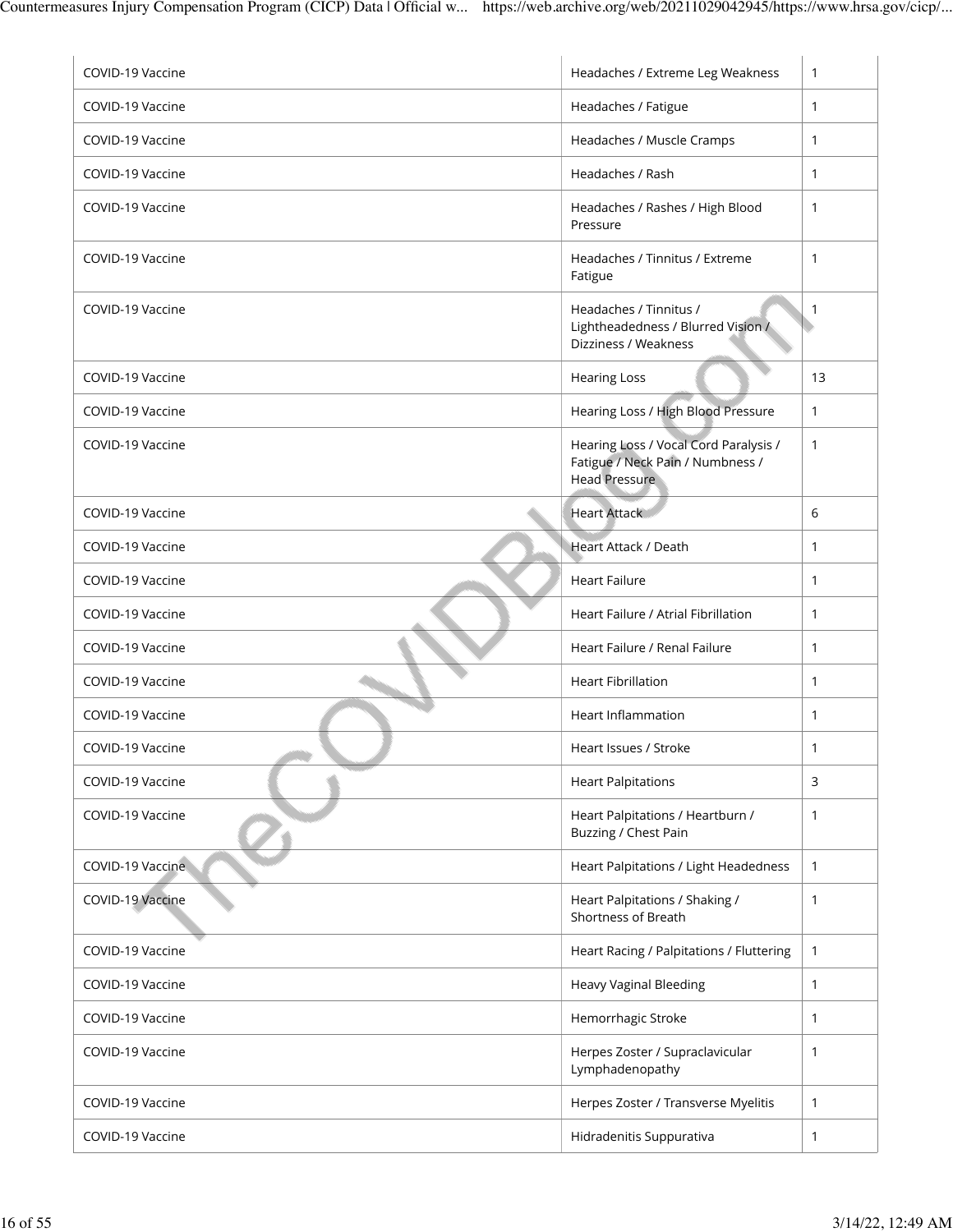| COVID-19 Vaccine | High Blood pressure                                                                                                             | 3            |
|------------------|---------------------------------------------------------------------------------------------------------------------------------|--------------|
| COVID-19 Vaccine | High Blood Pressure / Chest Tightness<br>/ Headaches / Inability to Focus                                                       | 1            |
| COVID-19 Vaccine | High Blood Pressure / Chronic<br>Headaches / Vertigo / Chest Pains /<br>Ear Pain and Pressure / Eye pain /<br>Changes in Vision | 1            |
| COVID-19 Vaccine | High Blood Pressure / Dizziness /<br><b>Difficulty Breathing</b>                                                                | 1            |
| COVID-19 Vaccine | High Blood Pressure / Facial Swelling<br>and Numbness                                                                           | 1            |
| COVID-19 Vaccine | High Blood Pressure / Fever / Seizure /<br>Short Term Memory Loss / Numbness<br>and Aches                                       | $\mathbf{1}$ |
| COVID-19 Vaccine | High Blood Pressure / Pain Neck,<br>Chest, Back and Arm                                                                         | $\mathbf{1}$ |
| COVID-19 Vaccine | High Blood Pressure / Severe<br><b>Dizziness</b>                                                                                | 1            |
| COVID-19 Vaccine | High Blood Pressure / Tachycardia /<br>Shortness of Breathe / Severe<br>Headache                                                | 1            |
| COVID-19 Vaccine | High Heart Rate / Brain Fog / Chronic<br>Fatigue                                                                                | $\mathbf{1}$ |
| COVID-19 Vaccine | High Pitched Sound in Ears / Insomnia                                                                                           | $\mathbf{1}$ |
| COVID-19 Vaccine | Hives                                                                                                                           | 2            |
| COVID-19 Vaccine | Hives / Difficulty Breathing                                                                                                    | 1            |
| COVID-19 Vaccine | Hives / Fatigue / Headache / Tremors /<br>Weakness                                                                              | $\mathbf{1}$ |
| COVID-19 Vaccine | Hives / Fatigue / Vomiting / Tremors                                                                                            | $\mathbf{1}$ |
| COVID-19 Vaccine | Hives / Headache Swelling / Dizziness                                                                                           | $\mathbf{1}$ |
| COVID-19 Vaccine | Hives / Skin Discoloration                                                                                                      | $\mathbf{1}$ |
| COVID-19 Vaccine | Hives / Urticaria / Angioedema                                                                                                  | $\mathbf{1}$ |
| COVID-19 Vaccine | Hypertension                                                                                                                    | 1            |
| COVID-19 Vaccine | Hypertension / Tachycardia                                                                                                      | 1            |
| COVID-19 Vaccine | <b>Hypoglossal Nerve Palsy</b>                                                                                                  | $\mathbf{1}$ |
| COVID-19 Vaccine | Hypotension                                                                                                                     | $\mathbf{1}$ |
| COVID-19 Vaccine | Idiopathic Intracranial Hypertension /<br>Esotropia                                                                             | $\mathbf{1}$ |
| COVID-19 Vaccine | Idiopathic/Immune<br>Thrombocytopenia Purpura (ITP)                                                                             | 8            |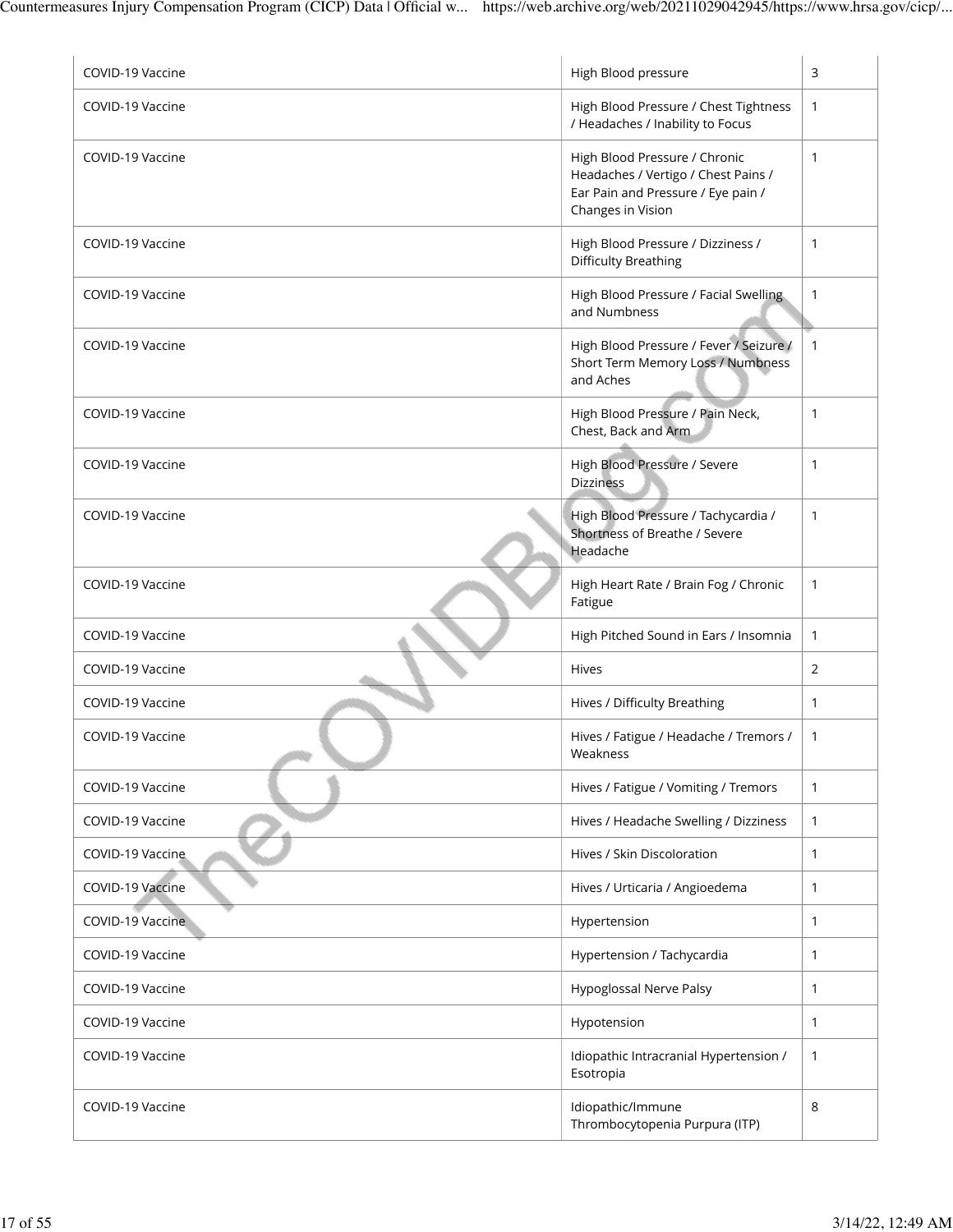| COVID-19 Vaccine | Inability to Stand / Walk / Do Daily<br>Routines                                                         | 1            |
|------------------|----------------------------------------------------------------------------------------------------------|--------------|
| COVID-19 Vaccine | Increased Heart Rate / Convulsions /<br>Severe Headache / Unable to Walk or<br>Stand / Light Sensitivity | $\mathbf{1}$ |
| COVID-19 Vaccine | <b>Infectious Cellulitis</b>                                                                             | $\mathbf{1}$ |
| COVID-19 Vaccine | Inflamed Lymph Nodes                                                                                     | 1            |
| COVID-19 Vaccine | Inflamed Rotator Cuff                                                                                    | $\mathbf{1}$ |
| COVID-19 Vaccine | Inflammation / High Blood Pressure<br>and Heart Rate / Rash / Hives /<br><b>Trouble Breathing</b>        | 1            |
| COVID-19 Vaccine | Inflammation / Swelling / Extreme<br>Pain                                                                | 1            |
| COVID-19 Vaccine | Inflammation in Hands and Wrists                                                                         | $\mathbf{1}$ |
| COVID-19 Vaccine | Inflammatory Arthritis                                                                                   | $\mathbf{1}$ |
| COVID-19 Vaccine | Inflammatory Myelitis                                                                                    | $\mathbf{1}$ |
| COVID-19 Vaccine | Insomnia                                                                                                 | $\mathbf{1}$ |
| COVID-19 Vaccine | <b>Intense Chest Pains</b>                                                                               | $\mathbf{1}$ |
| COVID-19 Vaccine | Internal Bleeding / Mouth Blisters                                                                       | $\mathbf{1}$ |
| COVID-19 Vaccine | Interstitial Lung Disease / Chronic<br>Respiratory Failure                                               | 1            |
| COVID-19 Vaccine | Irregular Heart Beat / Heart Failure                                                                     | $\mathbf{1}$ |
| COVID-19 Vaccine | Irregular Heart Rhythm / Tachycardia /<br>Severe Chest Pain / Left Side<br><b>Numbness</b>               | $\mathbf{1}$ |
| COVID-19 Vaccine | Ischemic Colitis                                                                                         | 2            |
| COVID-19 Vaccine | Ischemic Stroke                                                                                          | 3            |
| COVID-19 Vaccine | Itching / Rash / Nausea / Vomiting                                                                       | $\mathbf{1}$ |
| COVID-19 Vaccine | ITP / Chronic Bleeding Disorder                                                                          | $\mathbf{1}$ |
| COVID-19 Vaccine | Jaundice / Lethargy / Loss of Appetite                                                                   | $\mathbf{1}$ |
| COVID-19 Vaccine | Jaw, Chest and Neck Pain / Chest<br>Pressure / Shortness of Breath /<br><b>Extreme Nausea</b>            | $\mathbf{1}$ |
| COVID-19 Vaccine | Joint Inflammation                                                                                       | $\mathbf{1}$ |
| COVID-19 Vaccine | Joint Inflammation / Joint Pain                                                                          | $\mathbf{1}$ |
| COVID-19 Vaccine | Joint Pain and Swelling                                                                                  | $\mathbf{1}$ |
| COVID-19 Vaccine | Kidney Injury / Arm Injury                                                                               | $\mathbf{1}$ |
| COVID-19 Vaccine | Kidney Stones                                                                                            | 1            |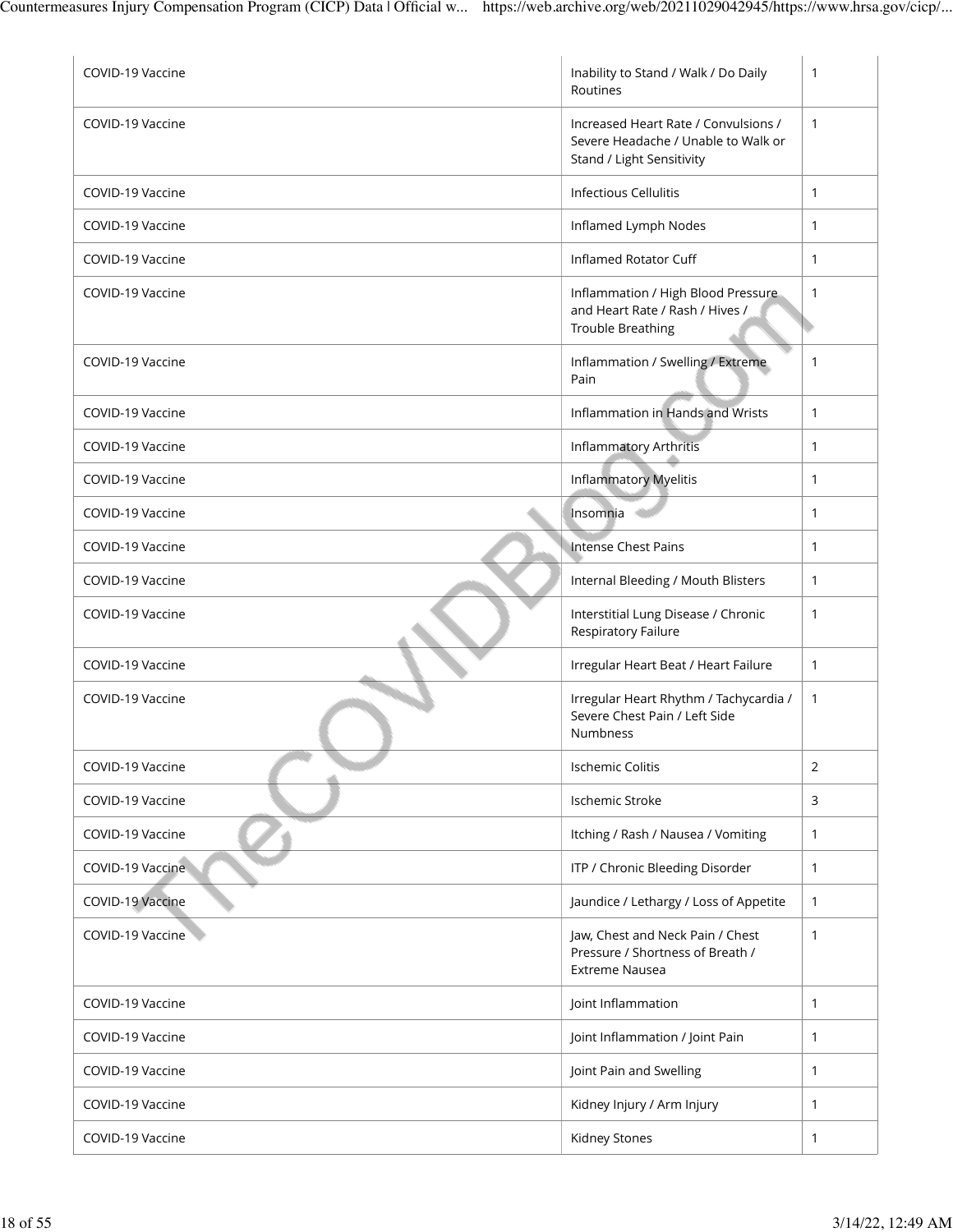| COVID-19 Vaccine | Left / Right Leg Numbness                                                                                                                  | $\mathbf{1}$ |
|------------------|--------------------------------------------------------------------------------------------------------------------------------------------|--------------|
| COVID-19 Vaccine | Left Arm and Hand Numbness                                                                                                                 | $\mathbf{1}$ |
| COVID-19 Vaccine | Left Perilymphatic Fistula / Right<br>Perilymphatic Fistula / Elevated<br>Intracranial Pressure / Bilateral<br>Eustachian Tube Dysfunction | $\mathbf{1}$ |
| COVID-19 Vaccine | Left Side Numbness / Back Pain / Ear<br>Pain / Drooling / Brain Fog                                                                        | $\mathbf{1}$ |
| COVID-19 Vaccine | Left Side Numbness / Fainted                                                                                                               | $\mathbf{1}$ |
| COVID-19 Vaccine | Left Side Numbness / Knee and Leg<br>Pain                                                                                                  | $\mathbf{1}$ |
| COVID-19 Vaccine | Left Side Paralysis                                                                                                                        | $\mathbf{1}$ |
| COVID-19 Vaccine | Left Side Weakness                                                                                                                         | $\mathbf{1}$ |
| COVID-19 Vaccine | Left Side Weakness / Difficulty<br>Breathing / Migraine / Heart<br>Palpitations / Wheezing / Dizziness /<br>Joint Pain                     | 1            |
| COVID-19 Vaccine | Leg Pain                                                                                                                                   | $\mathbf{1}$ |
| COVID-19 Vaccine | Leg Pain / Chest Pain                                                                                                                      | $\mathbf{1}$ |
| COVID-19 Vaccine | Lesions                                                                                                                                    | $\mathbf{1}$ |
| COVID-19 Vaccine | Leukoycto Clastic Vasculitis with<br>Dermal Neutrophil                                                                                     | 1            |
| COVID-19 Vaccine | Lichen Planus                                                                                                                              | $\mathbf{1}$ |
| COVID-19 Vaccine | Light Headedness / Extreme Fatigue /<br>Faintness                                                                                          | $\mathbf{1}$ |
| COVID-19 Vaccine | Lightheaded / Cold Sweat / Chills                                                                                                          | 1            |
| COVID-19 Vaccine | Lightheaded / Dizziness / Nausea                                                                                                           | $\mathbf{1}$ |
| COVID-19 Vaccine | Lightheaded / Throat Swelling /<br><b>Difficulty Breathing</b>                                                                             | $\mathbf{1}$ |
| COVID-19 Vaccine | Lipoma of Subcutaneous Tissue (Left<br>Arm)                                                                                                | $\mathbf{1}$ |
| COVID-19 Vaccine | Liver Damage                                                                                                                               | $\mathbf{1}$ |
| COVID-19 Vaccine | Liver Injury                                                                                                                               | $\mathbf{1}$ |
| COVID-19 Vaccine | LLE / LUE Weakness / Facial<br>Numbness / Difficulty Speaking                                                                              | $\mathbf{1}$ |
| COVID-19 Vaccine | Loss of Body Functions                                                                                                                     | $\mathbf{1}$ |
| COVID-19 Vaccine | Loss of Eye Sight                                                                                                                          | $\mathbf{1}$ |
| COVID-19 Vaccine | Loss of Sensation in Extremities /<br>Tinnitus / Headache                                                                                  | 1            |
| COVID-19 Vaccine | Lost Consciousness                                                                                                                         | $\mathbf{1}$ |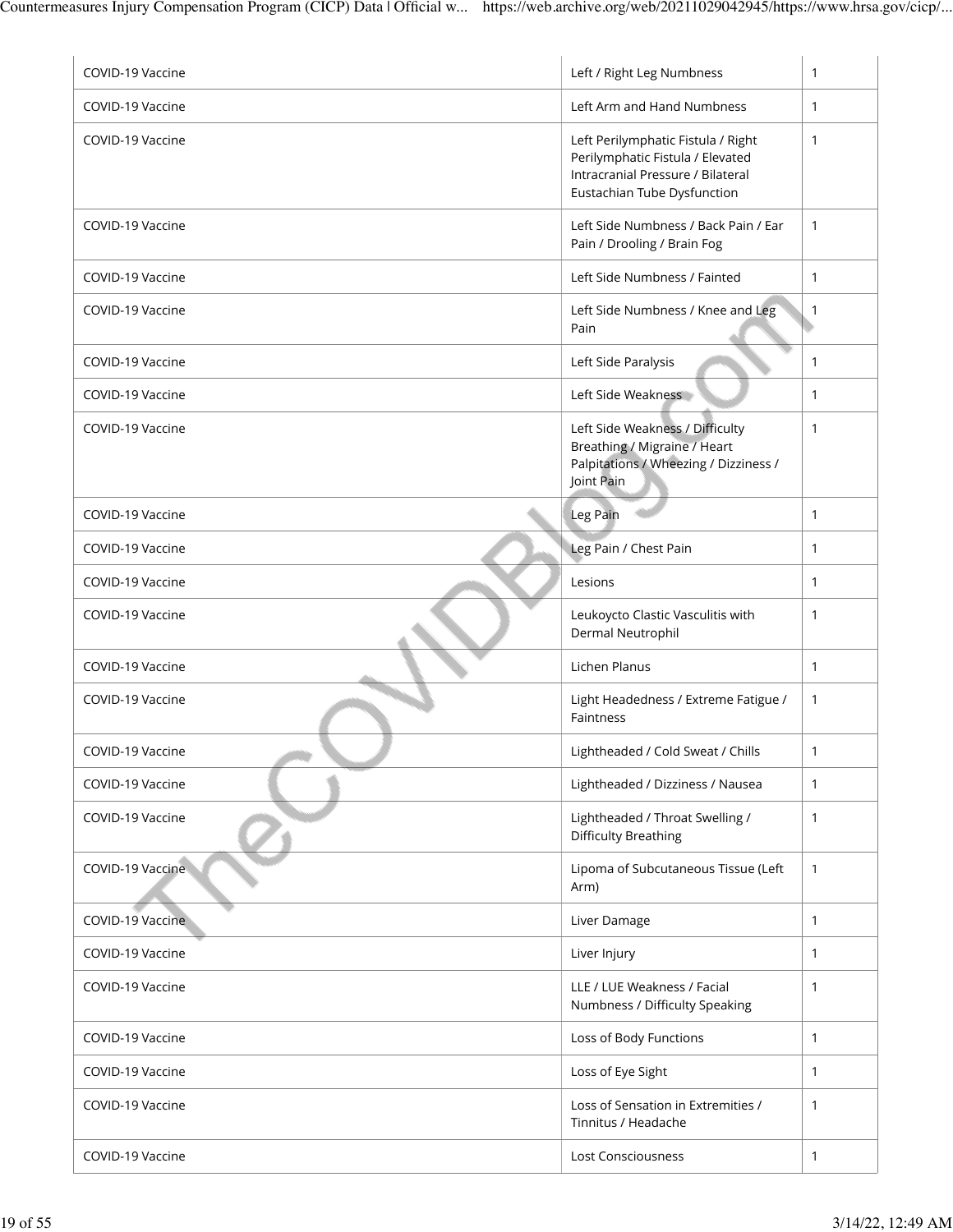| COVID-19 Vaccine | Low Blood Pressure / Chest Pain                                          | $\mathbf{1}$ |
|------------------|--------------------------------------------------------------------------|--------------|
| COVID-19 Vaccine | Low Blood Pressure / Difficulty<br><b>Breathing</b>                      | $\mathbf{1}$ |
| COVID-19 Vaccine | Low Blood Pressure / Fluid In Lungs /<br>Pancreatitis                    | $\mathbf{1}$ |
| COVID-19 Vaccine | Low Blood Sugar / Low Blood Pressure<br>/ Low Energy / Pneumonia         | $\mathbf{1}$ |
| COVID-19 Vaccine | Low Hemoglobin                                                           | $\mathbf{1}$ |
| COVID-19 Vaccine | Low O2 Saturation                                                        | $\mathbf{1}$ |
| COVID-19 Vaccine | Low Oxygen / Fatigue                                                     | -1           |
| COVID-19 Vaccine | Low Platelet Count                                                       | $\mathbf{1}$ |
| COVID-19 Vaccine | Lung Infection                                                           | $\mathbf{1}$ |
| COVID-19 Vaccine | Lung Nodules / Migraine                                                  | $\mathbf{1}$ |
| COVID-19 Vaccine | Lymph Node Mass                                                          | $\mathbf{1}$ |
| COVID-19 Vaccine | Memory Loss / Hallucinating                                              | $\mathbf{1}$ |
| COVID-19 Vaccine | Meningitis / Syringomyelia                                               | $\mathbf{1}$ |
| COVID-19 Vaccine | Mesenteric Venous Thrombosis                                             | $\mathbf{1}$ |
| COVID-19 Vaccine | Migraine / Chronic Fatigue                                               | $\mathbf{1}$ |
| COVID-19 Vaccine | Mesenteric Venous Thrombosis /<br>Septic Thrombophlebitis                | $\mathbf{1}$ |
| COVID-19 Vaccine | Migraine / Joint Pain / Fatigue                                          | $\mathbf{1}$ |
| COVID-19 Vaccine | Migraine Headache                                                        | 2            |
| COVID-19 Vaccine | Migraine Headaches / High Blood<br>Pressure                              | 1            |
| COVID-19 Vaccine | Mild Heart Attack                                                        | $\mathbf{1}$ |
| COVID-19 Vaccine | Miscarriage                                                              | $\mathbf{1}$ |
| COVID-19 Vaccine | Multisystem Inflammatory Syndrome                                        | $\mathbf{1}$ |
| COVID-19 Vaccine | Muscle Aches / Swelling / Cough /<br>Chills / Night Sweats / Dizziness / | $\mathbf{1}$ |
|                  | Elevated WBC / Stomach Ache /<br>Fatigue / Difficulty Ambulating         |              |
| COVID-19 Vaccine | Muscle Pain / Body Aches                                                 | $\mathbf{1}$ |
| COVID-19 Vaccine | Muscle Spasms / Breathing<br>Abnormality / Pain                          | 1            |
| COVID-19 Vaccine | Myasthenia Gravis Disease                                                | 2            |
| COVID-19 Vaccine | Myocarditis                                                              | 19           |
| COVID-19 Vaccine | Myocarditis / Heart Attack                                               | $\mathbf{1}$ |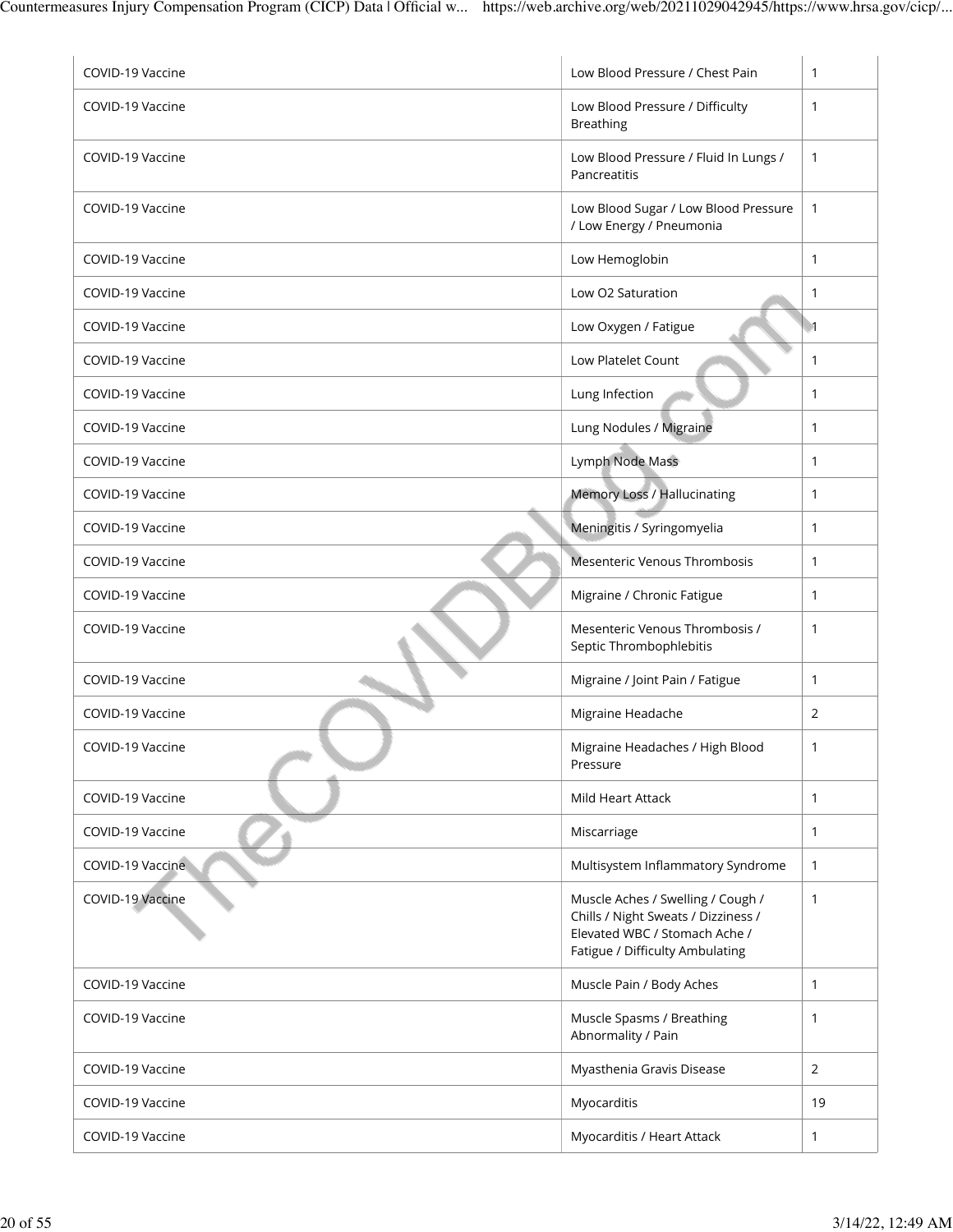| COVID-19 Vaccine | Myocarditis / Pericarditis                                                                                                                                                                                                               | 5            |
|------------------|------------------------------------------------------------------------------------------------------------------------------------------------------------------------------------------------------------------------------------------|--------------|
| COVID-19 Vaccine | Myocarditis / Pneumonia                                                                                                                                                                                                                  | 1            |
| COVID-19 Vaccine | Myoclonus Seizures / Uncontrollable<br>Laughter / Fatigue / Headaches / Loss<br>of Taste, Appetite, Weight / High Blood<br>Pressure / Tinnitus / Ingrown Nails /<br>Blurry Vision / Constipation /<br>Dehydration / Confusion / Numbness | 1            |
| COVID-19 Vaccine | Myopericarditis                                                                                                                                                                                                                          | 5            |
| COVID-19 Vaccine | Nausea / Chest Pains / Migraines /<br><b>Numbness</b>                                                                                                                                                                                    | 1            |
| COVID-19 Vaccine | Nausea / Diarrhea / Headache /<br>Sweating                                                                                                                                                                                               | 1            |
| COVID-19 Vaccine | Nausea / Dizziness / Difficulty<br>Breathing / Fever / Sweating                                                                                                                                                                          | 1            |
| COVID-19 Vaccine | Nausea / Facial Pain / Trouble<br>Thinking / Pain in Shoulders and<br>Knees / Heart Fluttering                                                                                                                                           | 1            |
| COVID-19 Vaccine | Nausea / Fatigue / Tongue Swelling /<br>Neck and Shoulder Pain                                                                                                                                                                           | $\mathbf{1}$ |
| COVID-19 Vaccine | Nausea / Fever / Shortness of Breath                                                                                                                                                                                                     | 1            |
| COVID-19 Vaccine | Nausea / Hives / Shaking                                                                                                                                                                                                                 | 1            |
| COVID-19 Vaccine | Nausea / Right Limb Weakness /<br>Vomiting / Memory Loss / Confusion                                                                                                                                                                     | 1            |
| COVID-19 Vaccine | Nausea / Vomiting / Diarrhea / Leg<br>and Knee Pain / Encephalopathy                                                                                                                                                                     | $\mathbf{1}$ |
| COVID-19 Vaccine | Nausea / Vomiting / Diarrhea / Loss of<br>Appetite / Weight Loss / Malnutrition                                                                                                                                                          | 1            |
| COVID-19 Vaccine | Nausea / Vomiting / Headache /<br><b>Difficulty Breathing</b>                                                                                                                                                                            | 1            |
| COVID-19 Vaccine | Nausea / Vomiting / Lethargy                                                                                                                                                                                                             | 1            |
| COVID-19 Vaccine | Nerve Damage                                                                                                                                                                                                                             | 1            |
| COVID-19 Vaccine | Nerve Damage / Muscle Atrophy                                                                                                                                                                                                            | 1            |
| COVID-19 Vaccine | Nerve Pain / Vision Weakness / Muscle<br>Fatigue / Headache                                                                                                                                                                              | $\mathbf{1}$ |
| COVID-19 Vaccine | Neurologic / Cardiovascular /<br>Gynecologic Issues                                                                                                                                                                                      | 1            |
| COVID-19 Vaccine | Neurologic Disorder                                                                                                                                                                                                                      | 1            |
| COVID-19 Vaccine | Neurologic Symptoms                                                                                                                                                                                                                      | 2            |
| COVID-19 Vaccine | Neurological Damage                                                                                                                                                                                                                      | 1            |
| COVID-19 Vaccine | Neurological Reaction / Paresthesia                                                                                                                                                                                                      | 1            |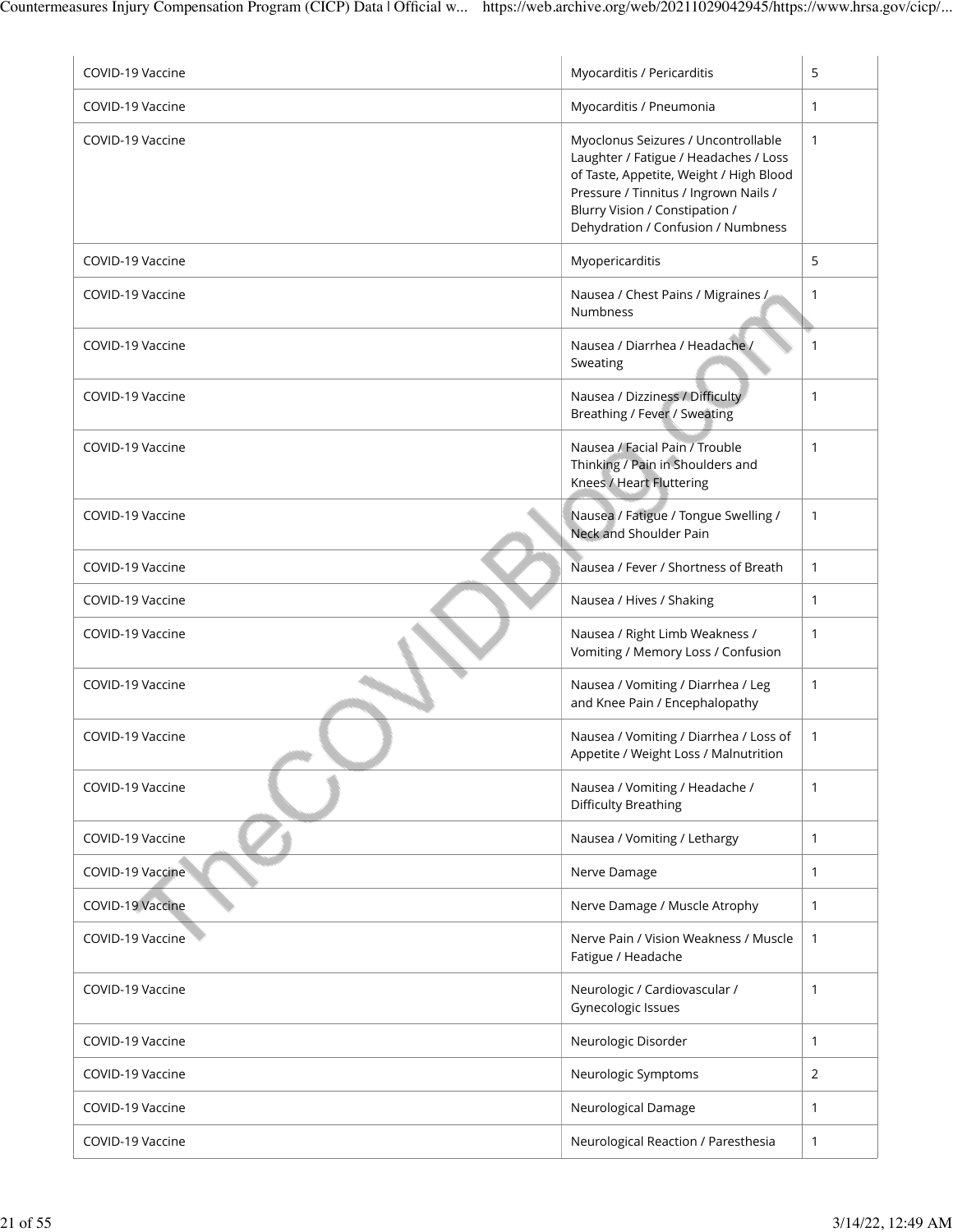| COVID-19 Vaccine | Neuropathy / Joint Pain / Palpitations                                                               | $\mathbf{1}$ |
|------------------|------------------------------------------------------------------------------------------------------|--------------|
| COVID-19 Vaccine | Night Sweats / Fatigue / Nausea /<br>Vomiting / Diarrhea                                             | $\mathbf{1}$ |
| COVID-19 Vaccine | Non-specific Paresthesia                                                                             | 1            |
| COVID-19 Vaccine | Not Specified                                                                                        | 58           |
| COVID-19 Vaccine | <b>Numbness</b>                                                                                      | 2            |
| COVID-19 Vaccine | Numbness / Bruising / Pain                                                                           | $\mathbf{1}$ |
| COVID-19 Vaccine | Numbness / Pain / Tingling / Inability<br>to Stand or Walk                                           | $\mathbf{1}$ |
| COVID-19 Vaccine | Numbness / Swelling / Chest Pain                                                                     | $\mathbf{1}$ |
| COVID-19 Vaccine | Numbness / Weakness in Legs                                                                          | 1            |
| COVID-19 Vaccine | Numbness and Bruising                                                                                | $\mathbf{1}$ |
| COVID-19 Vaccine | Numbness in Feet                                                                                     | $\mathbf{1}$ |
| COVID-19 Vaccine | Numbness on Entire Left Side                                                                         | $\mathbf{1}$ |
| COVID-19 Vaccine | Open Wound / Hand & Foot / COVID<br>Pneumonia / Enlarged Lymph Nodes                                 | $\mathbf{1}$ |
| COVID-19 Vaccine | <b>Optic Migraine</b>                                                                                | $\mathbf{1}$ |
| COVID-19 Vaccine | Pain / Headache / Facial Distortion                                                                  | $\mathbf{1}$ |
| COVID-19 Vaccine | Pain / Mouth Infection                                                                               | $\mathbf{1}$ |
| COVID-19 Vaccine | Pain / Nausea / Dizziness / Fainting                                                                 | $\mathbf{1}$ |
| COVID-19 Vaccine | Pain / Numbness / Weakness in Arm                                                                    | $\mathbf{1}$ |
| COVID-19 Vaccine | Pain / Skin Lesions                                                                                  | 1            |
| COVID-19 Vaccine | Pain in Shins and Ankles                                                                             | 1            |
| COVID-19 Vaccine | Pain Throughout Body                                                                                 | 1            |
| COVID-19 Vaccine | Pancolitis / C. Diff. Infection                                                                      | 1            |
| COVID-19 Vaccine | Pancreatitis                                                                                         | $\mathbf{1}$ |
| COVID-19 Vaccine | Pancytopenia                                                                                         | $\mathbf{1}$ |
| COVID-19 Vaccine | Paralysis                                                                                            | 6            |
| COVID-19 Vaccine | Paralysis / Pain / Headaches                                                                         | $\mathbf{1}$ |
| COVID-19 Vaccine | Paralyzed Vocal Cord                                                                                 | 1            |
| COVID-19 Vaccine | Paresthesia                                                                                          | 3            |
| COVID-19 Vaccine | Paresthesia / Nerve Pain / Muscle and<br>Joint Pain / Weakness / Tongue<br>Tingling / Eye Irritation | 1            |
| COVID-19 Vaccine | Parsonage Turner Syndrome (PTS)                                                                      | 3            |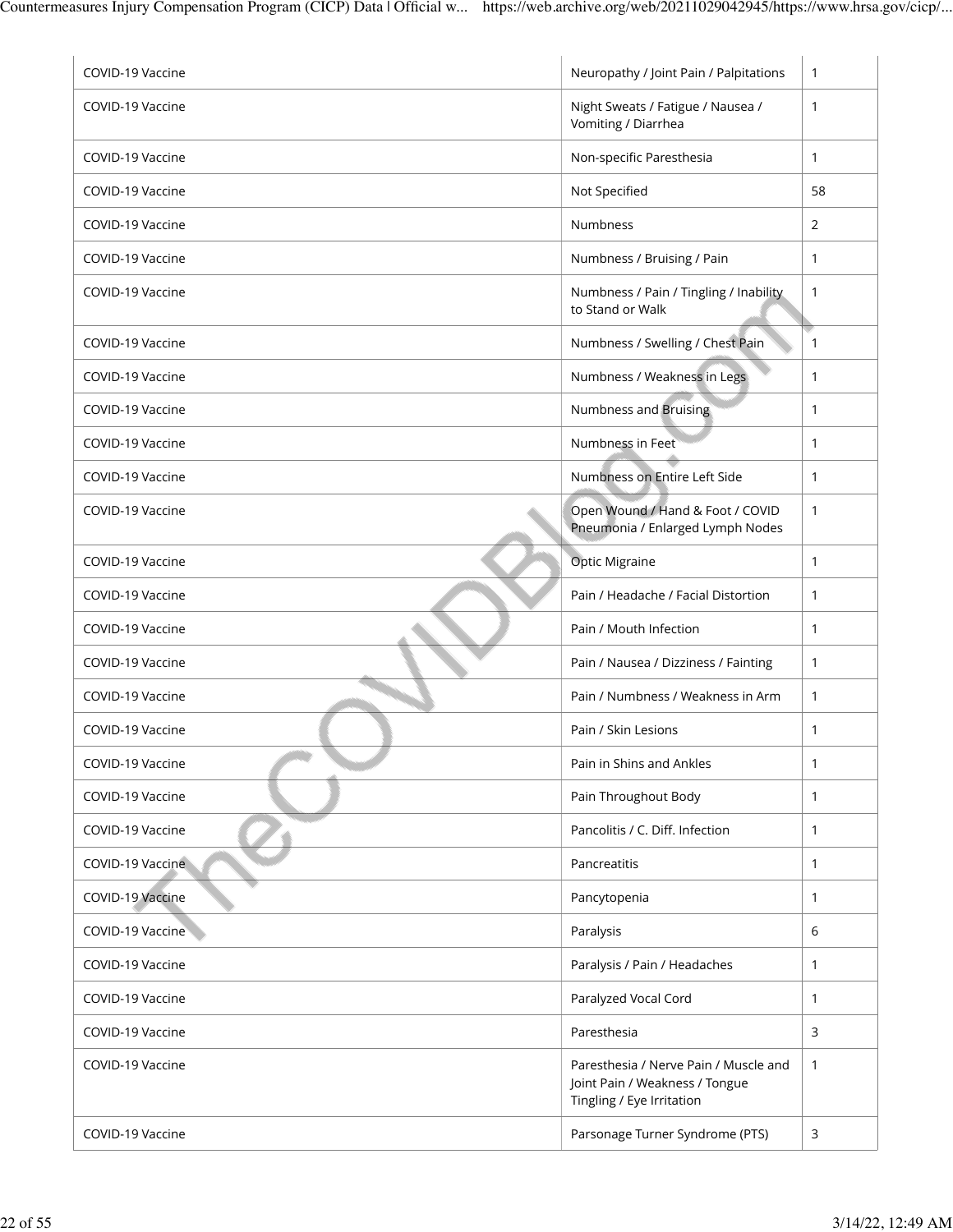| COVID-19 Vaccine | Passed Out                                                         | $\mathbf{1}$ |
|------------------|--------------------------------------------------------------------|--------------|
| COVID-19 Vaccine | Pericardial Enhancement                                            | $\mathbf{1}$ |
| COVID-19 Vaccine | Pericarditis                                                       | 17           |
| COVID-19 Vaccine | Pericardium Cyst                                                   | $\mathbf{1}$ |
| COVID-19 Vaccine | Peripheral Neuropathy                                              | 1            |
| COVID-19 Vaccine | Petchiae / Low Platelets / Splenectomy                             | $\mathbf{1}$ |
| COVID-19 Vaccine | Petechiae                                                          | $\mathbf{1}$ |
| COVID-19 Vaccine | Petechiae / Bleeding                                               | 1            |
| COVID-19 Vaccine | Petechiae / Headache / Nausea                                      | $\mathbf{1}$ |
| COVID-19 Vaccine | Phantosmia                                                         | $\mathbf{1}$ |
| COVID-19 Vaccine | Pneumonia                                                          | $\mathbf{1}$ |
| COVID-19 Vaccine | Pneumonia / Bronchitis                                             | $\mathbf{1}$ |
| COVID-19 Vaccine | Pneumonia / Decreased Potassium                                    | $\mathbf{1}$ |
| COVID-19 Vaccine | Poisoning by Vaccine and Biological<br>Substances                  | $\mathbf{1}$ |
| COVID-19 Vaccine | Polymyalgia Rheumatica                                             | $\mathbf{1}$ |
| COVID-19 Vaccine | Polymyositis                                                       | $\mathbf{1}$ |
| COVID-19 Vaccine | Polyneuropathy / Critical Illness<br>Myopathy                      | 1            |
| COVID-19 Vaccine | Post Stroke Recudence                                              | $\mathbf{1}$ |
| COVID-19 Vaccine | Posterior Leukoencephalopathy                                      | 1            |
| COVID-19 Vaccine | Postural Orthostatic Tachycardia<br>Syndrome (POTS)                | 2            |
| COVID-19 Vaccine | Pressure in Head and Neck / Chest<br>Pain / Blood Clots            | 1            |
| COVID-19 Vaccine | <b>Primary Sclerosing Cholangitis</b>                              | $\mathbf{1}$ |
| COVID-19 Vaccine | Psoriasis / Moderate Osteoarthritis                                | 1            |
| COVID-19 Vaccine | Psoriasis / Onycholysis / Edema /<br>Xerosis                       | $\mathbf{1}$ |
| COVID-19 Vaccine | Psychosis                                                          | $\mathbf{1}$ |
| COVID-19 Vaccine | Ptosis / Palsy                                                     | 2            |
| COVID-19 Vaccine | Pulmonary Embolism                                                 | 19           |
| COVID-19 Vaccine | Pulmonary Embolism / Blood Clots /<br><b>Heart Strain</b>          | 1            |
| COVID-19 Vaccine | Pulmonary Embolism /<br>Hypothyroidism / Generalized Joint<br>Pain | $\mathbf{1}$ |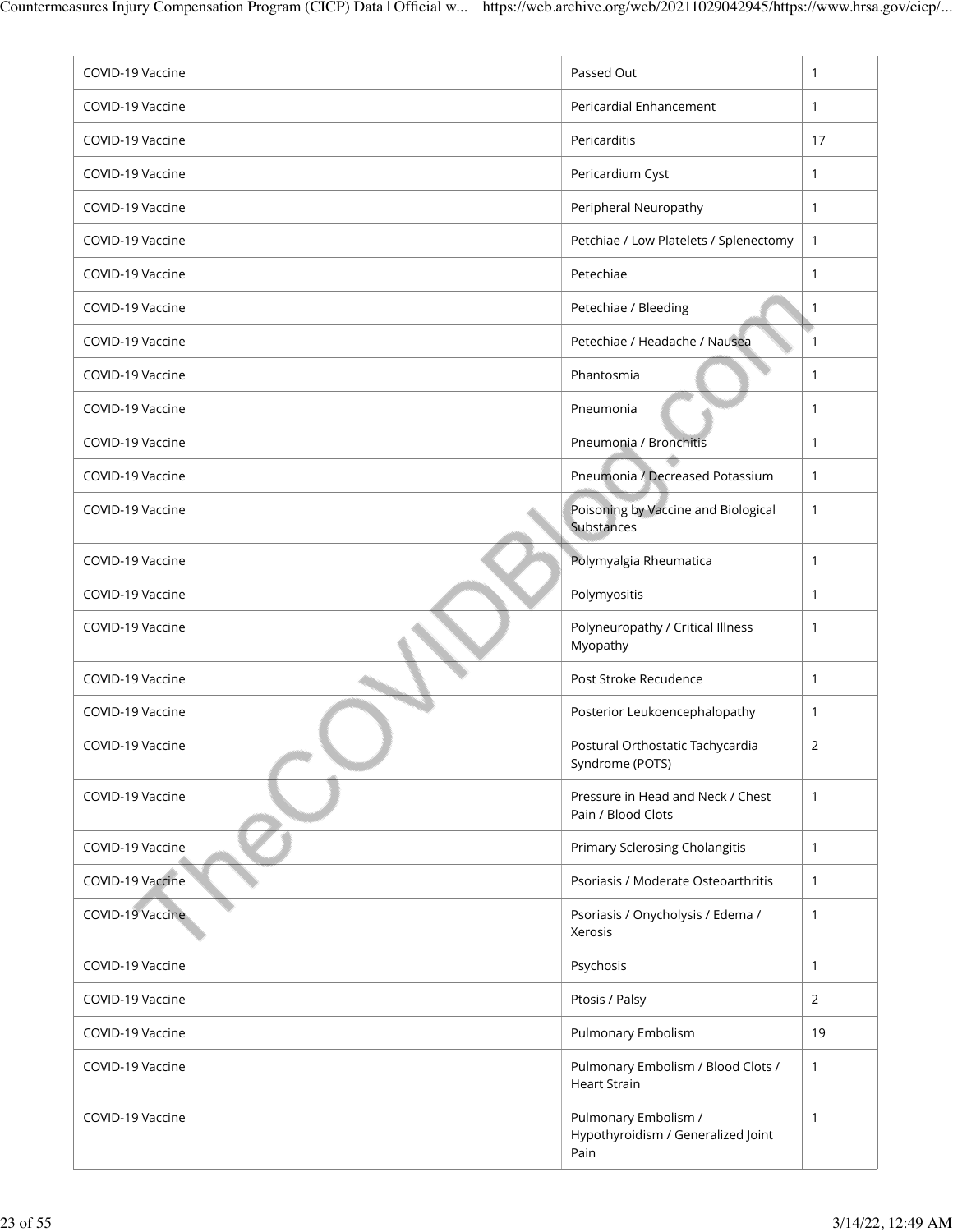| COVID-19 Vaccine | Pulmonary Embolism / Lung Infarction<br>/ Hypercoagulability                                     | $\overline{1}$ |
|------------------|--------------------------------------------------------------------------------------------------|----------------|
| COVID-19 Vaccine | Queasy Feeling                                                                                   | $\mathbf{1}$   |
| COVID-19 Vaccine | Quincke Edema / Injection Site Injury /<br>Fever / Swelling                                      | $\mathbf{1}$   |
| COVID-19 Vaccine | Radial Artery Thrombus / Angina                                                                  | $\mathbf{1}$   |
| COVID-19 Vaccine | Rapid Heart Rate                                                                                 | $\mathbf{1}$   |
| COVID-19 Vaccine | Rapid Heart Rate / Difficulty Breathing                                                          | $\mathbf{1}$   |
| COVID-19 Vaccine | Rapid Heartbeat                                                                                  | $\overline{4}$ |
| COVID-19 Vaccine | Rash                                                                                             | 15             |
| COVID-19 Vaccine | Rash / Allergic Reaction                                                                         | $\mathbf{1}$   |
| COVID-19 Vaccine | Rash / Elevated Heart Rate / Chest<br>Pain / Dizziness                                           | $\mathbf{1}$   |
| COVID-19 Vaccine | Rash / Hives                                                                                     | $\mathbf{1}$   |
| COVID-19 Vaccine | Rash / Nerve Pain                                                                                | $\mathbf{1}$   |
| COVID-19 Vaccine | Rash / Shortness of Breath / Rapid<br>Heartbeat / Dizziness / Fainted / Joint<br>Pain / Headache | $\mathbf{1}$   |
| COVID-19 Vaccine | Rash / Swelling                                                                                  | 2              |
| COVID-19 Vaccine | Rashes                                                                                           | 1              |
| COVID-19 Vaccine | <b>Recurring Epistaxis</b>                                                                       | 1              |
| COVID-19 Vaccine | Respiratory Failure / Influenza A /<br>Necrotizing Pneumonia / Acute Kidney<br>Injury            | $\mathbf{1}$   |
| COVID-19 Vaccine | Rhabdomyolysis / Dizziness / Chest<br>Pain / Right Bundled Branch Block                          | 1              |
| COVID-19 Vaccine | <b>Rheumatoid Arthritis</b>                                                                      | $\mathbf{1}$   |
| COVID-19 Vaccine | Right Dural Venus Thrombosis                                                                     | $\mathbf{1}$   |
| COVID-19 Vaccine | Right Side Numbness / Loss of Voice /<br><b>Bowel Movement Issues</b>                            | $\mathbf{1}$   |
| COVID-19 Vaccine | Right Side Numbness / Nausea /<br><b>Dizziness</b>                                               | 1              |
| COVID-19 Vaccine | Right Side Paralysis                                                                             | $\mathbf{1}$   |
| COVID-19 Vaccine | <b>Robust Reactions</b>                                                                          | $\mathbf{1}$   |
| COVID-19 Vaccine | Rotator Cuff Tear                                                                                | $\mathbf{1}$   |
| COVID-19 Vaccine | Rotator Cuff Tear / Advanced<br>Tendinopathy / Left Shoulder<br>Capsulitis                       | $\mathbf{1}$   |
| COVID-19 Vaccine | Ruptured Tendon                                                                                  | $\mathbf{1}$   |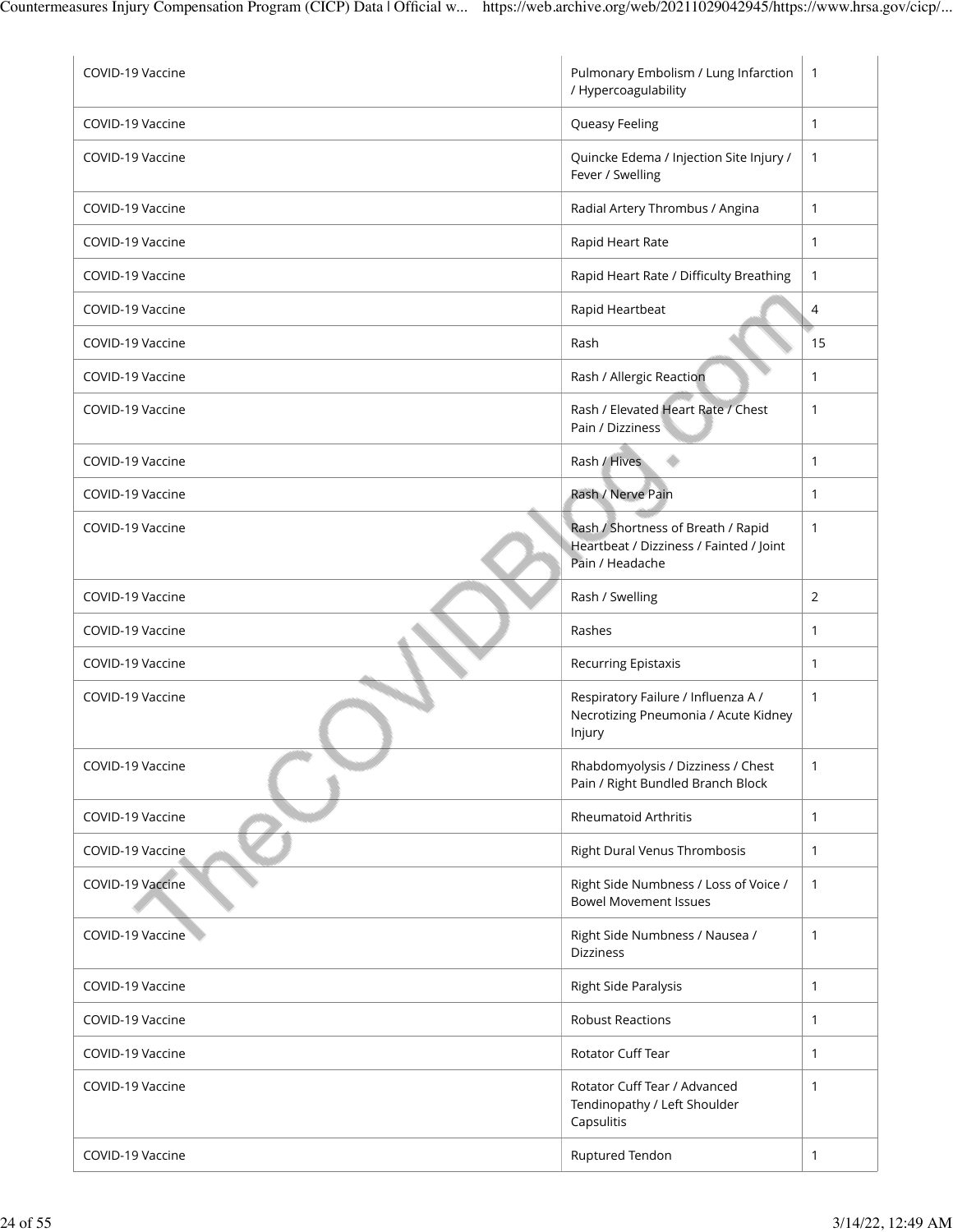| COVID-19 Vaccine | Seizure / Dysphagia                                                                                                                                                         | 1            |
|------------------|-----------------------------------------------------------------------------------------------------------------------------------------------------------------------------|--------------|
| COVID-19 Vaccine | Seizures                                                                                                                                                                    | 11           |
| COVID-19 Vaccine | Sepsis                                                                                                                                                                      | $\mathbf{1}$ |
| COVID-19 Vaccine | Severe Abdominal Pain                                                                                                                                                       | $\mathbf{1}$ |
| COVID-19 Vaccine | Severe Allergic Reaction                                                                                                                                                    | 14           |
| COVID-19 Vaccine | Severe Anaphylaxis                                                                                                                                                          | $\mathbf{1}$ |
| COVID-19 Vaccine | Severe Aplastic Anemia                                                                                                                                                      | 1            |
| COVID-19 Vaccine | Severe Arm Pain                                                                                                                                                             | 1            |
| COVID-19 Vaccine | Severe Arm Pain / Fainting                                                                                                                                                  | 1            |
| COVID-19 Vaccine | Severe Arm Pain / Rapid Heartbeat                                                                                                                                           | $\mathbf{1}$ |
| COVID-19 Vaccine | Severe Back, Neck and Head Pain                                                                                                                                             | $\mathbf{1}$ |
| COVID-19 Vaccine | Severe Bruising / Arm Pain                                                                                                                                                  | 1            |
| COVID-19 Vaccine | Severe Chest and Abdominal Pain                                                                                                                                             | $\mathbf{1}$ |
| COVID-19 Vaccine | Severe Chest and Head Pain                                                                                                                                                  | $\mathbf{1}$ |
| COVID-19 Vaccine | Severe Chest Pain                                                                                                                                                           | $\mathbf{1}$ |
| COVID-19 Vaccine | Severe Chest Pain / Shortness of<br>Breath / Migraine like Pain / Seizure /<br>Dizziness / Light Sensitivity / Dry<br>Mouth / Hoarse Throat / Tingling /<br><b>Numbness</b> | 1            |
| COVID-19 Vaccine | Severe Chills / Pain / Fever / Vomiting /<br>Fainted                                                                                                                        | $\mathbf{1}$ |
| COVID-19 Vaccine | Severe Chronic Pain                                                                                                                                                         | 1            |
| COVID-19 Vaccine | Severe Fatigue / Fever / Chills / Pain                                                                                                                                      | $\mathbf{1}$ |
| COVID-19 Vaccine | Severe Flu Like Symptoms                                                                                                                                                    | 1            |
| COVID-19 Vaccine | Severe Groin, Knee, Elbow and Hand<br>Pain                                                                                                                                  | 1            |
| COVID-19 Vaccine | Severe Headache / Body Aches /<br>Difficulty Concentrating / Photo<br>Sensitivity                                                                                           | 1            |
| COVID-19 Vaccine | Severe Headache / Chills / Nausea /<br>Vomiting / Fatigue                                                                                                                   | 1            |
| COVID-19 Vaccine | Severe Headache / Elevated Blood<br>Pressure and Pulse / Abdominal Pain                                                                                                     | $\mathbf{1}$ |
| COVID-19 Vaccine | Severe Headaches / Tingling /<br>Numbness                                                                                                                                   | $\mathbf{1}$ |
| COVID-19 Vaccine | Severe Itching / Allergic Reaction                                                                                                                                          | $\mathbf{1}$ |
| COVID-19 Vaccine | Severe Itching / Blisters                                                                                                                                                   | $\mathbf{1}$ |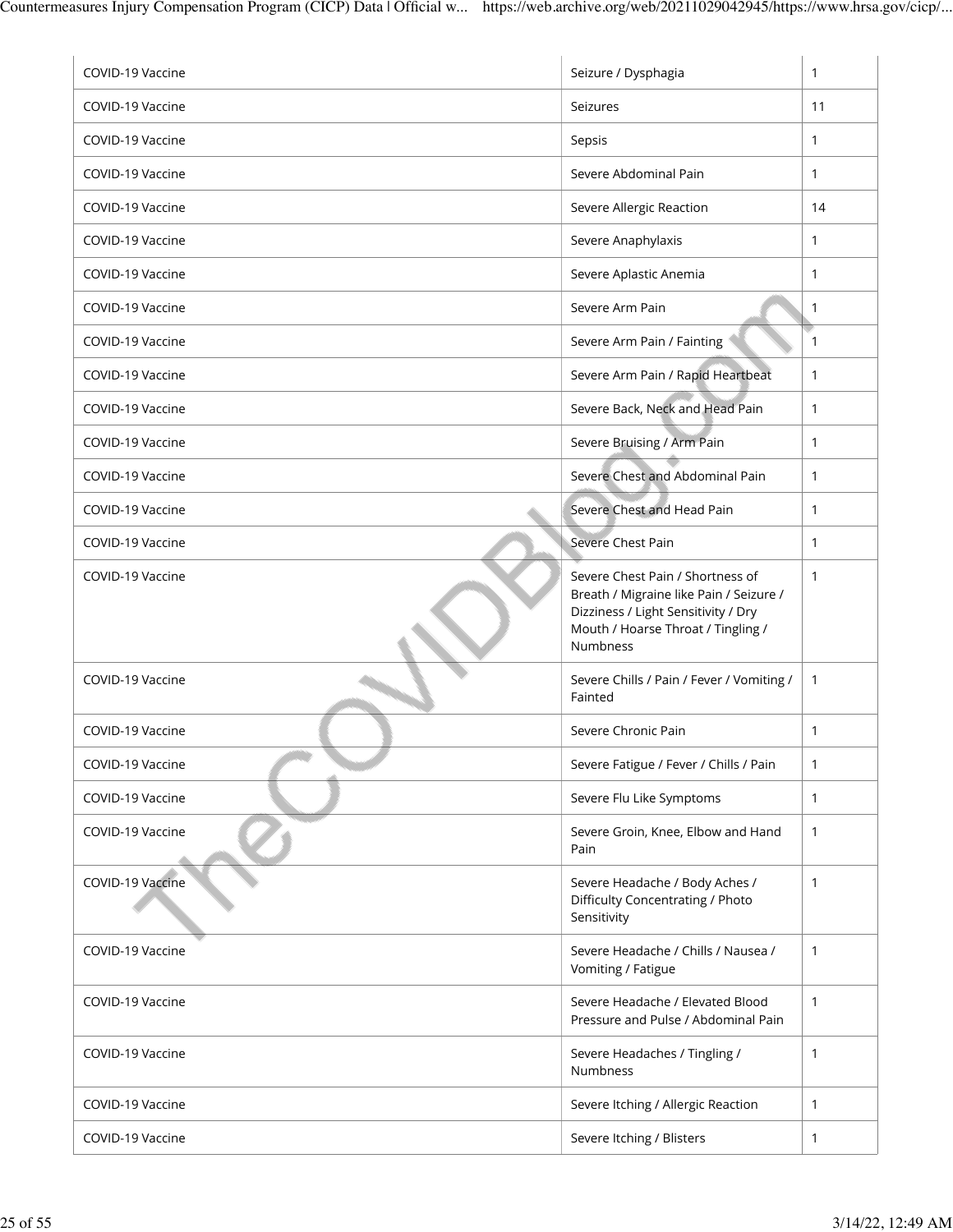| COVID-19 Vaccine | Severe Joint Pain / Fever / Asthma                                                                     | $\mathbf{1}$ |
|------------------|--------------------------------------------------------------------------------------------------------|--------------|
| COVID-19 Vaccine | Severe Leg and Back Pain / Extreme<br>Fatigue                                                          | $\mathbf{1}$ |
| COVID-19 Vaccine | Severe Leg Pain                                                                                        | $\mathbf{1}$ |
| COVID-19 Vaccine | Severe Lower Back Pain / Dizziness /<br>Headaches                                                      | $\mathbf{1}$ |
| COVID-19 Vaccine | Severe Migraines / Pain / Fatigue                                                                      | $\mathbf{1}$ |
| COVID-19 Vaccine | Severe Muscle Pain / Internal Bleeding                                                                 | $\mathbf{1}$ |
| COVID-19 Vaccine | Severe Nausea / Dizziness /<br>Dehydration                                                             | 1            |
| COVID-19 Vaccine | Severe Pain and Fatigue                                                                                | $\mathbf{1}$ |
| COVID-19 Vaccine | Severe Pain and Weakness in<br>Shoulder and Arm                                                        | 1            |
| COVID-19 Vaccine | Severe Rash / Hives                                                                                    | $\mathbf{1}$ |
| COVID-19 Vaccine | Severe Rashes                                                                                          | $\mathbf{1}$ |
| COVID-19 Vaccine | Severe Reaction / Low Heart Rate                                                                       | $\mathbf{1}$ |
| COVID-19 Vaccine | Severe Tinnitus / Dizziness                                                                            | $\mathbf{1}$ |
| COVID-19 Vaccine | Severe Vaginal Bleeding                                                                                | $\mathbf{1}$ |
| COVID-19 Vaccine | Severe Vasculitis                                                                                      | $\mathbf{1}$ |
| COVID-19 Vaccine | Severe Vertigo / Leg Cramps /<br>Exhaustion / Night Sweats /<br>Headaches                              | $\mathbf{1}$ |
| COVID-19 Vaccine | Shaking / Muscle Weakness / Nerve<br>Pain / GBS like symptoms                                          | $\mathbf{1}$ |
| COVID-19 Vaccine | Shaking / Numbness / Swelling /<br>Severe Chest Pressure and Pressure /<br>Sweating                    | $\mathbf{1}$ |
| COVID-19 Vaccine | Shaking / Swelling / Headaches                                                                         | $\mathbf{1}$ |
| COVID-19 Vaccine | Shingles                                                                                               | 6            |
| COVID-19 Vaccine | Shingles / COVID-19                                                                                    | 1            |
| COVID-19 Vaccine | Shocking Sensation in Arteries or<br>Veins / Fatigue / Flu Like Symptoms /<br>Pain in Stomach and Legs | $\mathbf{1}$ |
| COVID-19 Vaccine | Shortness of Breath / Arm Injury                                                                       | $\mathbf{1}$ |
| COVID-19 Vaccine | Shortness of Breath / Chest Pain                                                                       | $\mathbf{1}$ |
| COVID-19 Vaccine | Shortness of Breath / Chest Pains /<br><b>Extreme Swelling</b>                                         | $\mathbf{1}$ |
| COVID-19 Vaccine | Shortness of Breath / Chest Pressure /<br>Tingling in Hands and Feet                                   | $\mathbf{1}$ |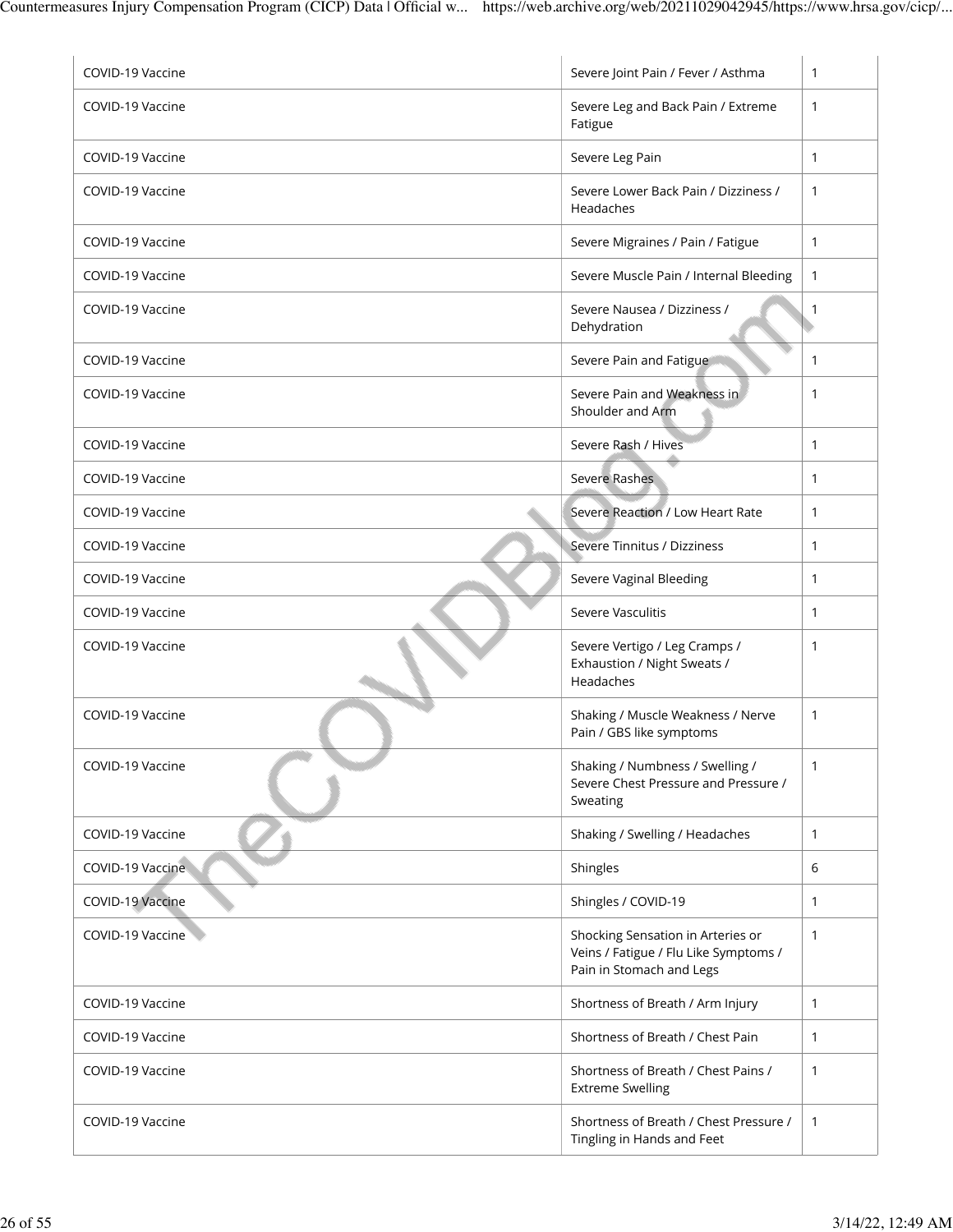| COVID-19 Vaccine | Shortness of Breath / Confusion /<br>Severe Headache                                                                 | 1              |
|------------------|----------------------------------------------------------------------------------------------------------------------|----------------|
| COVID-19 Vaccine | Shortness of Breath / Fast Heartbeat /<br>Panic Attack / Shoulder Pain / Anxiety<br>/ Frozen Extremities / Dizziness | $\mathbf{1}$   |
| COVID-19 Vaccine | Shortness of Breath / Fatigue / COVID<br>Pneumonia                                                                   | $\mathbf{1}$   |
| COVID-19 Vaccine | Shortness of Breath / Fatigue / Fever/<br>Headache / Body Ache                                                       | 1              |
| COVID-19 Vaccine | Shortness of Breath / Fatigue / Heavy<br>Limbs                                                                       | 1              |
| COVID-19 Vaccine | Shortness of Breath / Fever / Chills /<br>Chest Pain                                                                 | $\mathbf{1}$   |
| COVID-19 Vaccine | Shortness of Breath / Racing<br>Heartbeat                                                                            | $\mathbf{1}$   |
| COVID-19 Vaccine | Shortness of Breath / Rapid Heartbeat<br>/ Dizziness                                                                 | $\mathbf{1}$   |
| COVID-19 Vaccine | Shortness of Breath / Rash / Migraine                                                                                | $\mathbf{1}$   |
| COVID-19 Vaccine | Shortness of Breath / Shivering /<br><b>Chest Pain</b>                                                               | $\mathbf{1}$   |
| COVID-19 Vaccine | Shortness of Breath / Sore Muscles /<br>Chest Pains / Flu Like Symptoms                                              | $\mathbf{1}$   |
| COVID-19 Vaccine | Shortness of Breath / Swelling / High<br>Blood Pressure / Heart Problems /<br>Anxiety                                | 1              |
| COVID-19 Vaccine | Shortness of Breath / Wheezing /<br>Chest Pain                                                                       | $\mathbf{1}$   |
| COVID-19 Vaccine | Shortness of Breath / Heart<br>Palpitations/ Leg Pain / Dizziness                                                    | 1              |
| COVID-19 Vaccine | Shoulder / Arm Injury                                                                                                | 9              |
| COVID-19 Vaccine | Shoulder Injury                                                                                                      | 25             |
| COVID-19 Vaccine | Shoulder Pain                                                                                                        | 8              |
| COVID-19 Vaccine | <b>Sinusitis</b>                                                                                                     | $\mathbf{1}$   |
| COVID-19 Vaccine | <b>SIRVA</b>                                                                                                         | $\overline{7}$ |
| COVID-19 Vaccine | Sixth Nerve Palsy                                                                                                    | 1              |
| COVID-19 Vaccine | Skin and Gum Sensitivity / Anal<br>Fistulas                                                                          | $\mathbf{1}$   |
| COVID-19 Vaccine | Skin Rash / Muscle Weakness                                                                                          | $\mathbf{1}$   |
| COVID-19 Vaccine | Slurred Speech / Face Drooping /<br>Tingling in Face                                                                 | 1              |
| COVID-19 Vaccine | Small Fiber Neuropathy                                                                                               | 2              |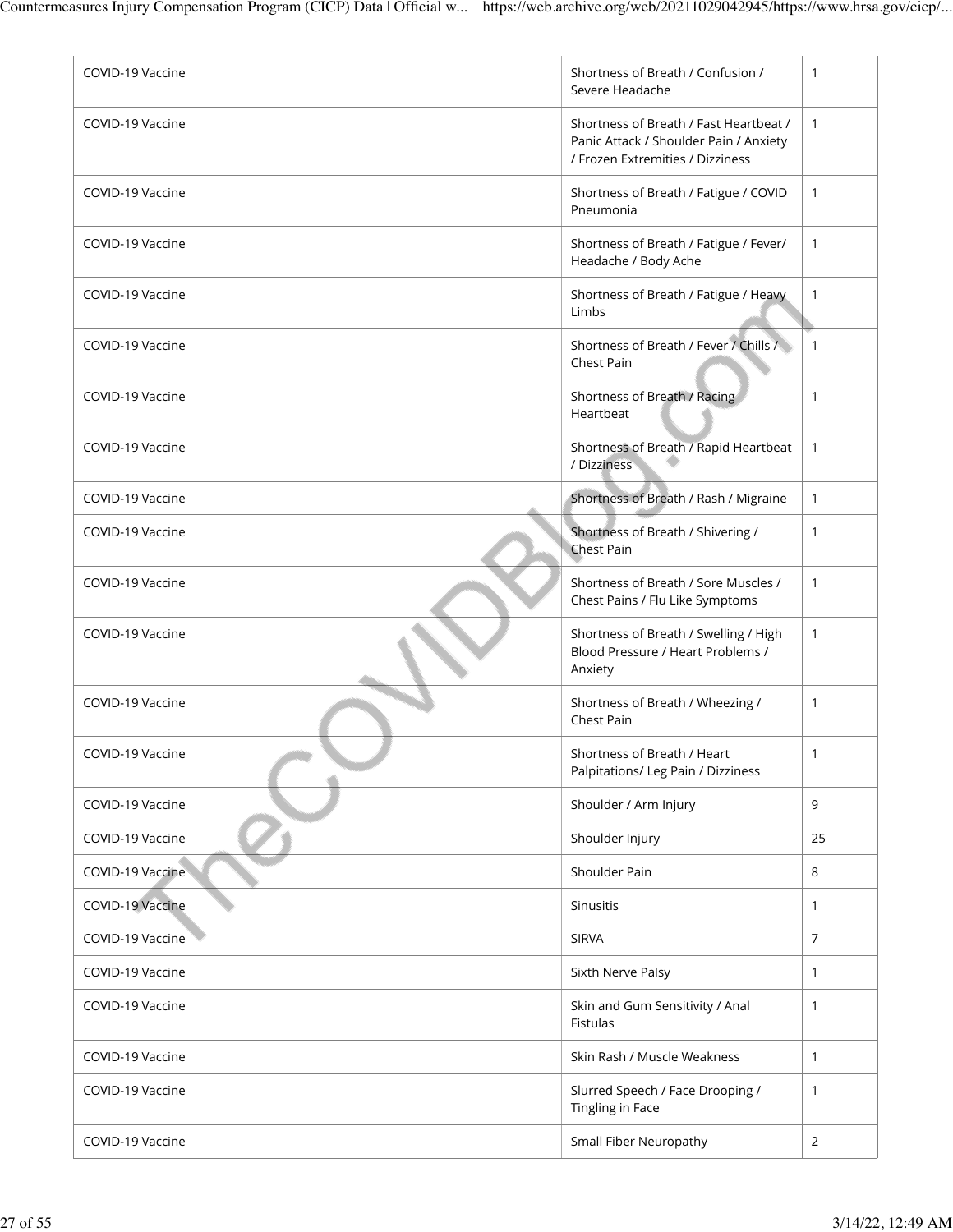| COVID-19 Vaccine | Spasms / Cramps / Swollen Tongue /<br>Shingles                                     | $\mathbf{1}$     |
|------------------|------------------------------------------------------------------------------------|------------------|
| COVID-19 Vaccine | <b>Spinal Meningitis</b>                                                           | $\mathbf{1}$     |
| COVID-19 Vaccine | Spongiotic Dermatitis                                                              | $\mathbf{1}$     |
| COVID-19 Vaccine | Stevens Johnson Syndrome                                                           | $\mathbf{1}$     |
| COVID-19 Vaccine | Stiff Neck / Migraine                                                              | 1                |
| COVID-19 Vaccine | Stroke                                                                             | 28               |
| COVID-19 Vaccine | Stroke / Blood Clots                                                               | 1                |
| COVID-19 Vaccine | Stroke / Death                                                                     | $\blacksquare$ 1 |
| COVID-19 Vaccine | Stroke Like Symptoms                                                               | 3                |
| COVID-19 Vaccine | Stroke Like Symptoms / Collapsed<br>Lung                                           | 1                |
| COVID-19 Vaccine | <b>Subacromial Bursitis</b>                                                        | $\mathbf{1}$     |
| COVID-19 Vaccine | Subarachnoid Hemorrhage / Seizure /<br>Traumatic Brain Injury                      | $\mathbf{1}$     |
| COVID-19 Vaccine | Subcutaneous Sarcoidosis                                                           | $\mathbf{1}$     |
| COVID-19 Vaccine | Sudden Hearing Loss (SSHL) / Sudden<br>Deafness                                    | 1                |
| COVID-19 Vaccine | Sulphur Taste and Smell                                                            | 1                |
| COVID-19 Vaccine | Supraventricular Tachycardia                                                       | 2                |
| COVID-19 Vaccine | Swelling                                                                           | $\mathbf{1}$     |
| COVID-19 Vaccine | Swelling / Burning / Inflammation                                                  | $\mathbf{1}$     |
| COVID-19 Vaccine | Swelling / Headaches / Bad Dreams /<br>Drowsiness / Stroke / Low Blood<br>Pressure | 1                |
| COVID-19 Vaccine | Swelling / Hives                                                                   | $\mathbf{1}$     |
| COVID-19 Vaccine | Swelling / Rash / Skin Peeling                                                     | $\mathbf{1}$     |
| COVID-19 Vaccine | Swelling / Trouble Breathing                                                       | $\mathbf{1}$     |
| COVID-19 Vaccine | Swollen and Inflamed Lymph Nodes /<br>Cystic Nodule                                | $\mathbf{1}$     |
| COVID-19 Vaccine | Swollen Ankle                                                                      | $\mathbf{1}$     |
| COVID-19 Vaccine | Swollen Feet, Arms and Tongue                                                      | $\mathbf{1}$     |
| COVID-19 Vaccine | Swollen Finger                                                                     | 1                |
| COVID-19 Vaccine | Swollen Hands / Tingling / Nerve Pain<br>/ Eczema                                  | $\mathbf{1}$     |
| COVID-19 Vaccine | Swollen Lymph Nodes                                                                | 4                |
| COVID-19 Vaccine | Swollen Lymph Nodes / Asthma                                                       | 1                |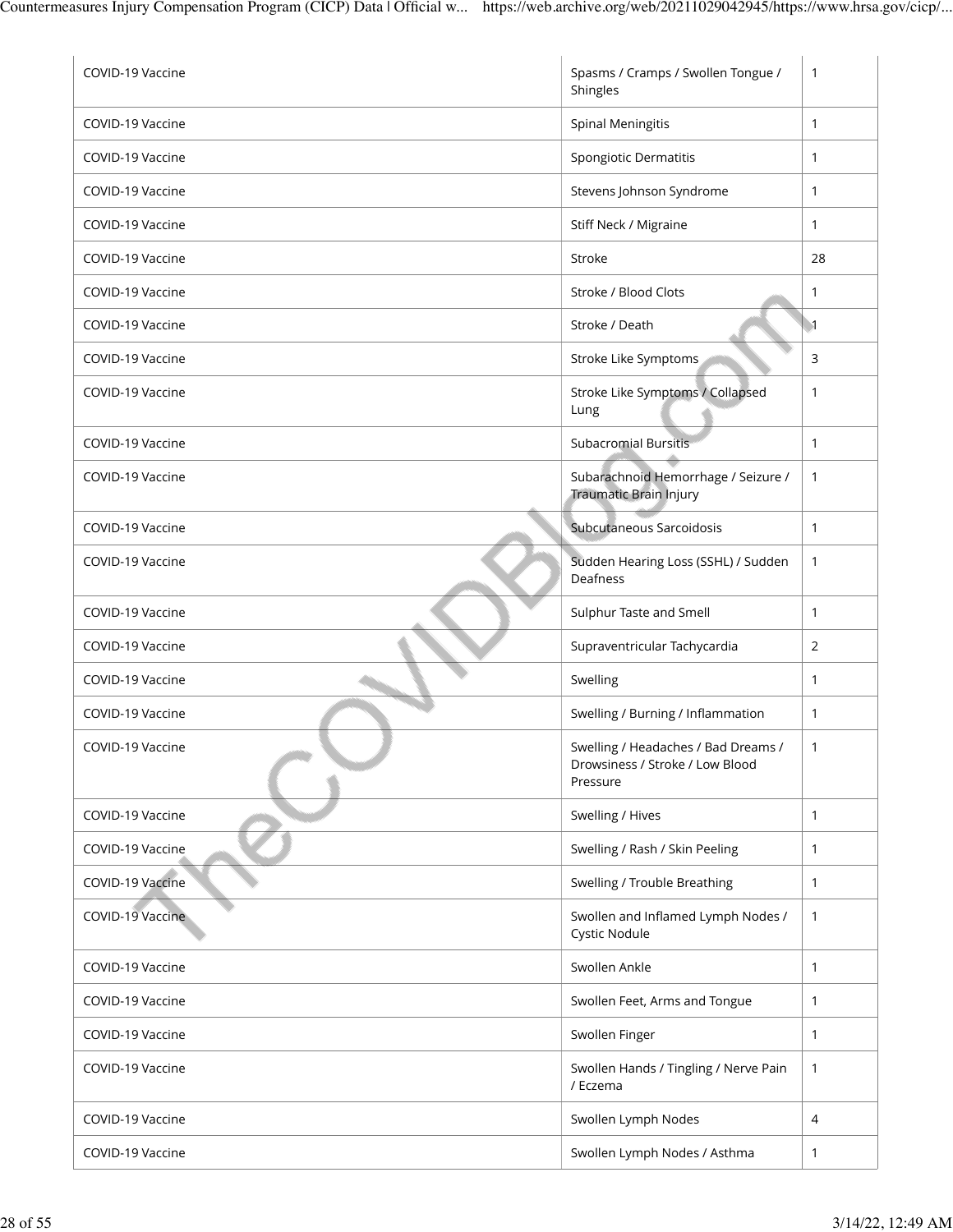| COVID-19 Vaccine | Syncope                                                                                                                                                                                 | 4            |
|------------------|-----------------------------------------------------------------------------------------------------------------------------------------------------------------------------------------|--------------|
| COVID-19 Vaccine | Syncope / Concussion / Cheek Bone &<br><b>Teeth Fractures</b>                                                                                                                           | $\mathbf{1}$ |
| COVID-19 Vaccine | Syncope / Confusion / Headaches                                                                                                                                                         | $\mathbf{1}$ |
| COVID-19 Vaccine | Syncope / Face Head and Nose Injury                                                                                                                                                     | $\mathbf{1}$ |
| COVID-19 Vaccine | Syncope / Hypertension / Ischemic<br>Tachycardia / Non-Ischemic<br>Cardiomyopathy / Non-sustained<br>Ventricular Tachycardia / Atrial<br>Fibrillation / Pulmonary Interstitial<br>Edema | $\mathbf{1}$ |
| COVID-19 Vaccine | Systemic Inflammatory Response<br>Syndrome (SIRS)                                                                                                                                       | 2            |
| COVID-19 Vaccine | Tachycardia                                                                                                                                                                             | 5            |
| COVID-19 Vaccine | Tachycardia / Diaphoretic                                                                                                                                                               | 1            |
| COVID-19 Vaccine | Tachycardia / Hypertension /<br>Palpitation                                                                                                                                             | 1            |
| COVID-19 Vaccine | Tachycardia / Shortness of Breath /<br>Tremors / Hot Flashes / Paresthesia /<br>Blurred Vision / Near Syncope /<br>Muscle Tension                                                       | $\mathbf{1}$ |
| COVID-19 Vaccine | Throat Inflammation / Muscle Pain /<br>Fever                                                                                                                                            | $\mathbf{1}$ |
| COVID-19 Vaccine | <b>Throat Swelling</b>                                                                                                                                                                  | $\mathbf{1}$ |
| COVID-19 Vaccine | Throat Swelling / Itching / Redness /<br>Heavy Menstrual Flow / Headache /<br>Fatigue / Numbness / Arm Pain                                                                             | $\mathbf{1}$ |
| COVID-19 Vaccine | Throat Swelling / Tachycardia / Heart<br>Palpitations                                                                                                                                   | 1            |
| COVID-19 Vaccine | Throat Tongue Hand and Arm Swelling<br>/ Lesions                                                                                                                                        | $\mathbf{1}$ |
| COVID-19 Vaccine | Thrombocytopenia                                                                                                                                                                        | 3            |
| COVID-19 Vaccine | Thrombocytopenia / Cellulitis                                                                                                                                                           | $\mathbf{1}$ |
| COVID-19 Vaccine | Thrombosis                                                                                                                                                                              | 2            |
| COVID-19 Vaccine | Thrush / Swollen Tongue, Plate and<br>Gums                                                                                                                                              | $\mathbf{1}$ |
| COVID-19 Vaccine | Thrush / Symptoms of Systemic<br>Inflammatory Response Syndrome                                                                                                                         | $\mathbf{1}$ |
| COVID-19 Vaccine | Thyroid Storm                                                                                                                                                                           | $\mathbf{1}$ |
| COVID-19 Vaccine | <b>TIA Stroke</b>                                                                                                                                                                       | 2            |
| COVID-19 Vaccine | Tingling / Numbness / Paralysis                                                                                                                                                         | 1            |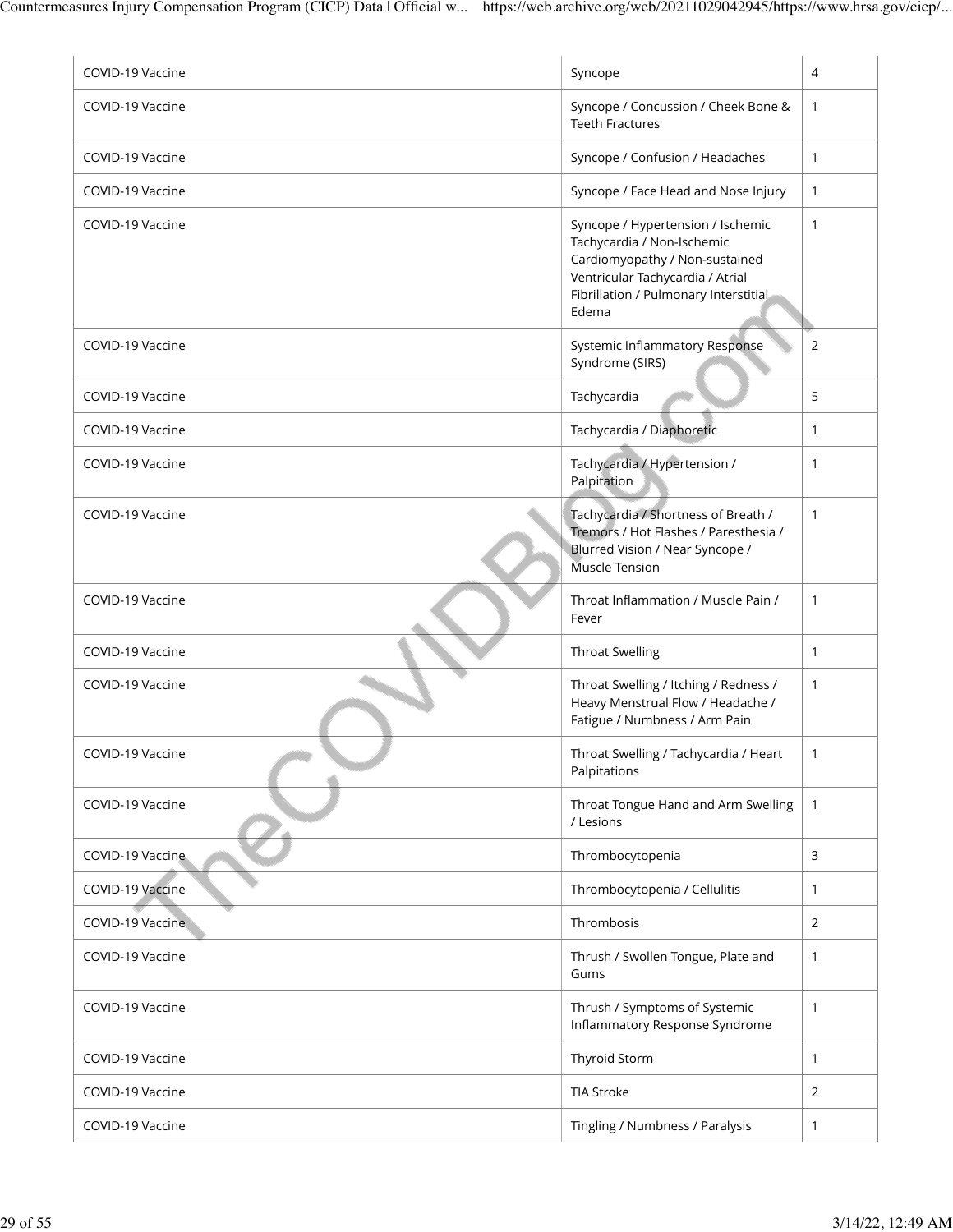| COVID-19 Vaccine | Tingling / Rash / Rapid Heartbeat                              | 1            |
|------------------|----------------------------------------------------------------|--------------|
| COVID-19 Vaccine | Tinnitus                                                       | 9            |
| COVID-19 Vaccine | Tinnitus / Hearing Loss                                        | 2            |
| COVID-19 Vaccine | Tinnitus / Vertigo / Vomiting                                  | 1            |
| COVID-19 Vaccine | Tonsillitis                                                    | 1            |
| COVID-19 Vaccine | <b>Transient Global Amnesia</b>                                | 1            |
| COVID-19 Vaccine | Transverse Myelitis                                            | 8            |
| COVID-19 Vaccine | Transverse Myelitis / GBS                                      | 1            |
| COVID-19 Vaccine | Trigger Finger                                                 | 1            |
| COVID-19 Vaccine | <b>TTS</b>                                                     | $\mathbf{1}$ |
| COVID-19 Vaccine | <b>Ulcerative Colitis</b>                                      | 1            |
| COVID-19 Vaccine | Unable to Breathe / Unresponsive                               | 1            |
| COVID-19 Vaccine | Unable to Walk                                                 | $\mathbf{1}$ |
| COVID-19 Vaccine | Unresponsive / Foaming at Mouth /<br><b>Low Blood Pressure</b> | 1            |
| COVID-19 Vaccine | Unresponsive / Tachycardia / Low<br>Heart Rate / Pain          | $\mathbf{1}$ |
| COVID-19 Vaccine | UTI                                                            | 1            |
| COVID-19 Vaccine | Vaccine Induced Axillary<br>Lymphadenopathy                    | 1            |
| COVID-19 Vaccine | Vasculitis                                                     | $\mathbf{1}$ |
| COVID-19 Vaccine | Vasculitis / Trouble Swallowing Food /<br>Weakness             | 1            |
| COVID-19 Vaccine | Vasovagal Syncope                                              | 4            |
| COVID-19 Vaccine | Vertigo / Brain Fog                                            | 1            |
| COVID-19 Vaccine | Vertigo / Dizziness / Lightheadedness<br>/ Low Energy          | $\mathbf{1}$ |
| COVID-19 Vaccine | Vertigo / Migraine                                             | $\mathbf{1}$ |
| COVID-19 Vaccine | Vertigo / Vomiting                                             | $\mathbf{1}$ |
| COVID-19 Vaccine | <b>Vestibular Neuritis</b>                                     | 4            |
| COVID-19 Vaccine | Vestibular Neuritis / Migraines /<br>Severe Inflammation       | 1            |
| COVID-19 Vaccine | Vestibular Neuritis / Tinnitus                                 | $\mathbf{1}$ |
| COVID-19 Vaccine | <b>Vision Loss</b>                                             | 5            |
| COVID-19 Vaccine | Vision Loss / Fainted                                          | 1            |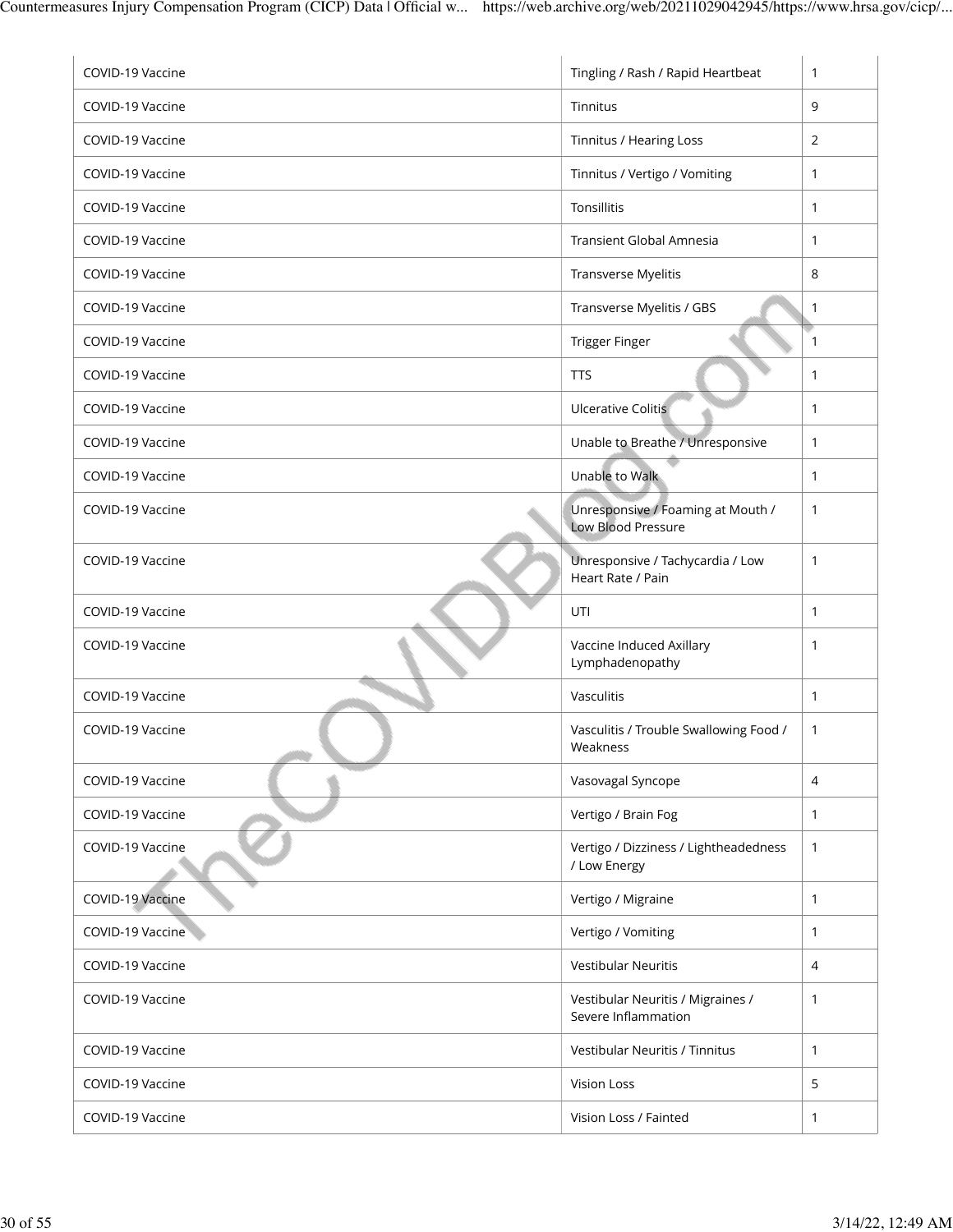| COVID-19 Vaccine                                            | Vision Loss / Muscle Spasms / High<br><b>Blood Pressure</b>                                                                                                          | $\mathbf{1}$ |
|-------------------------------------------------------------|----------------------------------------------------------------------------------------------------------------------------------------------------------------------|--------------|
| COVID-19 Vaccine                                            | Vision Loss/ Balance Issues /<br>Headaches / Fatigue / Vertigo / Chest<br>Tightness                                                                                  | $\mathbf{1}$ |
| COVID-19 Vaccine                                            | Vocal Cord Dysfunction                                                                                                                                               | $\mathbf{1}$ |
| COVID-19 Vaccine                                            | Vomiting / Fever / Dehydration / Rapid<br>Heartbeat                                                                                                                  | $\mathbf{1}$ |
| COVID-19 Vaccine                                            | Vomiting / Shortness of Breath                                                                                                                                       | $\mathbf{1}$ |
| COVID-19 Vaccine                                            | Vomiting / Shortness of Breath /<br>Tachycardia                                                                                                                      | $\mathbf{1}$ |
| COVID-19 Vaccine                                            | VTE / DVT                                                                                                                                                            | $\mathbf{1}$ |
| COVID-19 Vaccine                                            | Weakness / Breathing Difficulty /<br>Difficulty Swallowing and Chewing /<br>Double Vision                                                                            | $\mathbf{1}$ |
| COVID-19 Vaccine                                            | Weakness / Difficulty Walking                                                                                                                                        | 2            |
| COVID-19 Vaccine                                            | Weakness / Difficulty Walking /<br><b>Extreme Body Aches</b>                                                                                                         | $\mathbf{1}$ |
| COVID-19 Vaccine                                            | Weakness / Fatigue / Fever / Muscle<br>Pain / Headaches / Chills / Cold<br>Sweats / Cognitive Issues / Chest<br>Tightness / Shortness of Breath /<br><b>Numbness</b> | $\mathbf{1}$ |
| COVID-19 Vaccine                                            | Weakness / Fatigue / Heart and Blood<br>Pressure Issues                                                                                                              | $\mathbf{1}$ |
| COVID-19 Vaccine                                            | Wheezing / Coughing / Shortness of<br>Breath / Blurred Vision                                                                                                        | $\mathbf{1}$ |
| COVID-19 Vaccine                                            | Wheezing / Lightheadedness /<br>Dizziness / Metal Taste in Mouth                                                                                                     |              |
| COVID-19 Vaccine                                            | Wheezing / Muscle Weakness /<br>Migraine / Hypertension                                                                                                              | $\mathbf{1}$ |
| COVID-19 Vaccine / Remdesivir                               | Death                                                                                                                                                                | $\mathbf{1}$ |
| Decadron / Remdesivir                                       | Death                                                                                                                                                                | $\mathbf{1}$ |
| Delay or Failure to Provide Proper Medication and Treatment | Death                                                                                                                                                                | $\mathbf{1}$ |
| Dexamethasone                                               | Death                                                                                                                                                                | $\mathbf{1}$ |
| Dexamethasone / Doxycycline / Piperacillin-Tazobactam       | Death                                                                                                                                                                | $\mathbf{1}$ |
| Dexamethasone / Remdesivir                                  | Death                                                                                                                                                                | $\mathbf{1}$ |
| Extracorporeal Membrane Oxygenation Machine                 | Death                                                                                                                                                                | $\mathbf{1}$ |
| Failure to Abide by COVID-19 Regulations                    | Death                                                                                                                                                                | $\mathbf{1}$ |
| Hydroxychloroquine                                          | Death                                                                                                                                                                | 18           |
| Hydroxychloroquine / Azithromycin                           | Death                                                                                                                                                                | $\mathbf{1}$ |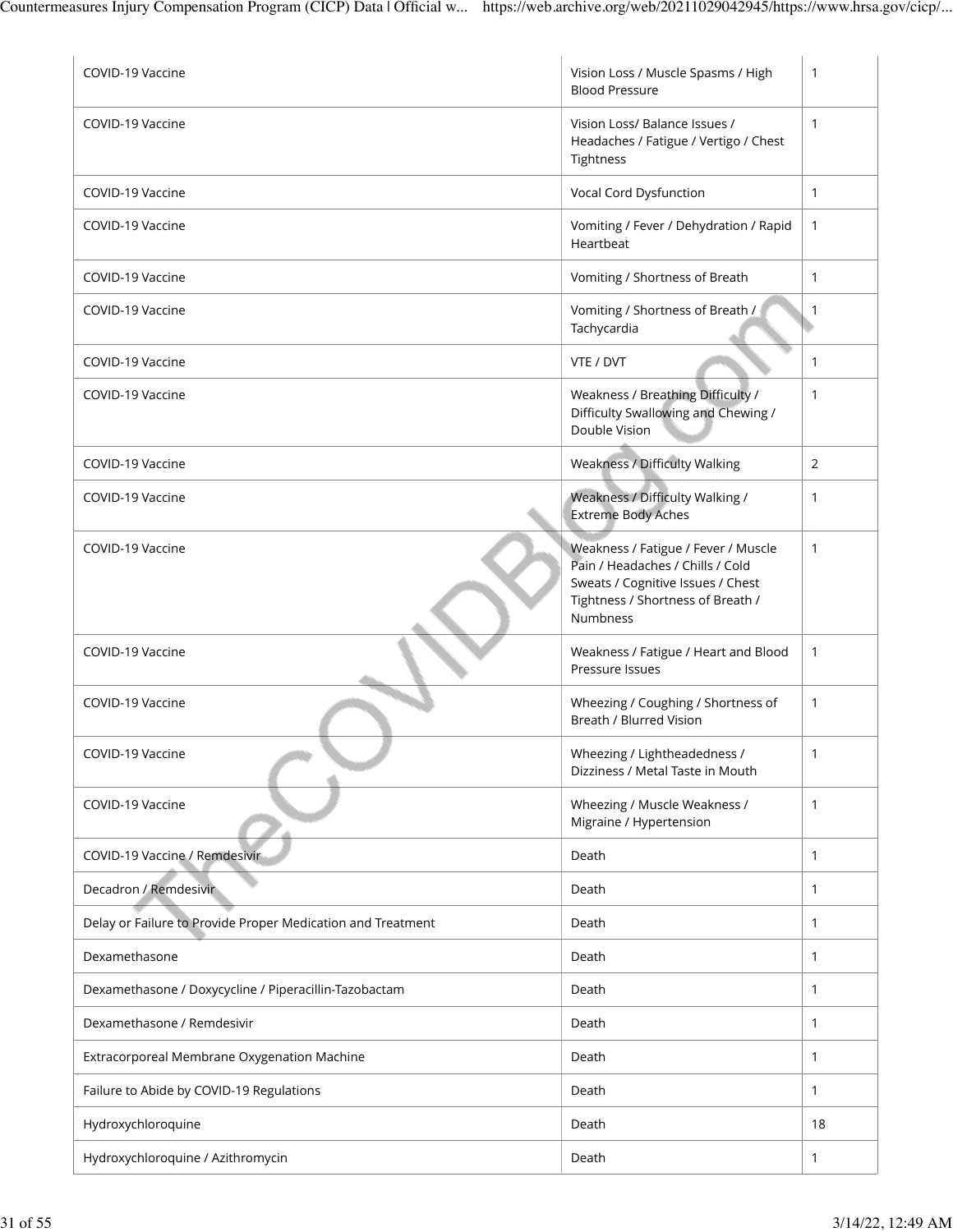| Hydroxychloroquine / Dexamethasone / Dialysis         | Death                                                                   | 1              |
|-------------------------------------------------------|-------------------------------------------------------------------------|----------------|
| Hydroxychloroquine / Fentanyl / Intubation            | Death                                                                   | $\mathbf{1}$   |
| Hydroxychloroquine / Medrol                           | Death                                                                   | 1              |
| Hydroxychloroquine / Odansetron                       | Death                                                                   | $\mathbf{1}$   |
| Hydroxychloroquine / Remdesivir                       | Death                                                                   | 5              |
| Hydroxychloroquine / Remdesivir / Convalescent Plasma | Death                                                                   | 1              |
| Hydroxychloroquine / Sarilumab                        | Death                                                                   | 1              |
| Hydroxychloroquine / Solu-Medrol / Tocilizumab        | Death                                                                   | $\overline{2}$ |
| Intubation                                            | Death                                                                   | 4              |
| Mefloquine                                            | Dizziness / Hearing Loss / PTSD /<br>Tinnitus / Temperature Sensitivity | 1              |
| N-95 Mask                                             | Shoulder Injury                                                         | 1              |
| N-95 Mask / PPE                                       | COVID                                                                   | 1              |
| N-95 Mask / Ventilator                                | Death                                                                   | $\mathbf{1}$   |
| Not Specified                                         | <b>Bell's Palsy</b>                                                     | $\mathbf{1}$   |
| Not Specified                                         | Death                                                                   | 133            |
| Not Specified                                         | DVT / Chest Pain / Neurologic<br>Symptoms                               | 1              |
| Not Specified                                         | Not Specified                                                           | 3              |
| Not Specified                                         | Pancreatitis                                                            | 1              |
| Not Specified                                         | <b>TIA Stroke</b>                                                       | 1              |
| Not Specified                                         | Ulcer / Myopathy                                                        | 1              |
| Not Specified                                         | Weakness / Difficulty Walking                                           | 1              |
| Oxygen / Prednisone                                   | Death                                                                   | 1              |
| Oxygen / Remdesivir                                   | Death                                                                   | 1              |
| Permavir / Remdesivir / Steroids                      | Death                                                                   | 1              |
| Remdesivir                                            | Death                                                                   | 29             |
| Remdesivir                                            | Renal Failure / Pulmonary Embolism /<br>Pneumonia                       | 1              |
| Remdesivir / Tocilizumab                              | Death                                                                   | 1              |
| Stay At Home Order / Masks / No Elective Surgeries    | Attempted Murder / Assault / Damage<br>to Multiple Body Parts           | 1              |
| Tylenol                                               | Death                                                                   | 1              |
| Ventilator                                            | Collapsed Lung                                                          | 1              |
| Ventilator                                            | Death                                                                   | 138            |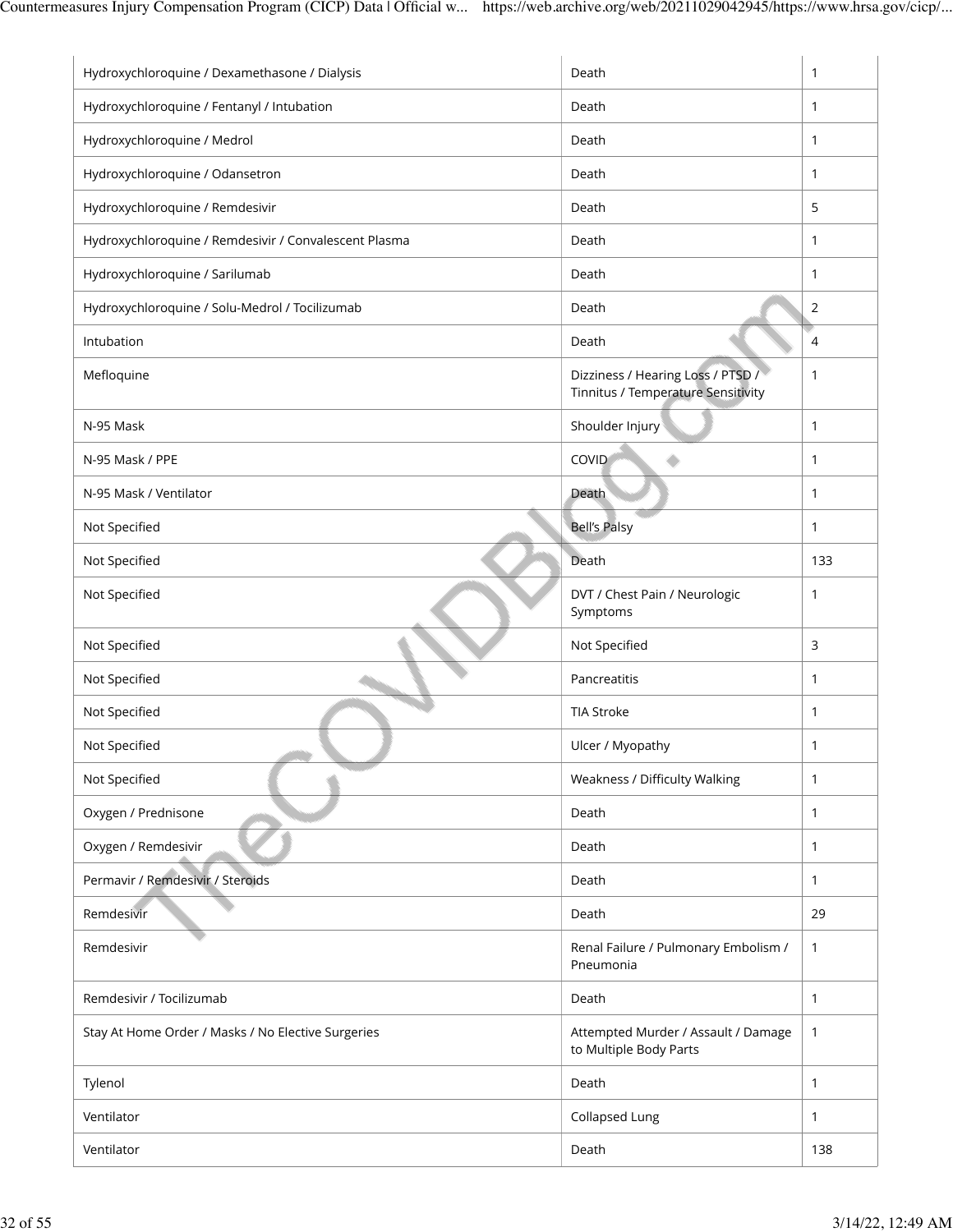| Ventilator / Acute Blood Loss / Blood Transfusion                                                        | Death                                | 1              |
|----------------------------------------------------------------------------------------------------------|--------------------------------------|----------------|
| Ventilator / Anakinra / Ceftriaxone / Convalescent Plasma / Heparin / Medrol /<br>Steroids / Tocilizumab | Death                                | 1              |
| Ventilator / Antibiotics / Intubation / Sedation                                                         | Death                                | $\mathbf{1}$   |
| <b>Ventilator / Antiviral Medications</b>                                                                | Death                                | 2              |
| Ventilator / Antivirals / Convalescent Plasma / Neglect / Pneumonia                                      | Death                                | 1              |
| Ventilator / Azithromycin                                                                                | Death                                | 10             |
| Ventilator / Azithromycin                                                                                | Respiratory Failure / Kidney Failure | 1              |
| Ventilator / Azithromycin / BiPap / Dialysis / Plaquenil / Tocilizumab                                   | Death                                | $\overline{2}$ |
| Ventilator / Azithromycin / BiPap / Remdesivir                                                           | Death                                | 1              |
| Ventilator / Azithromycin / Ceftriaxone                                                                  | Death                                | 1              |
| Ventilator / Azithromycin / Ceftriaxone / Dialysis / Heparin / Steroids                                  | Death                                | $\mathbf{1}$   |
| Ventilator / Azithromycin / Ceftriaxone / Dialysis / Heparin / Vancomycin                                | Death                                | 1              |
| Ventilator / Azithromycin / Convalescent Plasma                                                          | Death                                | 1              |
| Ventilator / Azithromycin / Convalescent Plasma / Decadron / Dialysis                                    | Death                                | $\mathbf{1}$   |
| Ventilator / Azithromycin / Convalescent Plasma / Dexamethasone / Medrol /<br>Remdesivir                 | Death                                | 2              |
| Ventilator / Azithromycin / Convalescent Plasma / Dexamethasone /<br>Methylprednisolone / Remdesivir     | Death                                | 1              |
| Ventilator / Azithromycin / Convalescent Plasma / Dexamethasone / Remdesivir /<br>Tocilizumab            | Death                                | 2              |
| Ventilator / Azithromycin / Convalescent Plasma / Dialysis / Remdesivir / Solu-<br>Medrol / Tocilizumab  | Death                                | $\mathbf{1}$   |
| Ventilator / Azithromycin / Convalescent Plasma / Remdesivir                                             | Death                                | 3              |
| Ventilator / Azithromycin / Convalescent Plasma / Remdesivir / Solu-Medrol                               | Death                                | 1              |
| Ventilator / Azithromycin / Convalescent Plasma / Remdesivir / Steroids                                  | Death                                | 2              |
| Ventilator / Azithromycin / Convalescent Plasma / Steroids                                               | Death                                | 1              |
| Ventilator / Azithromycin / Decadron / Methylprednisolone / Remdesivir                                   | Death                                | 1              |
| Ventilator / Azithromycin / Decadron / Remdesivir                                                        | Death                                | 1              |
| Ventilator / Azithromycin / Decadron / Remdesivir / Solu-Medrol                                          | Death                                | 1              |
| Ventilator / Azithromycin / Decadron / Remdesivir / Solu-Medrol / Tocilizumab                            | Death                                | 1              |
| Ventilator / Azithromycin / Dexamethasone                                                                | Death                                | 4              |
| Ventilator / Azithromycin / Dexamethasone / Dialysis                                                     | Death                                | 1              |
| Ventilator / Azithromycin / Dexamethasone / Dialysis / Solumedrol                                        | Death                                | 1              |
| Ventilator / Azithromycin / Dexamethasone / Medrol / Remdesivir                                          | Death                                | 1              |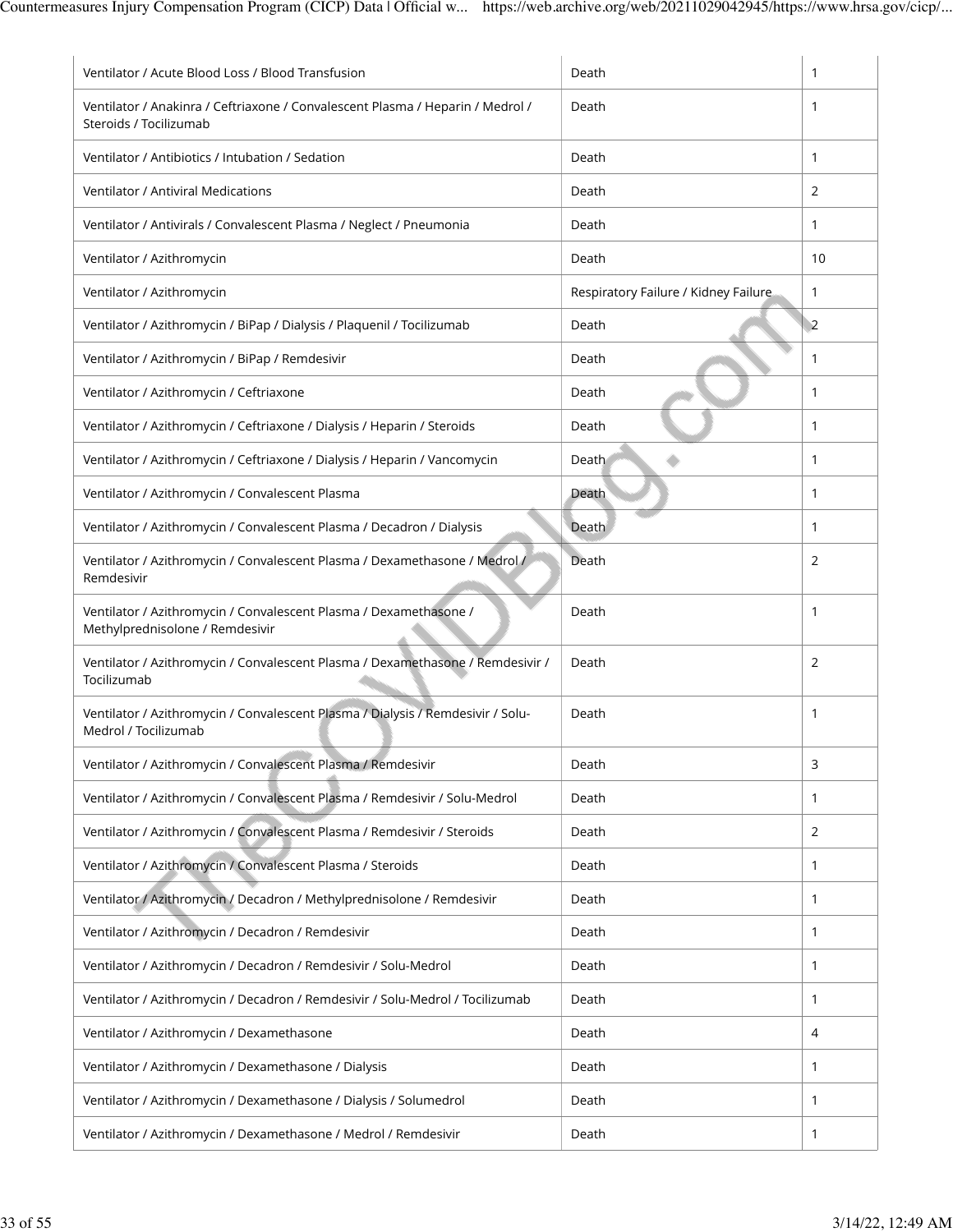| Ventilator / Azithromycin / Dexamethasone / Methylprednisolone / Remdesivir | Death | 2              |
|-----------------------------------------------------------------------------|-------|----------------|
| Ventilator / Azithromycin / Dexamethasone / Remdesivir                      | Death | 6              |
| Ventilator / Azithromycin / Dexamethasone / Remdesivir / Steroids           | Death | 1              |
| Ventilator / Azithromycin / Dialysis / Remdesivir / Solu-Medrol             | Death | 1              |
| Ventilator / Azithromycin / Heparin                                         | Death | 1              |
| Ventilator / Azithromycin / Ivermectin / Methylprednisolone / Remdesivir    | Death | 1              |
| Ventilator / Azithromycin / Ivermectin / Remdesivir                         | Death | 1              |
| Ventilator / Azithromycin / Methylprednisolone                              | Death | 1              |
| Ventilator / Azithromycin / Remdesivir                                      | Death | 7              |
| Ventilator / Azithromycin / Sedation                                        | Death | 1              |
| Ventilator / Azithromycin / Tocilizumab                                     | Death | 1              |
| Ventilator / BiPap                                                          | Death | $\overline{2}$ |
| Ventilator / BiPAP / COVID-19 Medications                                   | Death | 1              |
| Ventilator / BiPAP / COVID-19 Medications / Oxygen                          | Death | 1              |
| Ventilator / BiPap / Remdesivir                                             | Death | 4              |
| Ventilator / BiPap / Soliris / Remdesivir                                   | Death | 1              |
| Ventilator / Ceftriaxone / Remdesivir                                       | Death | 1              |
| Ventilator / Convalescent Plasma                                            | Death | 6              |
| Ventilator / Convalescent Plasma / Covid-19 Medications                     | Death | 1              |
| Ventilator / Convalescent Plasma / Decadron / Intubation / Lorazepam        | Death | 1              |
| Ventilator / Convalescent Plasma / Dexamethasone / Remdesivir               | Death | 1              |
| Ventilator / Convalescent Plasma / Dialysis                                 | Death | 1              |
| Ventilator / Convalescent Plasma / Intubation                               | Death | 1              |
| Ventilator / Convalescent Plasma / Remdesivir                               | Death | 6              |
| Ventilator / Convalescent Plasma / Remdesivir / Tocilizumab                 | Death | 1              |
| Ventilator / Covid-19 Medications                                           | Death | 666            |
| Ventilator / COVID-19 Medications / COVID-19 Test                           | Death | 1              |
| Ventilator / COVID-19 Medications / Oxygen                                  | Death | 1              |
| Ventilator / COVID-19 Vaccine                                               | Death | 6              |
| Ventilator / CPAP                                                           | Death | 1              |
| Ventilator / Dexamethasone                                                  | Death | 1              |
| Ventilator / Dexamethasone / Dialysis                                       | Death | 1              |
| Ventilator / Dexamethasone / Dialysis / Methylprednisolone / Remdesivir     | Death | 1              |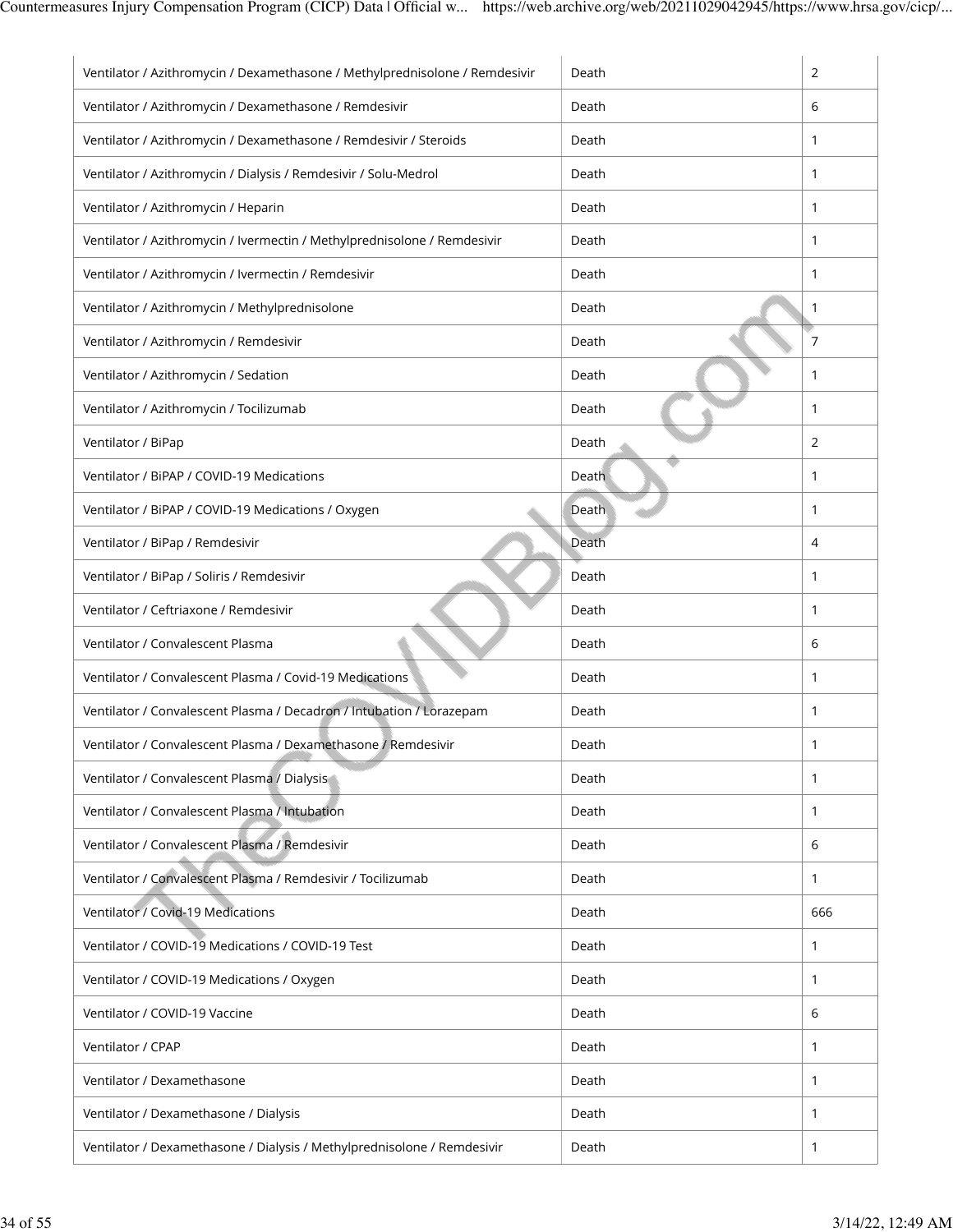| Ventilator / Dexamethasone / Remdesivir                                                                             | Death | 3            |
|---------------------------------------------------------------------------------------------------------------------|-------|--------------|
| Ventilator / Dexamethasone / Remdesivir / Tocilizumab                                                               | Death | 1            |
| Ventilator / Dialysis                                                                                               | Death | $\mathbf{1}$ |
| Ventilator / Endotracheal Tube                                                                                      | Death | 1            |
| Ventilator / Hydroxychloroquine                                                                                     | Death | 20           |
| Ventilator / Hydroxychloroquine / Antibiotics / Intubation / PIC Line / Remdesivir                                  | Death | 1            |
| Ventilator / Hydroxychloroquine / Antibiotics / Solu-Medrol                                                         | Death | 1            |
| Ventilator / Hydroxychloroquine / Azithromycin                                                                      | Death | 49           |
| Ventilator / Hydroxychloroquine / Azithromycin / Aztreonam / Dexamethasone /<br>Linezolid                           | Death | 1            |
| Ventilator / Hydroxychloroquine / Azithromycin / BiPap / Convalescent Plasma /<br>Remdesivir                        | Death | 1            |
| Ventilator / Hydroxychloroquine / Azithromycin / BiPap / Dialysis / Solu-Medrol                                     | Death | 1            |
| Ventilator / Hydroxychloroquine / Azithromycin / Ceftriaxone / Convalescent<br>Plasma / Doxycycline / Heparin       | Death | 1            |
| Ventilator / Hydroxychloroquine / Azithromycin / Ceftriaxone / Dialysis / Heparin<br>/ Tocilizumab / Vancomycin     | Death | 1            |
| Ventilator / Hydroxychloroquine / Azithromycin / Ceftriaxone / Heparin                                              | Death | 1            |
| Ventilator / Hydroxychloroquine / Azithromycin / Ceftriaxone / Medrol                                               | Death | 1            |
| Ventilator / Hydroxychloroquine / Azithromycin / Ceftriaxone / Medrol / Steroids                                    | Death | 1            |
| Ventilator / Hydroxychloroquine / Azithromycin / Ceftriaxone / Medrol / Steroids /<br>Vancomycin                    | Death | $\mathbf{1}$ |
| Ventilator / Hydroxychloroquine / Azithromycin / Ceftriaxone / Medrol /<br>Tocilizumab                              | Death | 1            |
| Ventilator / Hydroxychloroquine / Azithromycin / Ceftriaxone / Tocilizumab                                          | Death | $\mathbf{1}$ |
| Ventilator / Hydroxychloroquine / Azithromycin / Convalescent Plasma / CPAP /<br>Remdesivir                         | Death | $\mathbf{1}$ |
| Ventilator / Hydroxychloroquine / Azithromycin / Convalescent Plasma / Dialysis                                     | Death | $\mathbf{1}$ |
| Ventilator / Hydroxychloroquine / Azithromycin / Convalescent Plasma / Medrol                                       | Death | 1            |
| Ventilator / Hydroxychloroquine / Azithromycin / Convalescent Plasma /<br>Remdesivir                                | Death | $\mathbf{1}$ |
| Ventilator / Hydroxychloroquine / Azithromycin / Dexamethasone                                                      | Death | $\mathbf{1}$ |
| Ventilator / Hydroxychloroquine / Azithromycin / Dexamethasone / Dialysis /<br>Solu-Medrol / Steroids / Tocilizumab | Death | 2            |
| Ventilator / Hydroxychloroquine / Azithromycin / Dexamethasone / Medrol                                             | Death | $\mathbf{1}$ |
| Ventilator / Hydroxychloroquine / Azithromycin / Dialysis                                                           | Death | 11           |
| Ventilator / Hydroxychloroquine / Azithromycin / Dialysis / Heparin / Vasopressin                                   | Death | 1            |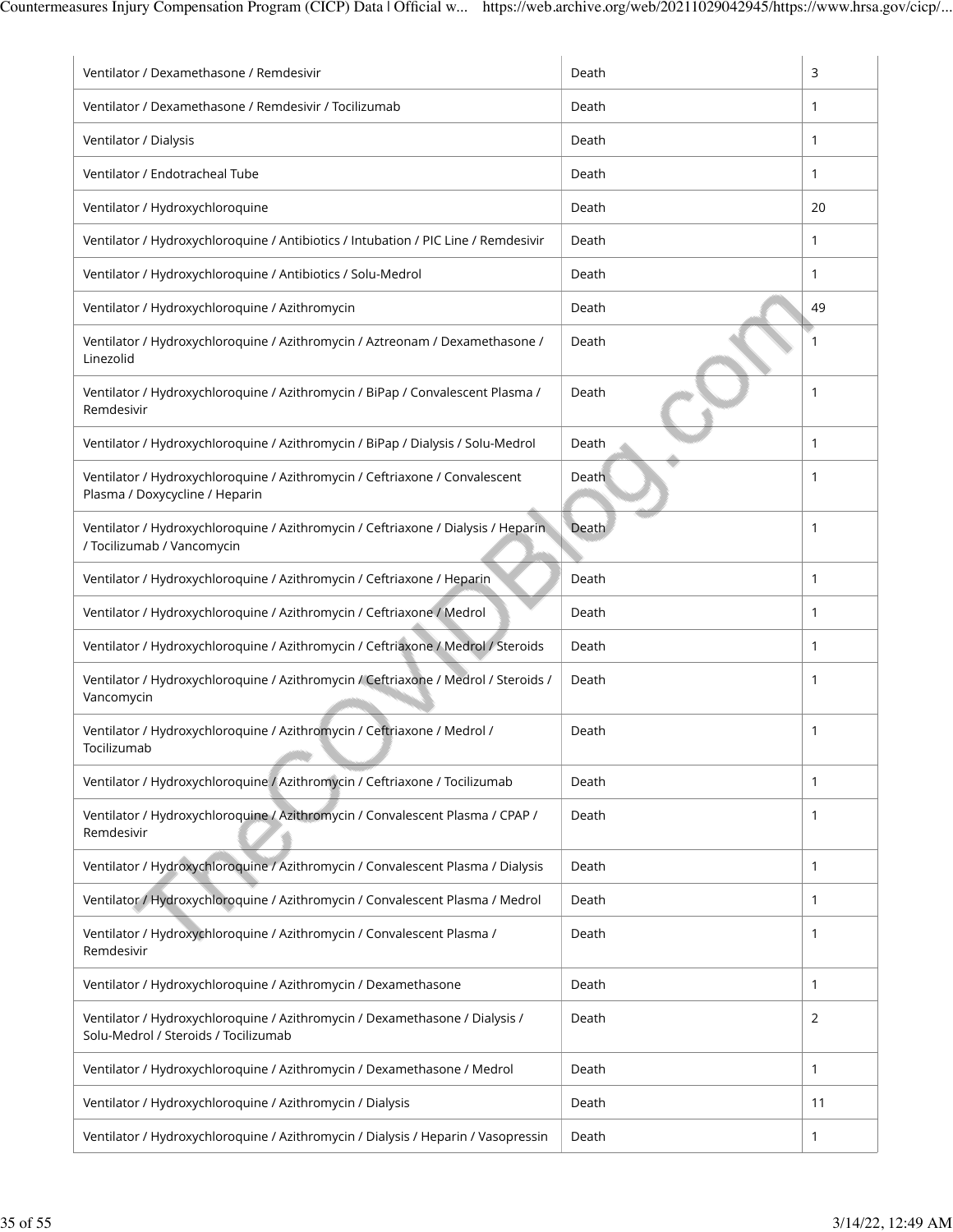| Ventilator / Hydroxychloroquine / Azithromycin / Dialysis / Medrol                                         | Death | 2                |
|------------------------------------------------------------------------------------------------------------|-------|------------------|
| Ventilator / Hydroxychloroquine / Azithromycin / Dialysis / Methylprednisolone                             | Death | 1                |
| Ventilator / Hydroxychloroquine / Azithromycin / Dialysis / Methylprednisolone /<br>Remdesivir             | Death | 1                |
| Ventilator / Hydroxychloroquine / Azithromycin / Dialysis / Methylprednisolone /<br>Tocilizumab            | Death | 1                |
| Ventilator / Hydroxychloroquine / Azithromycin / Dialysis / Solu-Medrol                                    | Death | $\overline{2}$   |
| Ventilator / Hydroxychloroquine / Azithromycin / Dialysis / Solu-Medrol/<br>Tocilizumab                    | Death | 1                |
| Ventilator / Hydroxychloroquine / Azithromycin / Dialysis / Steroids                                       | Death | $\blacksquare$ 1 |
| Ventilator / Hydroxychloroquine / Azithromycin / Dialysis / Steroids / Tocilizumab                         | Death | 1                |
| Ventilator / Hydroxychloroquine / Azithromycin / Dialysis / Tocilizumab                                    | Death | 3                |
| Ventilator / Hydroxychloroquine / Azithromycin / Heparin                                                   | Death | $\mathbf{1}$     |
| Ventilator / Hydroxychloroquine / Azithromycin / Heparin / Medrol / Vancomycin                             | Death | 1                |
| Ventilator / Hydroxychloroquine / Azithromycin / Medrol / Vancomycin                                       | Death | 2                |
| Ventilator / Hydroxychloroquine / Azithromycin / Methylprednisolone                                        | Death | 5                |
| Ventilator / Hydroxychloroquine / Azithromycin / Methylprednisolone /<br>Remdesivir / Solu-Medrol          | Death | 1                |
| Ventilator / Hydroxychloroquine / Azithromycin / Methylprednisolone /<br>Tocilizumab                       | Death | 3                |
| Ventilator / Hydroxychloroquine / Azithromycin / Plaquenil                                                 | Death | 1                |
| Ventilator / Hydroxychloroquine / Azithromycin / Plaquenil / Zithromax                                     | Death | 1                |
| Ventilator / Hydroxychloroquine / Azithromycin / Remdesivir                                                | Death | 19               |
| Ventilator / Hydroxychloroquine / Azithromycin / Remdesivir / Tocilizumab /<br>Vancomycin                  | Death | 1                |
| Ventilator / Hydroxychloroquine / Azithromycin / Solu-Medrol                                               | Death | 2                |
| Ventilator / Hydroxychloroquine / Azithromycin / Solu-Medrol / Tocilizumab                                 | Death | 1                |
| Ventilator / Hydroxychloroquine / Azithromycin / Steroids / Medrol / Ceftriaxone /<br>Heparin / Vancomycin | Death | 1                |
| Ventilator / Hydroxychloroquine / Azithromycin / Steroids / Tocilizumab                                    | Death | 1                |
| Ventilator / Hydroxychloroquine / Azithromycin / Tocilizumab                                               | Death | 5                |
| Ventilator / Hydroxychloroquine / Ceftriaxone / Convalescent Plasma / Heparin /<br>Medrol / Tocilizumab    | Death | 1                |
| Ventilator / Hydroxychloroquine / Ceftriaxone / Heparin                                                    | Death | 1                |
| Ventilator / Hydroxychloroquine / Ceftriaxone / Heparin / Medrol / Steroids                                | Death | $\mathbf{1}$     |
| Ventilator / Hydroxychloroquine / Convalescent Plasma                                                      | Death | 1                |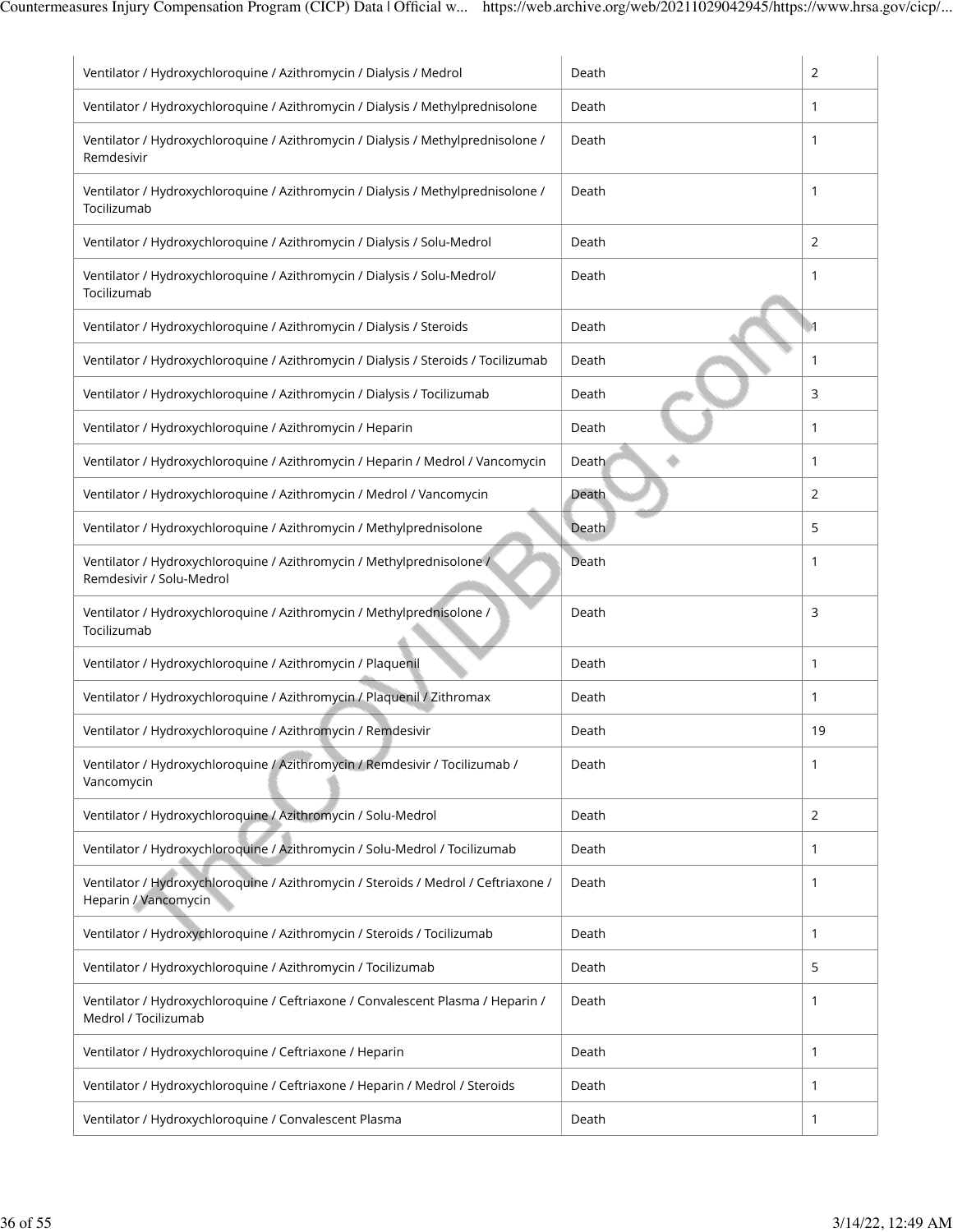| Ventilator / Hydroxychloroquine / Convalescent Plasma / Dialysis /<br>Methylprednisolone / Tocilizumab | Death         | 1            |
|--------------------------------------------------------------------------------------------------------|---------------|--------------|
| Ventilator / Hydroxychloroquine / Covid-19 Test                                                        | Death         | $\mathbf{1}$ |
| Ventilator / Hydroxychloroquine / Dexamethasone / Dialysis                                             | Death         | $\mathbf{1}$ |
| Ventilator / Hydroxychloroquine / Dexamethasone / Methylprednisolone /<br>Remdesivir / Tocilizumab     | Death         | $\mathbf{1}$ |
| Ventilator / Hydroxychloroquine / Dialysis / Heparin / Vancomycin                                      | Death         | $\mathbf{1}$ |
| Ventilator / Hydroxychloroquine / Dialysis / Solu-Medrol                                               | Death         | $\mathbf{1}$ |
| Ventilator / Hydroxychloroquine / Heparin / Medrol / Steroids / Vancomycin /<br>Ventilator             | Death         | 1            |
| Ventilator / Hydroxychloroquine / Medrol                                                               | Death         | $\mathbf{1}$ |
| Ventilator / Hydroxychloroquine / Methylprednisolone                                                   | Death         | $\mathbf{1}$ |
| Ventilator / Hydroxychloroquine / Methylprednisolone / Remdesivir / Tocilizumab                        | Death         | $\mathbf{1}$ |
| Ventilator / Hydroxychloroquine / Remdesivir                                                           | Death         | 7            |
| Ventilator / Hydroxychloroquine / Solu-Medrol / Tocilizumab                                            | Death         | $\mathbf{1}$ |
| Ventilator / Hydroxychloroquine / Steroids / Tocilizumab                                               | Death         | 2            |
| Ventilator / Hydroxychloroquine / Z-Pac                                                                | Death         | $\mathbf{1}$ |
| Ventilator / Intubation                                                                                | Death         | 3            |
| Ventilator / Lovenox                                                                                   | Death         | $\mathbf{1}$ |
| Ventilator / Permavir / Relenza                                                                        | Death         | $\mathbf{1}$ |
| Ventilator / Plaquenil                                                                                 | Death         | $\mathbf{1}$ |
| Ventilator / Remdesivir                                                                                | Death         | 31           |
| Ventilator / Remdesivir / Convalescent Plasma                                                          | Death         | 3            |
| Ventilator / Remdesivir / Methylprednisolone                                                           | Death         | $\mathbf{1}$ |
| Ventilator / Remdesivir / Seasonal Flu Vaccine / Midazolam                                             | Death         | $\mathbf{1}$ |
| Ventilator / Remdesivir / Steroids                                                                     | Death         | $\mathbf{1}$ |
| Ventilator / Remdesivir / Tocilizumab                                                                  | Death         | $\mathbf{1}$ |
| Ventilator / Tamiflu                                                                                   | Not Specified | $\mathbf{1}$ |
| Ventilator / Tocilizumab                                                                               | Death         | $\mathbf{1}$ |
| Ventilator / Tranquilizer                                                                              | Death         | $\mathbf{1}$ |
| <b>Total COVID-19</b>                                                                                  |               | 3,158        |

### Table 2. CICP Claims Compensated (Fiscal Years 2010 – 2021) As of October 1, 2021

This table displays the alleged countermeasure, alleged injury and amount of compensation paid for each compensated CICP claim filed between Fiscal Years 2010 through 2021.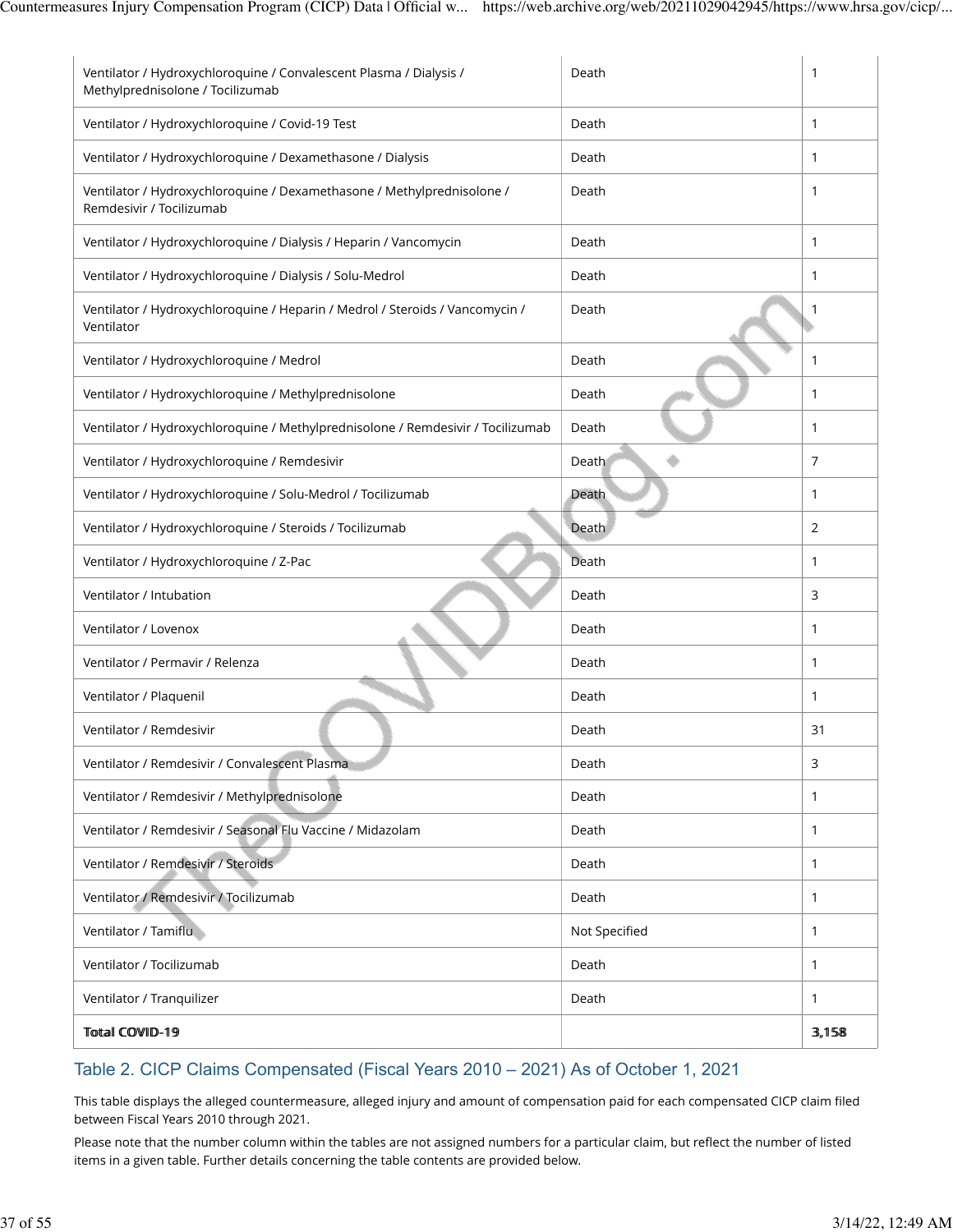| Number       | Allleged Countermeasure | Allleged Injury               | <b>Compensation Amount</b> |
|--------------|-------------------------|-------------------------------|----------------------------|
| 1            | H1N1 Vaccine            | Guillain-Barrè Syndrome (GBS) | \$2,309.94                 |
| 2            | H1N1 Vaccine            | <b>Bursitis</b>               | \$385.00                   |
| 3            | H1N1 Vaccine            | Anaphylaxis                   | \$1,885.44                 |
| 4            | <b>Smallpox Vaccine</b> | Myocarditis                   | \$323,035.75               |
| 5            | H1N1 Vaccine            | Anaphylaxis                   | \$2,995.23                 |
| 6            | H1N1 Vaccine            | Shoulder Pain                 | \$182.20                   |
| 7            | H1N1 Vaccine            | GBS                           | \$1,762,920.56             |
| 8            | H1N1 Vaccine            | GBS                           | \$185,479.52               |
| 9            | H1N1 Vaccine            | GBS                           | \$15,662.07                |
| 10           | H1N1 Vaccine            | GBS                           | \$106,723.54               |
| 11           | H1N1 Vaccine            | GBS                           | \$210.75                   |
| 12           | H1N1 Vaccine            | GBS                           | \$2,360.84                 |
| 13           | H1N1 Vaccine            | GBS                           | \$2,364.55                 |
| 14           | H1N1 Vaccine            | GBS                           | \$3,534.00                 |
| 15           | H1N1 Vaccine            | GBS                           | \$6,966.40                 |
| 16           | H1N1 Vaccine            | <b>GBS</b>                    | \$553,945.53               |
| 17           | H1N1 Vaccine            | <b>GBS</b>                    | \$7,623.45                 |
| 18           | H1N1 Vaccine            | <b>GBS</b>                    | \$2,295,929.61             |
| 19           | H1N1 Vaccine            | <b>GBS</b>                    | \$13,581.93                |
| 20           | H1N1 Vaccine            | GBS                           | \$27,378.82                |
| 21           | H1N1 Vaccine            | GBS                           | \$5,677.77                 |
| 22           | H1N1 Vaccine            | GBS                           | \$127,435.39               |
| 23           | H1N1 Vaccine            | GBS                           | \$30.93                    |
| 24           | H1N1 Vaccine            | GBS                           | \$3,500.00                 |
| 25           | H1N1 Vaccine            | GBS                           | \$38.00                    |
| 26           | H1N1 Vaccine            | GBS                           | \$2,316.00                 |
| 27           | H1N1 Vaccine            | GBS                           | \$571,635.25               |
| 28           | H1N1 Vaccine            | GBS                           | \$49,759.00                |
| 29           | H1N1 Vaccine            | GBS                           | \$220.00                   |
| <b>Total</b> |                         |                               | \$6,076,087.47             |

Table 3. CICP Claims Eligible for Compensation, but No Eligible Reported Losses or Expenses (Fiscal Years 2010 – 2021) As of October 1, 2021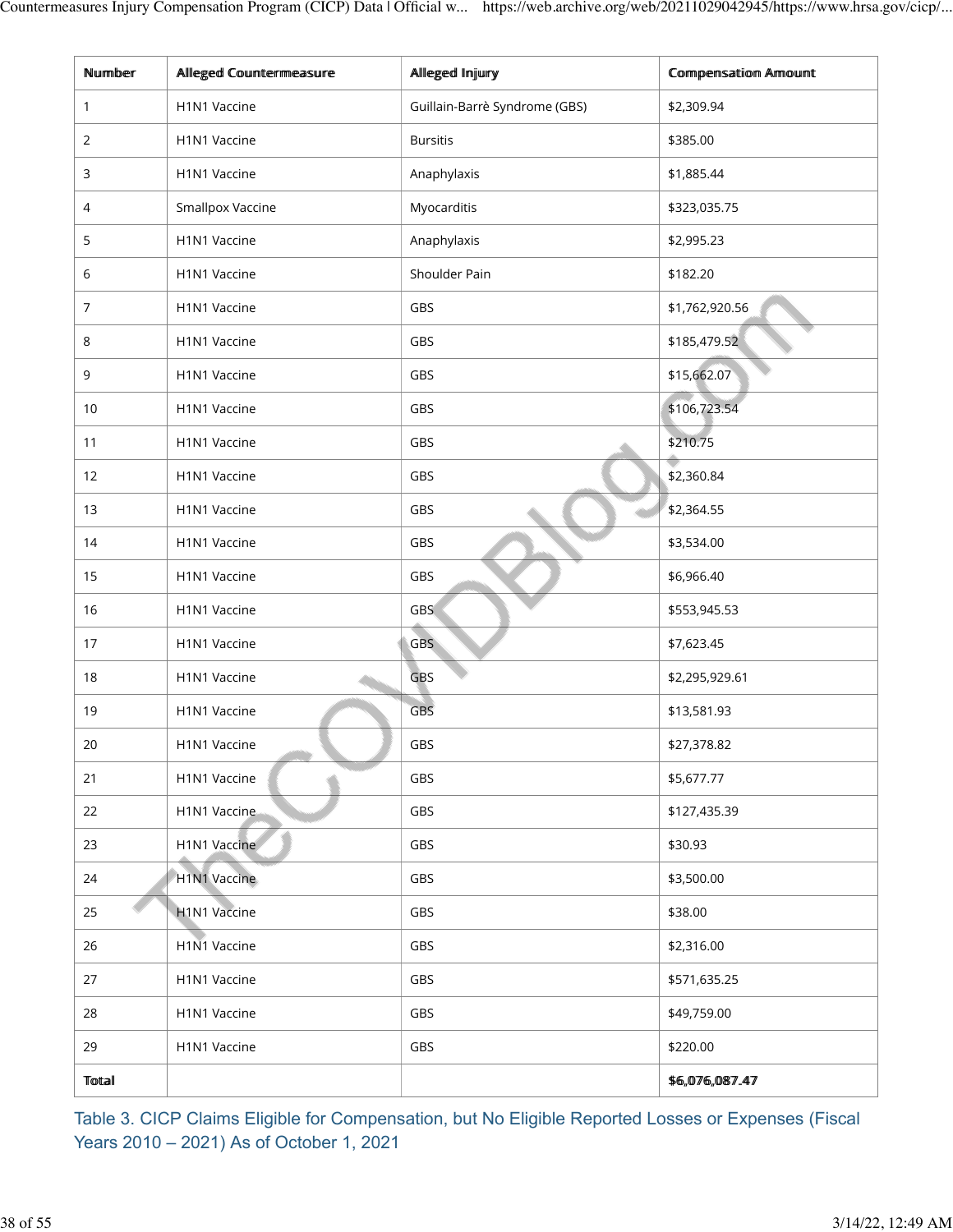This table displays the alleged countermeasure and alleged injury for each CICP claim filed between Fiscal Years 2010 through 2021 that was eligible for compensation, but did not have eligible reported losses or expenses.

Please note that the number column within the tables are not assigned numbers for a particular claim, but reflect the number of listed items in a given table. Further details concerning the table contents are provided below.

| Number $\triangle$ | Alleged Countermeasure ≑              | Allleged Injury ♦      |
|--------------------|---------------------------------------|------------------------|
|                    | H1N1 Vaccine                          | GBS                    |
| 2                  | H <sub>1</sub> N <sub>1</sub> Vaccine | GBS                    |
| 3                  | Smallpox Vaccine                      | Myocarditis            |
| 4                  | H <sub>1</sub> N <sub>1</sub> Vaccine | Anaphylaxis            |
| 5                  | H1N1 Vaccine                          | GBS                    |
| 6                  | Smallpox Vaccine                      | Serum sickness         |
| 7                  | H1N1 Vaccine                          | Herpes Zoster Outbreak |
| 8                  | H <sub>1</sub> N <sub>1</sub> Vaccine | GBS                    |
| 9                  | H1N1 Vaccine                          | <b>GBS</b>             |
| 10                 | H1N1 Vaccine                          | <b>GBS</b>             |

# Table 4. CICP Claims Denied Compensation Because Required Medical Records Were Not Submitted (Fiscal Years 2010 – 2021) As of October 1, 2021

This table displays the alleged countermeasure and alleged injury for each CICP claim filed between Fiscal Years 2010 through 2021 that was denied compensation because the requester did not submit any required medical records, which may include not submitting any of the medical records specified in their Authorization for Use or Disclosure of Health Information Form(s) submitted to the Program. When this occurs, CICP staff notify the requester and provide them an opportunity to submit the appropriate medical records. However, if the appropriate medical records are not received, CICP staff are unable to conduct a medical review of the claim. If medical records documenting the alleged injury are received, the claim will proceed to a medical review even if incomplete after the requester has had an opportunity to submit the additional appropriate medical records.

| Number<br>◆    | Alleged Countermeasure ≑ | Allleged Imjury ♦           |
|----------------|--------------------------|-----------------------------|
| 1              | H1N1 vaccine             | Anaphylaxis                 |
| 2              | H1N1 vaccine             | Rash (Arm/Shoulder)         |
| 3              | H1N1 vaccine             | Rash (Upper Torso/Scalp)    |
| $\overline{4}$ | H1N1 vaccine             | Flu Symptoms                |
| 5              | H1N1 vaccine             | Not Specified               |
| 6              | H1N1 vaccine             | Flu Symptoms                |
| 7              | H1N1 vaccine             | Flu Symptoms                |
| 8              | H1N1 vaccine             | Not Specified               |
| 9              | H1N1 vaccine             | Fever/ Difficulty Breathing |
| 10             | H1N1 vaccine             | Anaphylaxis                 |
| 11             | H1N1 vaccine             | Flu Symptoms                |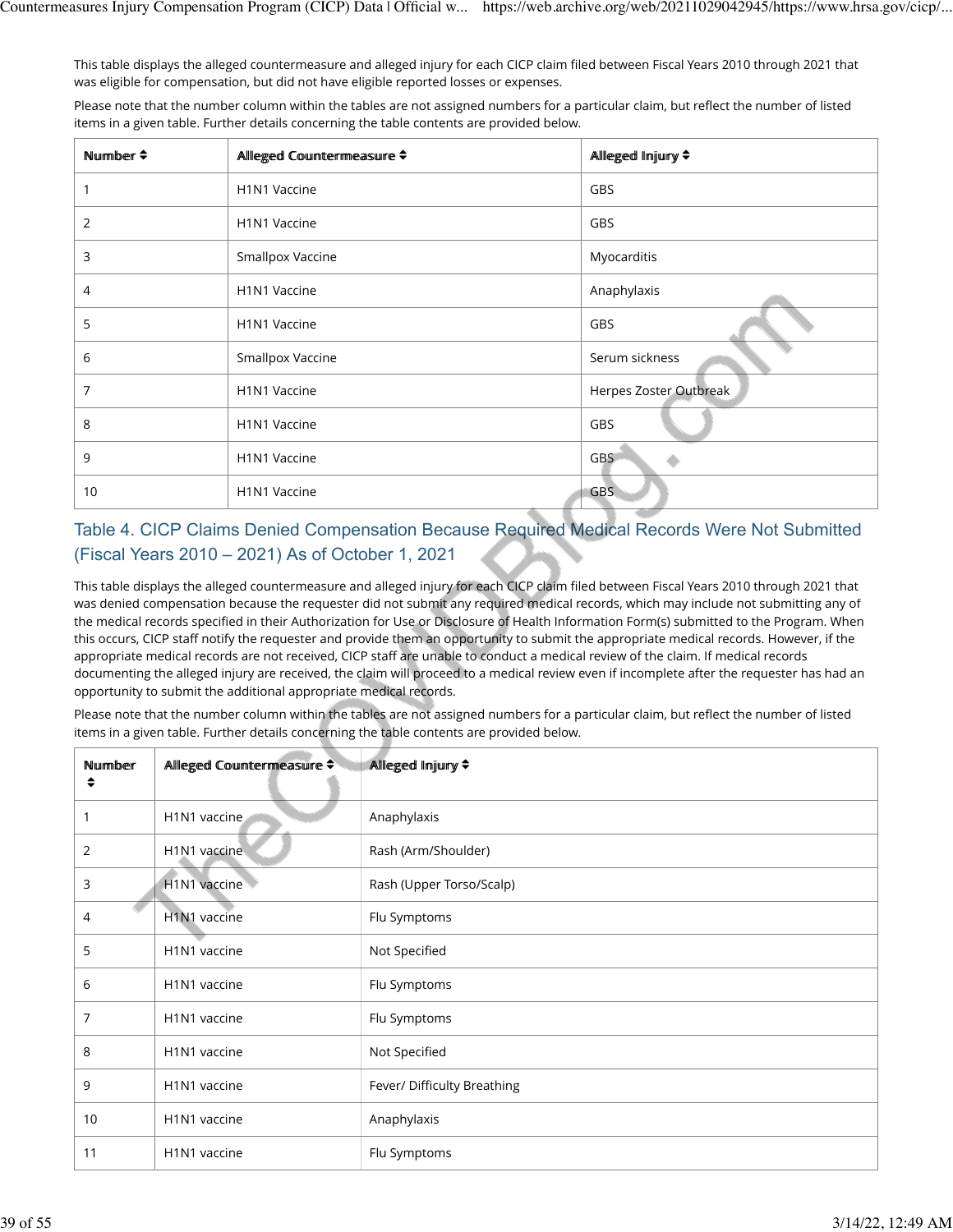| Number<br>$\hat{\bullet}$ | Allleged Countermeasure ≑             | Allleged Injjury ♦                        |
|---------------------------|---------------------------------------|-------------------------------------------|
| 12                        | H1N1 vaccine                          | Fever / Vomiting / Shortness of Breath    |
| 13                        | H1N1 vaccine                          | GBS                                       |
| 14                        | H1N1 vaccine                          | Neurologic symptoms                       |
| 15                        | H <sub>1</sub> N <sub>1</sub> vaccine | Flu Symptoms                              |
| 16                        | H1N1 vaccine                          | Polyarthritis                             |
| 17                        | H1N1 vaccine                          | Gastroenteritis                           |
| 18                        | H1N1 vaccine                          | Allergic Reaction                         |
| 19                        | H1N1 vaccine                          | Miscarriage                               |
| 20                        | H1N1 vaccine                          | <b>Bell's Palsy</b>                       |
| 21                        | H1N1 vaccine                          | Weakness/ Elevated Blood Pressure         |
| 22                        | H <sub>1</sub> N <sub>1</sub> vaccine | Arm Pain                                  |
| 23                        | H1N1 vaccine                          | Hematoma                                  |
| 24                        | H1N1 vaccine                          | Rapid Heartbeat / Dizziness               |
| 25                        | H1N1 vaccine                          | Allergic Reaction                         |
| 26                        | H1N1 vaccine                          | Allergic Reaction                         |
| 27                        | H1N1 vaccine                          | <b>Allergic Reaction</b>                  |
| 28                        | H1N1 vaccine                          | Allergic Reaction                         |
| 29                        | H1N1 vaccine                          | Not Specified                             |
| 30                        | H <sub>1</sub> N <sub>1</sub> vaccine | <b>Allergic Reaction</b>                  |
| 31                        | H1N1 vaccine                          | <b>Transverse Myelitis</b>                |
| 32                        | H1N1 vaccine                          | Allergic Reaction                         |
| 33                        | H1N1 vaccine                          | Allergic Reaction                         |
| 34                        | H1N1 vaccine                          | GBS                                       |
| 35                        | H1N1 vaccine                          | Not Specified                             |
| 36                        | H1N1 vaccine                          | Lymph Node Enlargement                    |
| 37                        | H1N1 vaccine                          | Myalgias                                  |
| 38                        | H1N1 vaccine                          | Not Specified                             |
| 39                        | H1N1 vaccine                          | Idiopathic Thrombocytopenic Purpura (ITP) |
| 40                        | H1N1 vaccine                          | Anaphylactic Shock                        |
| 41                        | H1N1 vaccine                          | Not Specified                             |
| 42                        | H1N1 vaccine                          | Allergic Reaction                         |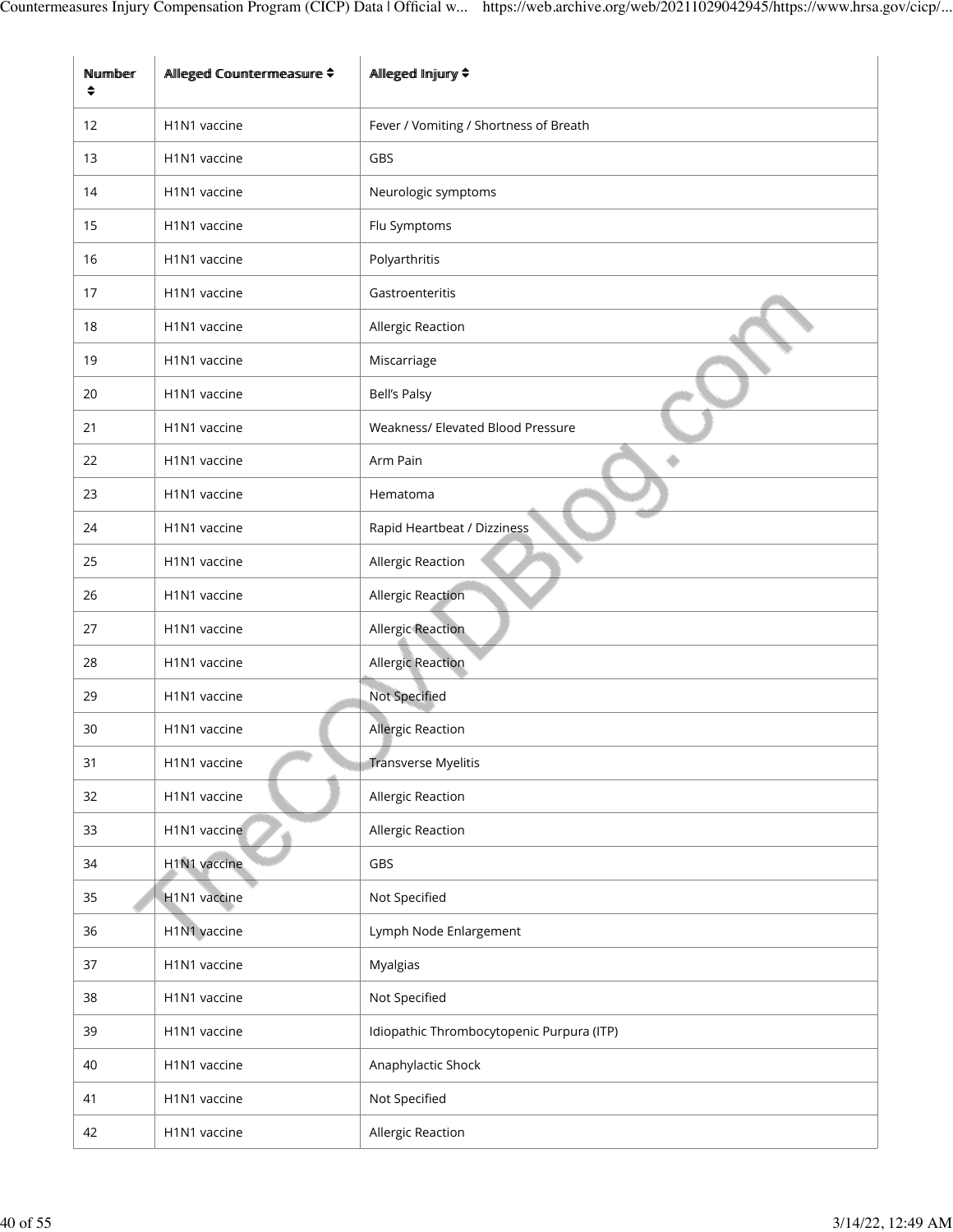| Number<br>$\div$ | Allleged Countermeasure ♦             | Allleged Injury ♦                               |
|------------------|---------------------------------------|-------------------------------------------------|
| 43               | H1N1 vaccine                          | Weakness/ Neurologic Issues                     |
| 44               | H1N1 vaccine                          | Miscarriage                                     |
| 45               | H1N1 vaccine                          | Rotator Cuff Tear                               |
| 46               | H1N1 vaccine                          | Numbness/ Swelling                              |
| 47               | H1N1 vaccine                          | GBS                                             |
| 48               | H1N1 vaccine                          | Edema/ Itching/ Rash/ Skin Lesions/ Weight loss |
| 49               | H1N1 vaccine                          | Autoimmune Encephalopathy                       |
| 50               | H1N1 vaccine                          | Cyst                                            |
| 51               | H1N1 vaccine                          | Allergic Reaction                               |
| 52               | H1N1 vaccine                          | Wheezing / Fever                                |
| 53               | H1N1 vaccine                          | Fever/ Headache/ Severe Pain                    |
| 54               | H1N1 vaccine                          | Miscarriage                                     |
| 55               | H1N1 vaccine                          | Miscarriage                                     |
| 56               | H1N1 vaccine                          | Allergic Reaction                               |
| 57               | H <sub>1</sub> N <sub>1</sub> vaccine | Bell's Palsy                                    |
| 58               | H1N1 vaccine                          | GBS                                             |
| 59               | H1N1 vaccine                          | Not Specified                                   |
| 60               | H1N1 vaccine                          | <b>GBS</b>                                      |
| 61               | H1N1 vaccine                          | Obsessive Behavior/ Depression                  |
| 62               | H1N1 vaccine                          | Not Specified                                   |
| 63               | H1N1 vaccine                          | GBS                                             |
| 64               | H1N1 vaccine                          | Miscarriage                                     |
| 65               | H1N1 vaccine                          | <b>Diabetes</b>                                 |
| 66               | H1N1 vaccine                          | Allergic Reaction                               |
| 67               | H1N1 vaccine                          | Neurologic symptoms                             |
| 68               | H1N1 vaccine                          | Pain at Injection Site                          |
| 69               | H1N1 vaccine                          | Miscarriage                                     |
| 70               | H1N1 vaccine                          | Fatigue / Spasms                                |
| 71               | H1N1 vaccine + Tamiflu +<br>Relenza   | Severe Cough                                    |
| 72               | H1N1 vaccine                          | Pain / Weakness                                 |
| 73               | H1N1 vaccine                          | Severe Cough                                    |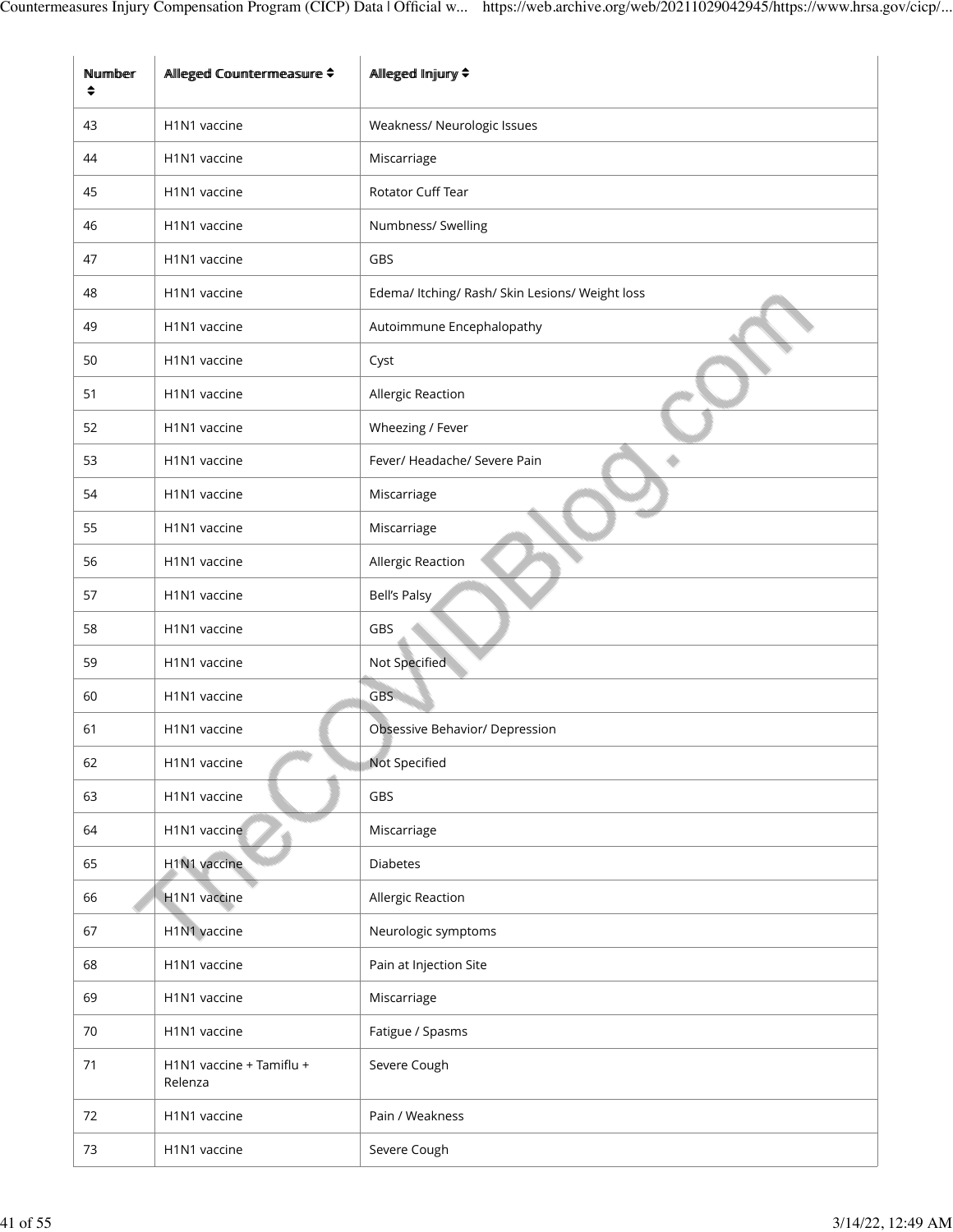| Number<br>♦ | Alleged Countermeasure ≑              | Allleged Injjury ♦                           |
|-------------|---------------------------------------|----------------------------------------------|
| 74          | H1N1 vaccine                          | <b>Autoimmune Reaction</b>                   |
| 75          | H1N1 vaccine                          | Not Specified                                |
| 76          | H1N1 vaccine                          | Allergic Reaction                            |
| 77          | H <sub>1</sub> N <sub>1</sub> vaccine | Headaches / Severe Pain                      |
| 78          | H1N1 vaccine                          | Headaches / Severe Pain                      |
| 79          | H1N1 vaccine                          | Peripheral Neuropathy / Paresthesia          |
| 80          | H1N1 vaccine                          | Not Specified                                |
| 81          | H1N1 vaccine                          | Pain / Numbness                              |
| 82          | H <sub>1</sub> N <sub>1</sub> vaccine | <b>Difficulty Breathing</b>                  |
| 83          | H1N1 vaccine                          | Rash                                         |
| 84          | H1N1 vaccine                          | Not Specified                                |
| 85          | H1N1 vaccine                          | Miscarriage                                  |
| 86          | H1N1 vaccine                          | Numbness / Pain                              |
| 87          | H1N1 vaccine                          | Not Specified                                |
| 88          | H1N1 vaccine                          | Viral Illness                                |
| 89          | H1N1 vaccine                          | Pneumonia                                    |
| 90          | H1N1 vaccine                          | Not Specified                                |
| 91          | H1N1 vaccine                          | <b>Hives</b>                                 |
| 92          | H1N1 vaccine                          | Shoulder Severe Pain                         |
| 93          | H1N1 vaccine                          | Shoulder Pain                                |
| 94          | H1N1 vaccine                          | Heart Arrhythmia / Syncope/ Seizures/ Stroke |
| 95          | H1N1 vaccine                          | Not Specified                                |
| 96          | H1N1 vaccine                          | Polymyositis/ Fibromyalgia                   |
| 97          | H1N1 vaccine                          | <b>Breathing Issues</b>                      |
| 98          | H1N1 vaccine                          | Neurologic symptoms                          |
| 99          | H1N1 vaccine                          | Not Specified                                |
| 100         | H1N1 vaccine                          | Pain / Nausea / Numbness                     |
| 101         | H1N1 vaccine                          | GBS                                          |
| 102         | H1N1 vaccine                          | Neuropathy / Dizziness / Fatigue             |
| 103         | H1N1 vaccine                          | Not Specified                                |
| 104         | H1N1 vaccine                          | Not Specified                                |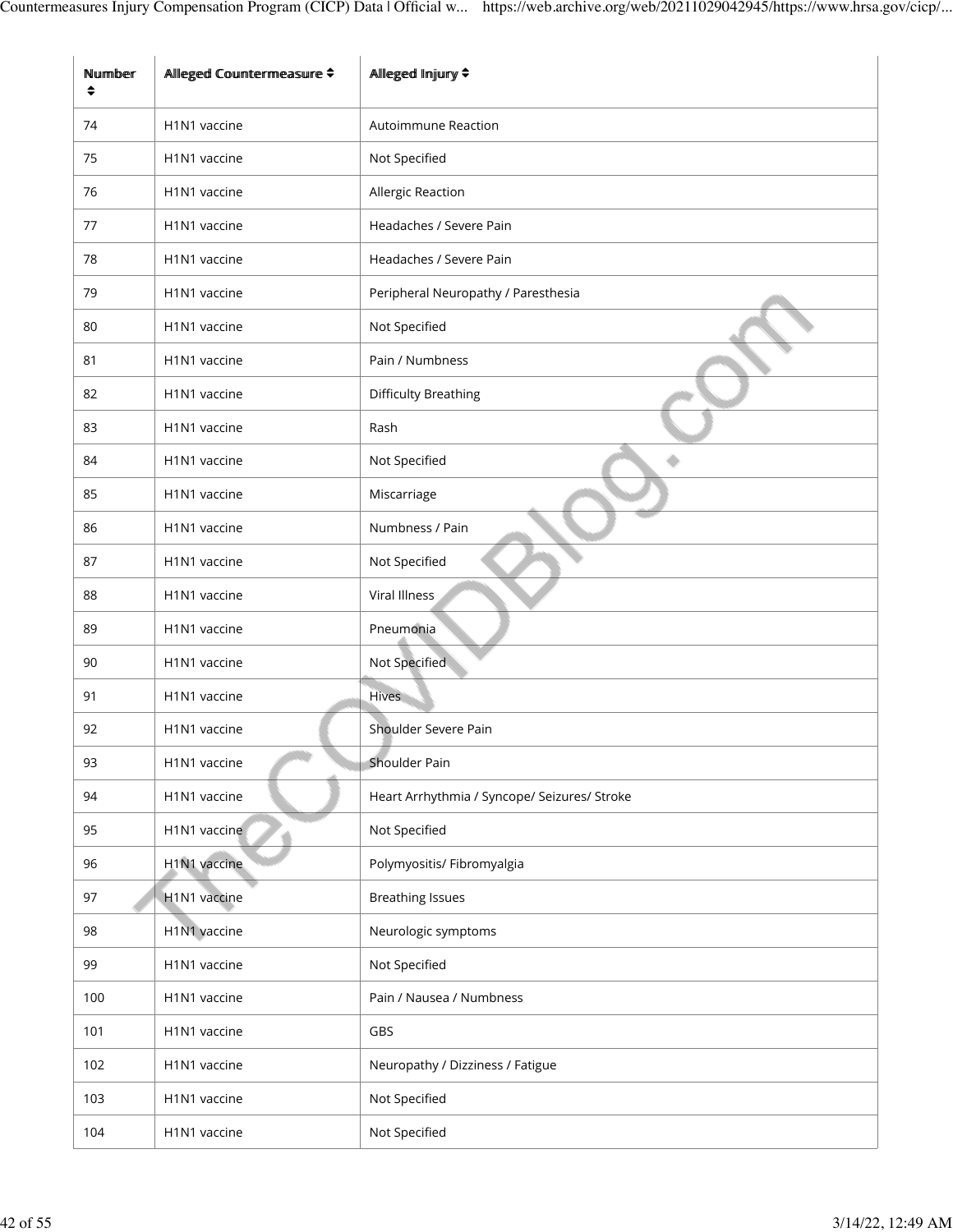| Nummber<br>$\hat{\bullet}$ | Alleged Countermeasure ♦              | Allleged Injjury ♦                                                                          |
|----------------------------|---------------------------------------|---------------------------------------------------------------------------------------------|
| 105                        | H <sub>1</sub> N <sub>1</sub> vaccine | Not Specified                                                                               |
| 106                        | H1N1 vaccine                          | Not Specified                                                                               |
| 107                        | H <sub>1</sub> N <sub>1</sub> vaccine | Rotator Cuff Tear / Tendonitis / Nerve Damage                                               |
| 108                        | H1N1 vaccine                          | Flu Symptoms                                                                                |
| 109                        | H <sub>1</sub> N <sub>1</sub> vaccine | Not Specified                                                                               |
| 110                        | H1N1 vaccine                          | Death                                                                                       |
| 111                        | H1N1 vaccine                          | Paralysis                                                                                   |
| 112                        | H <sub>1</sub> N <sub>1</sub> vaccine | Immobility / Shoulder pain                                                                  |
| 113                        | H1N1 vaccine                          | Rheumatoid Arthritis / Raynaud's Syndrome                                                   |
| 114                        | H1N1 vaccine                          | Breathing Issues / Coughing                                                                 |
| 115                        | H1N1 vaccine                          | Pain at Injection Site                                                                      |
| 116                        | H1N1 vaccine                          | Shoulder Pain / Weakness                                                                    |
| 117                        | H1N1 vaccine                          | Pain / Spasms                                                                               |
| 118                        | H1N1 vaccine                          | Numbness / Soreness / Spasms                                                                |
| 119                        | H1N1 vaccine                          | GBS                                                                                         |
| 120                        | H1N1 vaccine                          | Weakness / Numbness                                                                         |
| 121                        | Anthrax vaccine                       | GBS                                                                                         |
| 122                        | H1N1 vaccine                          | Paralysis / Numbness / Pain                                                                 |
| 123                        | H <sub>1</sub> N <sub>1</sub> vaccine | Paralysis / Pain                                                                            |
| 124                        | H1N1 vaccine                          | <b>Chest Pain</b>                                                                           |
| 125                        | H1N1 vaccine                          | Bradycardia / Postural Orthostatic Tachycardia Syndrome (POTS) / Hypertension /<br>Headache |
| 126                        | Smallpox vaccine                      | GBS                                                                                         |
| 127                        | Smallpox vaccine                      | Myocarditis                                                                                 |
| 128                        | Smallpox vaccine                      | Pain / Allergic Reaction                                                                    |
| 129                        | Anthrax Vaccine                       | Encephalitis / Seizures                                                                     |
| 130                        | H1N1 vaccine                          | Not Specified                                                                               |
| 131                        | Smallpox vaccine                      | Allergic Reaction                                                                           |
| 132                        | Anthrax vaccine                       | Allergic Reaction / Nervous system Disorder / Thyroid Cancer                                |
| 133                        | H1N1 vaccine                          | GBS / Death                                                                                 |
| 134                        | Anthrax vaccine                       | Myocarditis                                                                                 |
| 135                        | H7N9 Drug Trial                       | <b>Heart Palpitations</b>                                                                   |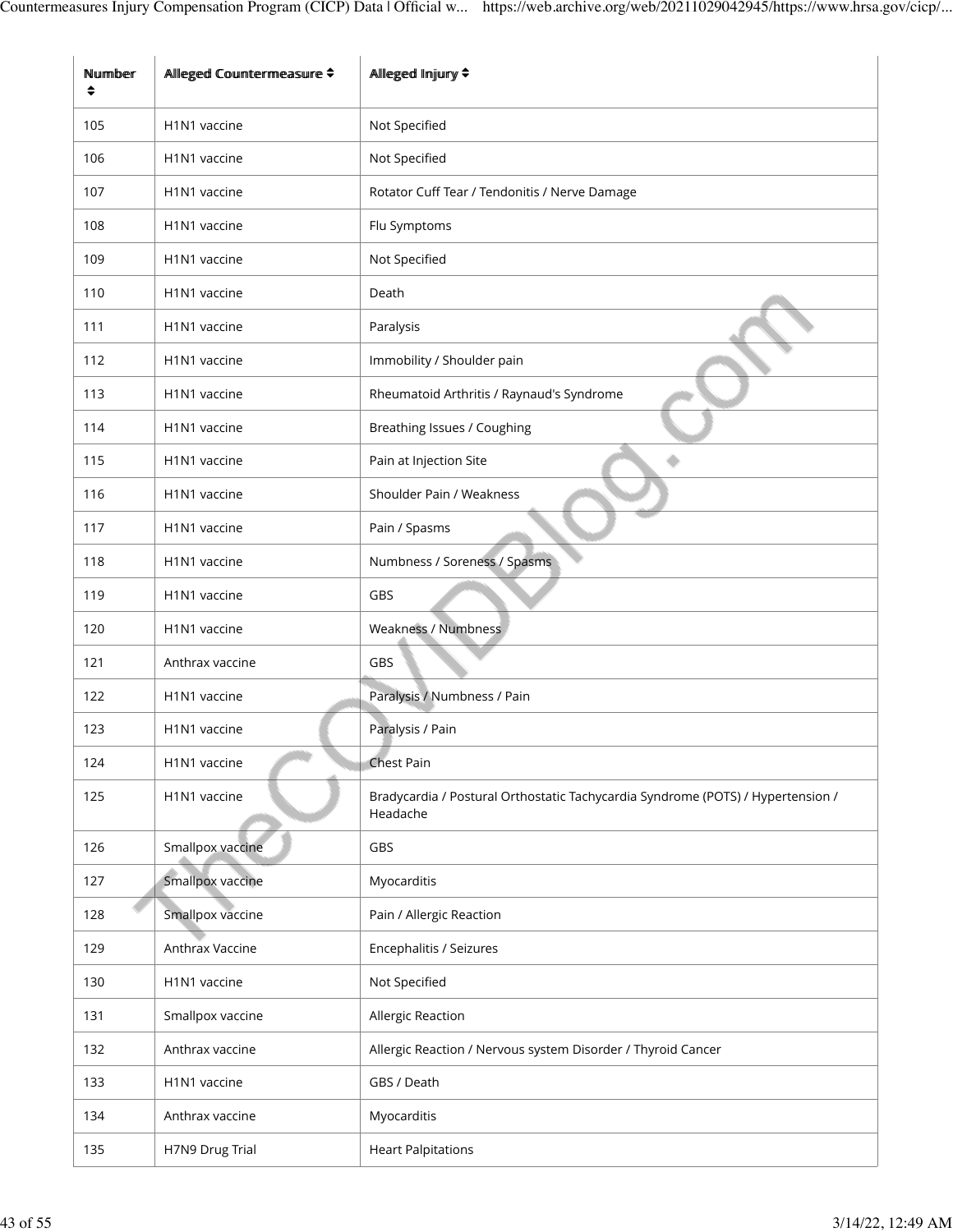# Table 5. CICP Claims Denied Compensation for Not Meeting the Standard of Proof and/or a Covered Injury Was Not Sustained (Fiscal Years 2010 – 2021) As of October 1, 2021

This table displays the alleged countermeasure and alleged injury for each CICP claim filed between Fiscal Years 2010 through 2021 that was denied compensation because the standard of proof for causation was not met and/or a covered injury was not sustained. To be eligible for CICP benefits, a requester must show that a covered serious physical injury was sustained as the direct result of the administration or use of a covered countermeasure. The CICP may only make such determinations based on compelling, reliable, vallid, medical and scientific evidence. A covered injury is a serious physical injury (which, as a general matter, is an injury that warranted hospitalization, whether or not the person was actually hospitalized, or that led to a significant loss of function or disability, whether or not hospitalization was warranted), or death, determined to be:

1. An injury meeting the requirements of a covered countermeasures injury table, unless there is another more likely cause; or

2. An injury (or its health complications) that is the direct result of the administration or use of a covered countermeasure. This includes serious aggravation caused by a covered countermeasure of a pre-existing condition.

| Number $\triangleq$ | Alleged Countermeasure ≑              | Alleged Injury ♦                 |
|---------------------|---------------------------------------|----------------------------------|
| 1                   | H1N1 vaccine                          | Headaches/ Breathing Difficulty  |
| $\overline{2}$      | H1N1 vaccine                          | Eosinophilic Esophagitis         |
| 3                   | H1N1 vaccine                          | Allergic Reaction                |
| $\overline{4}$      | H1N1 vaccine                          | <b>Hearing Loss</b>              |
| 5                   | H1N1 vaccine                          | <b>Allergic Reaction</b>         |
| 6                   | H1N1 vaccine                          | Paralysis / Weakness             |
| 7                   | H1N1 vaccine                          | <b>Allergic Reaction</b>         |
| 8                   | H1N1 vaccine                          | <b>ITP</b>                       |
| 9                   | H1N1 vaccine                          | Flu Symptoms                     |
| 10                  | H1N1 vaccine                          | Flu Symptoms                     |
| 11                  | H1N1 vaccine                          | Abdominal Pain                   |
| 12                  | H1N1 vaccine                          | Acute Cardiopulmonary Arrest     |
| 13                  | H1N1 vaccine                          | Neuropathy                       |
| 14                  | H1N1 vaccine                          | Transverse Myelitis              |
| 15                  | H1N1 vaccine                          | Flu Symptoms                     |
| 16                  | H1N1 vaccine                          | <b>Bronchitis</b>                |
| 17                  | H <sub>1</sub> N <sub>1</sub> vaccine | Asthma                           |
| 18                  | H1N1 vaccine                          | Transverse Myelitis              |
| 19                  | H1N1 vaccine                          | <b>Connective Tissue Disease</b> |
| 20                  | H1N1 vaccine                          | Premature Labor                  |
| 21                  | H1N1 vaccine                          | Migraine Headaches               |
| 22                  | H1N1 vaccine                          | Flu Symptoms                     |
| 23                  | H1N1 vaccine                          | Neuropathy                       |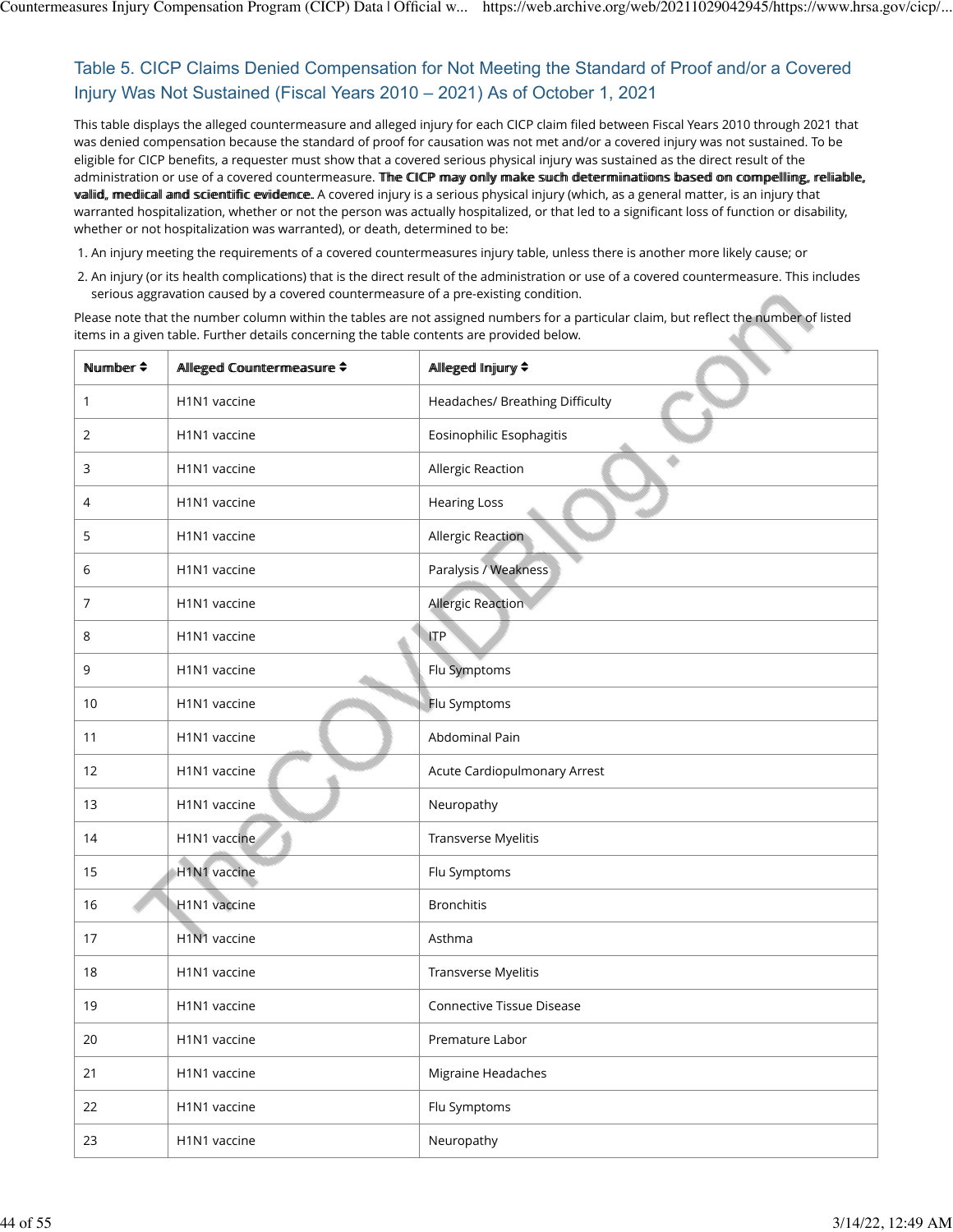| $N$ umber $\div$ | Alleged Countermeasure ≑ | Alleged Injury ♦                                               |
|------------------|--------------------------|----------------------------------------------------------------|
| 24               | H1N1 vaccine             | Fibromyalgia / Groves Disease                                  |
| 25               | H1N1 vaccine             | Allergic Hepatitis                                             |
| 26               | H1N1 vaccine             | Allergic Reaction                                              |
| 27               | H1N1 vaccine             | A-Fib / Difficulty Breathing                                   |
| 28               | H1N1 vaccine             | Pain / Numbness                                                |
| 29               | H1N1 vaccine             | GBS                                                            |
| 30               | H1N1 vaccine             | Neuropathy                                                     |
| 31               | H1N1 vaccine             | Acute Disseminated Encephalomyelitis (ADEM)                    |
| 32               | H1N1 vaccine             | GBS                                                            |
| 33               | H1N1 vaccine             | GBS                                                            |
| 34               | H1N1 vaccine             | Hyperthyroidism                                                |
| 35               | H1N1 vaccine             | <b>Upper Respiratory Infection</b>                             |
| 36               | H1N1 vaccine             | Paresthesias                                                   |
| 37               | H1N1 vaccine             | GBS                                                            |
| 38               | H1N1 vaccine             | Allergic Reaction                                              |
| 39               | H1N1 vaccine             | Movement Disorder                                              |
| 40               | H1N1 vaccine             | Migraine Headaches                                             |
| 41               | H1N1 vaccine             | Death                                                          |
| 42               | H1N1 vaccine             | Muscle Strain                                                  |
| 43               | H1N1 vaccine             | Bell's Palsy                                                   |
| 44               | H1N1 vaccine             | Death                                                          |
| 45               | H1N1 vaccine             | Miscarriage                                                    |
| 46               | H1N1 vaccine             | Headaches / Shortness of Breath / Miscarriage                  |
| 47               | H1N1 vaccine             | Neurologic symptoms                                            |
| 48               | H1N1 vaccine             | Not Specified                                                  |
| 49               | H1N1 vaccine             | GBS                                                            |
| 50               | H1N1 vaccine             | GBS                                                            |
| 51               | H1N1 vaccine             | <b>Optic Neuritis</b>                                          |
| 52               | H1N1 vaccine             | GBS / Chronic Inflammatory Demyelinating Polyneuropathy (CIDP) |
| 53               | H1N1 vaccine             | Allergic Reaction                                              |
| 54               | H1N1 vaccine             | Miscarriage                                                    |
| 55               | H1N1 vaccine             | Neuropathy                                                     |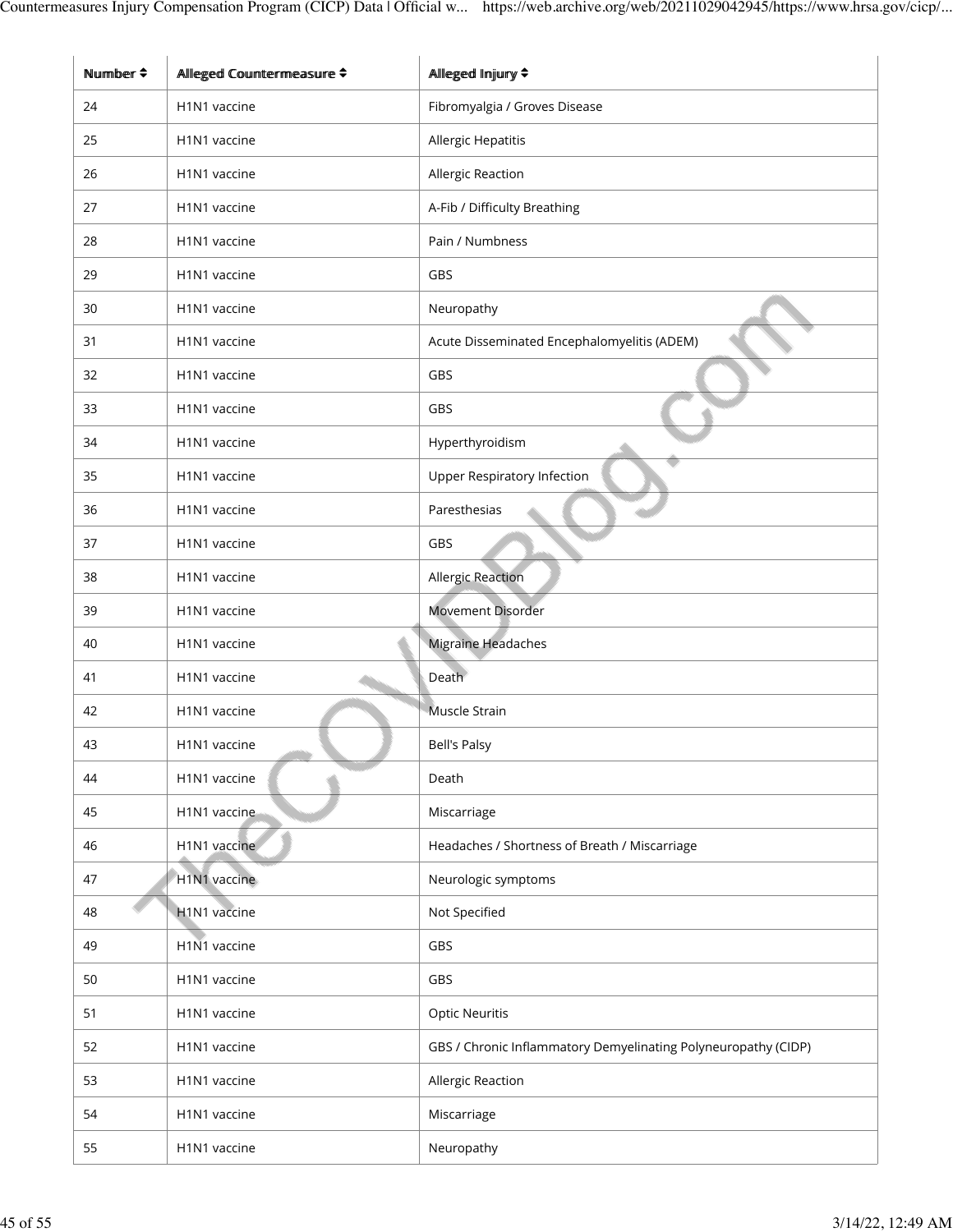| Number $\triangle$ | Alleged Countermeasure ♦ | Allleged Injjury ♦                               |
|--------------------|--------------------------|--------------------------------------------------|
| 56                 | H1N1 vaccine             | Anaphylactic Shock                               |
| 57                 | H1N1 vaccine             | Stroke                                           |
| 58                 | H1N1 vaccine             | Weakness / Heart Palpitations                    |
| 59                 | H1N1 vaccine             | Abdominal Pain                                   |
| 60                 | H1N1 vaccine             | Bronchitis / Pneumonia / Shoulder Pain/ Weakness |
| 61                 | H1N1 vaccine             | Seizures / Fatigue                               |
| 62                 | H1N1 vaccine             | <b>CIDP</b>                                      |
| 63                 | H1N1 vaccine             | Idiopathic Polyneuropathy                        |
| 64                 | H1N1 vaccine             | Henoch Schonlein Purpura (HSP)                   |
| 65                 | H1N1 vaccine             | Ocular Migraine                                  |
| 66                 | H1N1 vaccine             | Allergic Reaction                                |
| 67                 | H1N1 vaccine             | Miscarriage                                      |
| 68                 | H1N1 vaccine             | Myocarditis                                      |
| 69                 | H1N1 vaccine             | Miscarriage                                      |
| 70                 | H1N1 vaccine             | Rash                                             |
| 71                 | H1N1 vaccine             | Pneumonia                                        |
| 72                 | H1N1 vaccine             | Rash / Hives                                     |
| 73                 | H1N1 vaccine             | Rheumatoid Arthritis / Fatigue / Pain/ Headaches |
| 74                 | H1N1 vaccine             | GBS Symptoms / Nausea                            |
| 75                 | H1N1 vaccine             | Small Fiber Neuropathy                           |
| 76                 | H1N1 vaccine             | <b>Small Fiber Neuropathy</b>                    |
| 77                 | H1N1 vaccine             | Weakness / Low Blood Pressure / Rapid Heartbeat  |
| 78                 | H1N1 vaccine             | Seizures                                         |
| 79                 | H1N1 vaccine             | GBS                                              |
| 80                 | H1N1 vaccine             | Hives / Brain Swelling                           |
| 81                 | H1N1 vaccine             | GBS                                              |
| 82                 | H1N1 vaccine             | Nerve Damage                                     |
| 83                 | H1N1 vaccine             | Peripheral neuropathy                            |
| 84                 | H1N1 vaccine             | Gastroparesis                                    |
| 85                 | H1N1 vaccine             | Chronic Pain                                     |
| 86                 | H1N1 vaccine             | Fever / Pain / Weakness / Swelling/ Fatigue      |
| 87                 | H1N1 vaccine             | Death                                            |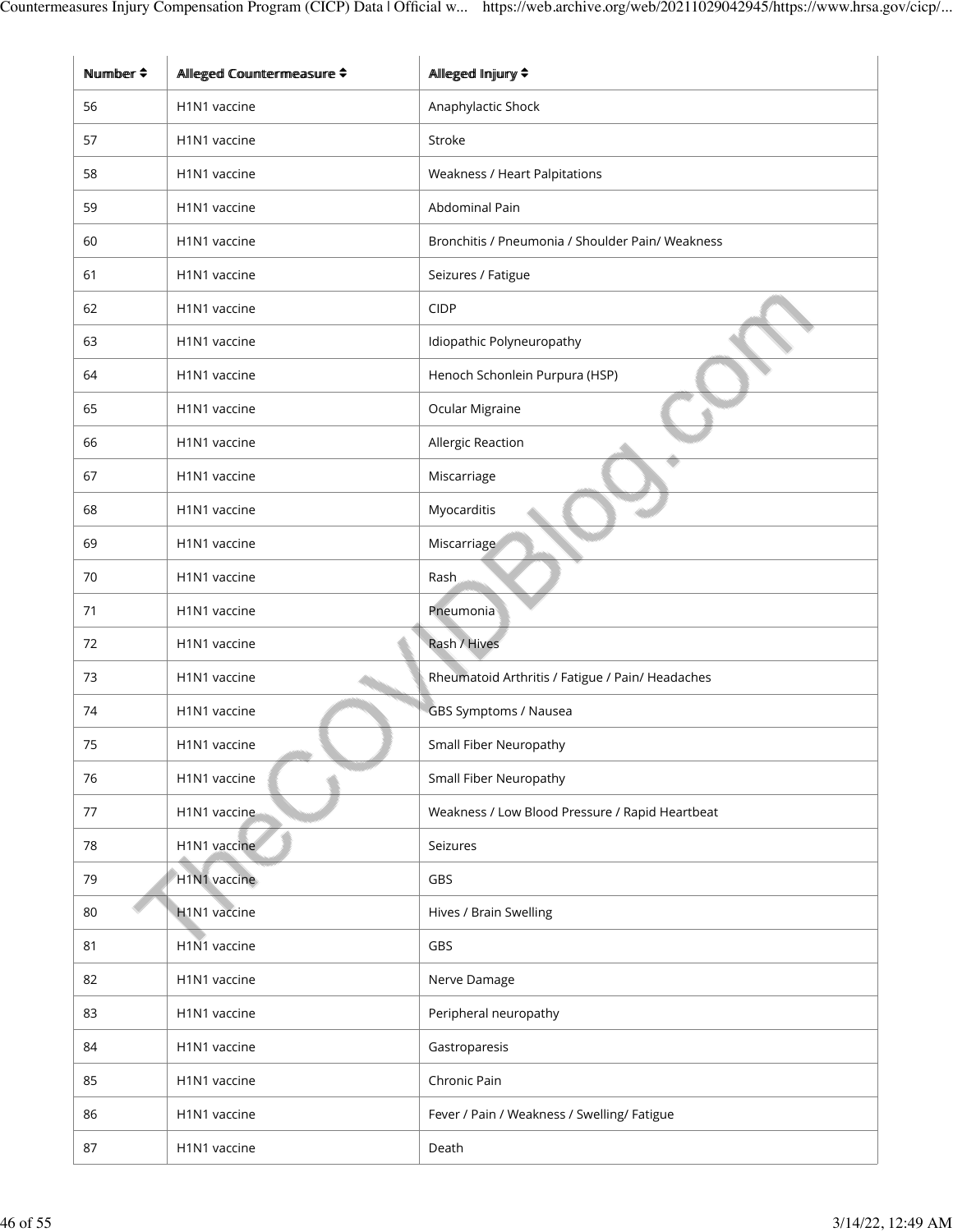| Number $\div$ | Alleged Countermeasure ≑              | Alleged Injury ♦                           |
|---------------|---------------------------------------|--------------------------------------------|
| 88            | H1N1 vaccine                          | Vertigo                                    |
| 89            | H1N1 vaccine                          | Adhesive Capsulitis                        |
| 90            | H1N1 vaccine                          | Flu                                        |
| 91            | H1N1 vaccine                          | Allergic Reaction                          |
| 92            | H1N1 vaccine                          | GBS                                        |
| 93            | H1N1 vaccine                          | Miscarriage                                |
| 94            | H1N1 vaccine                          | Tachycardia                                |
| 95            | H1N1 vaccine                          | GBS                                        |
| 96            | H1N1 vaccine                          | Weakness/ Swelling                         |
| 97            | H1N1 vaccine                          | <b>GBS Symptoms</b>                        |
| 98            | H1N1 vaccine                          | Damage to Auto-Immune System               |
| 99            | H1N1 vaccine                          | Pharyngitis / Tachycardia                  |
| 100           | H1N1 vaccine                          | <b>CIDP</b>                                |
| 101           | H1N1 vaccine                          | Muscle Pain                                |
| 102           | H1N1 vaccine                          | Transverse Myelitis                        |
| 103           | H1N1 vaccine                          | <b>Bell's Palsy</b>                        |
| 104           | H1N1 vaccine                          | Pneumonia                                  |
| 105           | H1N1 vaccine                          | Headaches / Paresthesias                   |
| 106           | H <sub>1</sub> N <sub>1</sub> vaccine | Dizziness / Weakness                       |
| 107           | H <sub>1</sub> N <sub>1</sub> vaccine | Numbness / Hypertension/ Brachial Neuritis |
| 108           | H1N1 vaccine                          | <b>CIDP</b>                                |
| 109           | H1N1 vaccine                          | Transverse Myelitis                        |
| 110           | H1N1 vaccine                          | Anaphylaxis / Pneumonia                    |
| 111           | H1N1 vaccine                          | <b>ITP</b>                                 |
| 112           | H1N1 vaccine                          | Multiple Sclerosis                         |
| 113           | H1N1 vaccine                          | Asthma / Pneumonia                         |
| 114           | H1N1 vaccine                          | Serum Sickness                             |
| 115           | H1N1 vaccine                          | Pain / Weakness                            |
| 116           | H1N1 vaccine                          | Tingling                                   |
| 117           | H1N1 vaccine                          | Indigestion                                |
| 118           | H1N1 vaccine                          | <b>Brachial Plexus</b>                     |
| 119           | H1N1 vaccine                          | Eye Problems                               |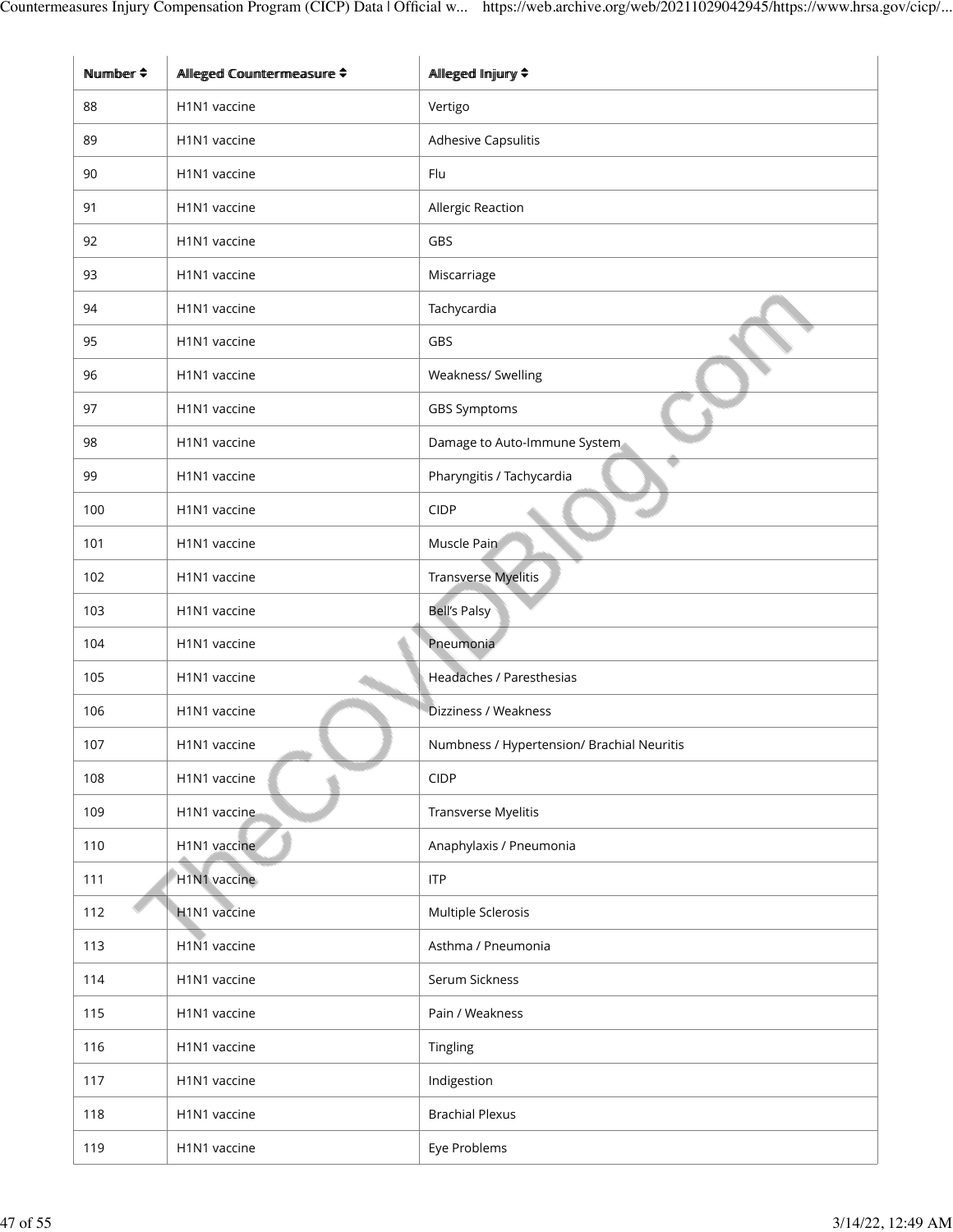| Number $\triangleq$ | Alleged Countermeasure ≑ | Allleged Injjury ♦                            |
|---------------------|--------------------------|-----------------------------------------------|
| 120                 | H1N1 vaccine             | GBS                                           |
| 121                 | H1N1 vaccine             | Fibromyalgia                                  |
| 122                 | H1N1 vaccine             | Wheezing / Fatigue / Weakness                 |
| 123                 | H1N1 vaccine             | Paralysis                                     |
| 124                 | H1N1 vaccine             | <b>Conversion Disorder</b>                    |
| 125                 | H1N1 vaccine             | Flu-like Symptoms                             |
| 126                 | H1N1 vaccine             | <b>Brain Lesions</b>                          |
| 127                 | H1N1 vaccine             | <b>CIDP</b>                                   |
| 128                 | H1N1 vaccine             | Polyarthritis                                 |
| 129                 | H1N1 vaccine             | Shoulder Pain/ Ovarian Cyst                   |
| 130                 | H1N1 vaccine             | Neuropathy                                    |
| 131                 | H1N1 vaccine             | Delusions                                     |
| 132                 | H1N1 vaccine             | Pain / Nausea / Weakness / Numbness / Fatigue |
| 133                 | H1N1 vaccine             | Myocarditis                                   |
| 134                 | H1N1 vaccine             | Vasculitis / Renal Failure                    |
| 135                 | H1N1 vaccine             | <b>GBS</b>                                    |
| 136                 | H1N1 vaccine             | GBS                                           |
| 137                 | H1N1 vaccine             | <b>GBS</b>                                    |
| 138                 | H1N1 vaccine             | Boil                                          |
| 139                 | H1N1 vaccine             | <b>CIDP</b>                                   |
| 140                 | H1N1 vaccine             | Acute Disseminated Encephalomyelitis (ADEM)   |
| 141                 | H1N1 vaccine             | Encephalitis / Seizures                       |
| 142                 | H1N1 vaccine             | <b>Tinnitus / Hearing Loss</b>                |
| 143                 | H1N1 vaccine             | Reflex Sympathetic Dystrophy, Meningitis      |
| 144                 | H1N1 vaccine             | Dyspnea / Severe Pain                         |
| 145                 | H1N1 vaccine             | Transverse Myelitis                           |
| 146                 | H1N1 vaccine             | Myalgias                                      |
| 147                 | H1N1 vaccine             | Anaphylactic Shock                            |
| 148                 | H1N1 vaccine             | Fever / Loss of Consciousness                 |
| 149                 | H1N1 vaccine             | Weakness / Severe Pain / Migraine             |
| 150                 | H1N1 vaccine             | GBS                                           |
| 151                 | H1N1 vaccine             | Weakness / Neurologic Issues                  |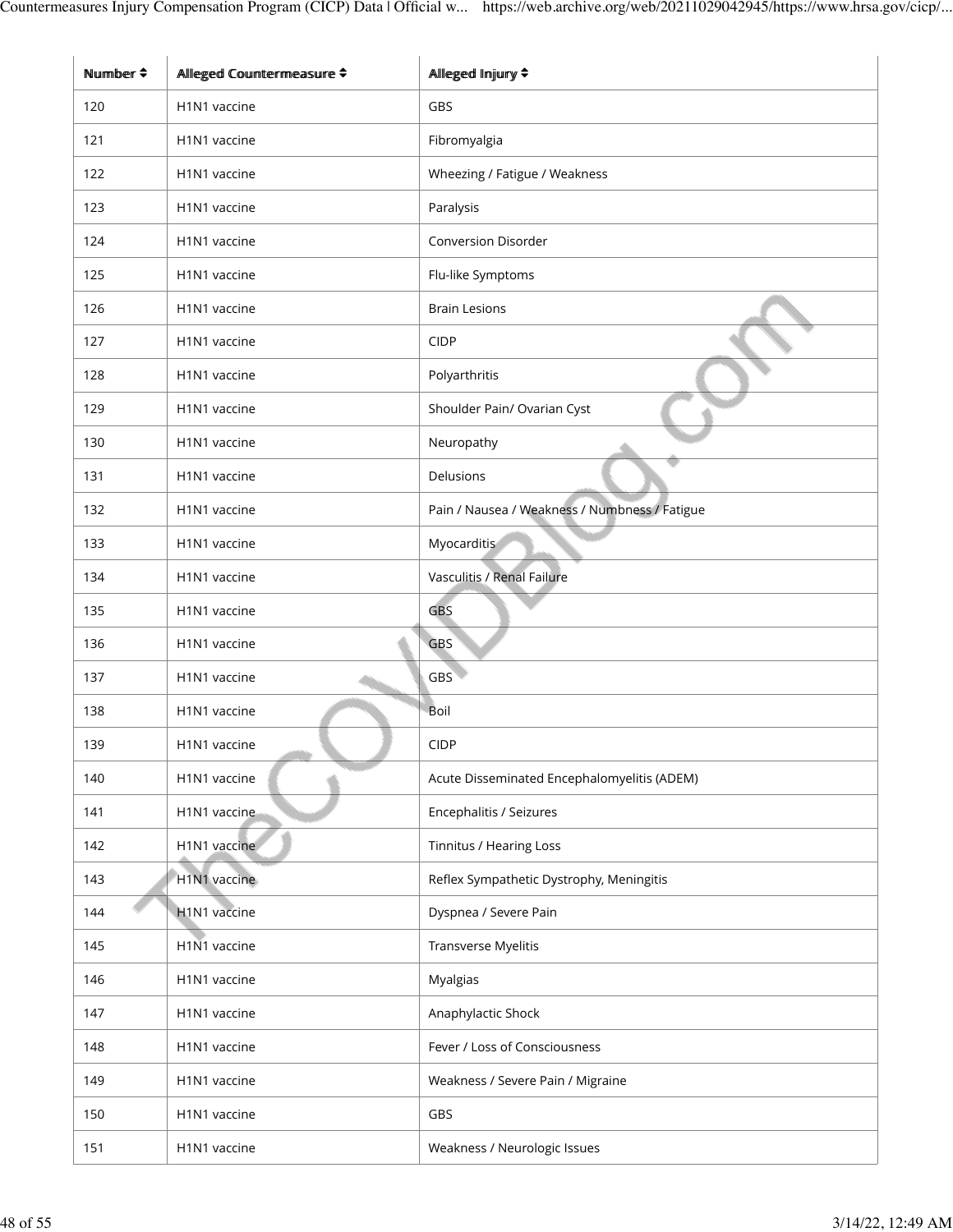| Number $\triangleq$ | Alleged Countermeasure ≑ | Allleged Injjury ♦                                |
|---------------------|--------------------------|---------------------------------------------------|
| 152                 | H1N1 vaccine             | <b>GBS</b>                                        |
| 153                 | H1N1 vaccine             | <b>GBS</b>                                        |
| 154                 | H1N1 vaccine             | GBS                                               |
| 155                 | H1N1 vaccine             | Acute Kidney Injury                               |
| 156                 | H1N1 vaccine             | Chronic Fatigue Syndrome                          |
| 157                 | H1N1 vaccine             | Neurologic symptoms                               |
| 158                 | H1N1 vaccine             | Death                                             |
| 159                 | H1N1 vaccine             | Death                                             |
| 160                 | H1N1 vaccine             | Serum Sickness                                    |
| 161                 | H1N1 vaccine             | Weakness / Numbness / Pain                        |
| 162                 | H1N1 vaccine             | High Blood Pressure                               |
| 163                 | H1N1 Vaccine             | <b>Hearing Loss</b>                               |
| 164                 | H1N1 vaccine             | Seizures / Encephalopathy                         |
| 165                 | H1N1 vaccine             | Numbness / Pain / Tremors/ Nausea                 |
| 166                 | H1N1 vaccine             | Speech Loss                                       |
| 167                 | H1N1 vaccine             | Parethesias                                       |
| 168                 | H1N1 vaccine             | Numbness / Weakness / Fatigue                     |
| 169                 | H1N1 vaccine             | Weakness / Swelling                               |
| 170                 | H1N1 vaccine             | <b>Hearing Loss</b>                               |
| 171                 | H1N1 vaccine             | Severe Pain                                       |
| 172                 | H1N1 vaccine             | Rash / Swelling / Fever                           |
| 173                 | H1N1 vaccine             | Swelling/ Miscarriage / Rash/ Swollen Lymph Nodes |
| 174                 | H1N1 vaccine             | Allergic Reaction                                 |
| 175                 | H1N1 vaccine             | Henoch Schonlein Purpura (HSP)                    |
| 176                 | H1N1 vaccine             | Autonomic Dysfunction                             |
| 177                 | H1N1 vaccine             | <b>Bell's Palsy</b>                               |
| 178                 | H1N1 vaccine             | Arm Pain / Edema / Blurry Vision                  |
| 179                 | H1N1 vaccine             | Brain Elisions / Weakness / Paralysis             |
| 180                 | H1N1 vaccine             | Acquired Hemophilia A                             |
| 181                 | H1N1 vaccine             | Acute Transverse Myelitis                         |
| 182                 | H1N1 vaccine             | Seizures                                          |
| 183                 | H1N1 vaccine             | Seizures                                          |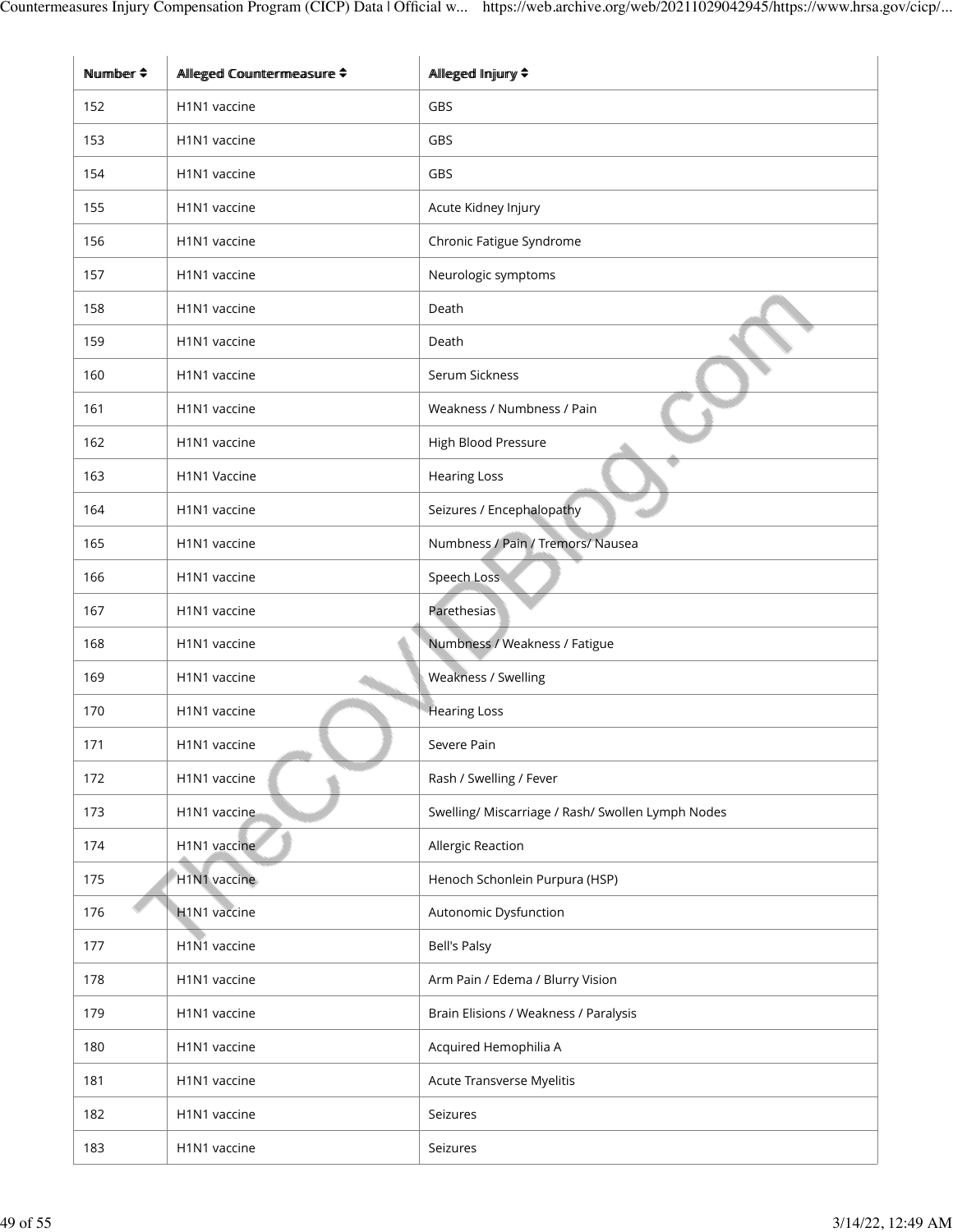| Number $\triangleq$ | Allleged Countermeasure ≑             | Alleged Injury ♦                           |
|---------------------|---------------------------------------|--------------------------------------------|
| 184                 | H1N1 vaccine                          | GBS                                        |
| 185                 | H1N1 vaccine                          | GBS                                        |
| 186                 | H1N1 vaccine                          | Seizures                                   |
| 187                 | H1N1 vaccine                          | <b>GBS</b>                                 |
| 188                 | H1N1 vaccine                          | GBS                                        |
| 189                 | H1N1 vaccine                          | Headaches / Tremors / Nausea / Dizziness   |
| 190                 | H1N1 vaccine                          | Serum Sickness                             |
| 191                 | H1N1 vaccine                          | Death                                      |
| 192                 | H1N1 vaccine                          | Encephalopathy                             |
| 193                 | H1N1 vaccine                          | Pain                                       |
| 194                 | H1N1 vaccine                          | Seizures                                   |
| 195                 | H1N1 vaccine                          | Not Specified                              |
| 196                 | H1N1 vaccine                          | Fever                                      |
| 197                 | H1N1 vaccine                          | GBS                                        |
| 198                 | H1N1 vaccine                          | GBS                                        |
| 199                 | H1N1 vaccine                          | <b>Brachial Neuritis</b>                   |
| 200                 | H1N1 vaccine                          | <b>Bronchitis</b>                          |
| 201                 | H1N1 vaccine                          | Cellulitis                                 |
| 202                 | H1N1 vaccine                          | <b>Rheumatoid Arthritis</b>                |
| 203                 | H <sub>1</sub> N <sub>1</sub> vaccine | Interstitial Cystitis / Celiac Sprue       |
| 204                 | H1N1 vaccine                          | <b>CIDP</b>                                |
| 205                 | H1N1 vaccine                          | Fibromyalgia / Lyme Disease                |
| 206                 | H1N1 vaccine                          | GBS                                        |
| 207                 | H1N1 vaccine                          | <b>Bell's Palsy</b>                        |
| 208                 | H1N1 vaccine                          | Rash                                       |
| 209                 | H1N1 vaccine                          | GBS                                        |
| 210                 | H1N1 vaccine                          | Myositis                                   |
| 211                 | H1N1 vaccine                          | Leg Pain / Weakness / Anxiety              |
| 212                 | H1N1 vaccine                          | CIDP                                       |
| 213                 | H1N1 vaccine                          | GBS                                        |
| 214                 | Anthrax vaccine                       | Undifferentiated Connective Tissue Disease |
| 215                 | Anthrax vaccine                       | Headaches                                  |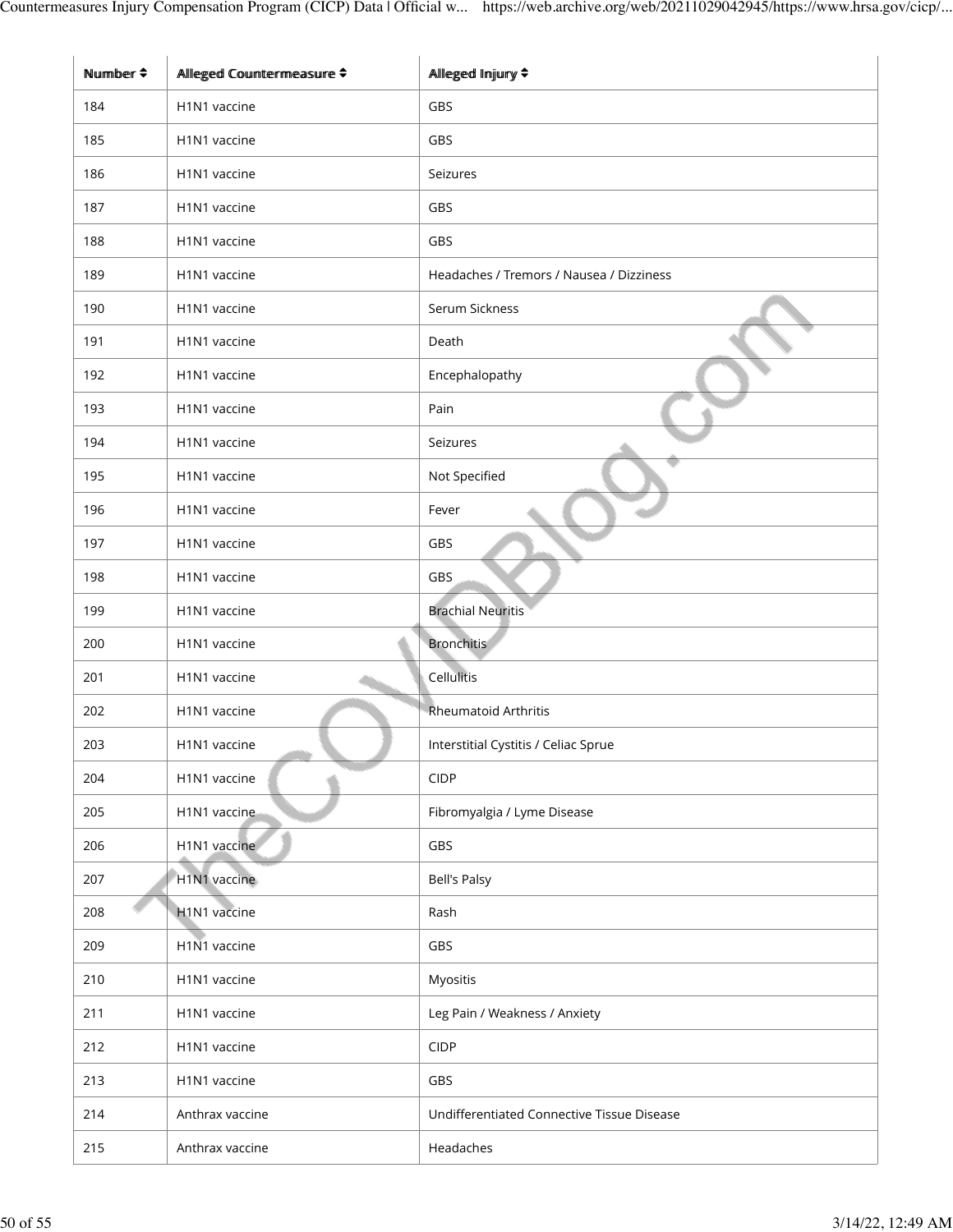| Number $\div$ | Allleged Countermeasure ≑             | Alleged Injury $\div$                                           |
|---------------|---------------------------------------|-----------------------------------------------------------------|
| 216           | H5N1 vaccine                          | Esophagitis                                                     |
| 217           | H <sub>1</sub> N <sub>1</sub> vaccine | Seizures / Brain Damage                                         |
| 218           | Anthrax vaccine                       | Allergic Reaction                                               |
| 219           | Smallpox vaccine / Anthrax vaccine    | Hypertension                                                    |
| 220           | Anthrax vaccine                       | Serum Sickness                                                  |
| 221           | Smallpox vaccine                      | Death                                                           |
| 222           | Smallpox vaccine                      | Pain / Itching                                                  |
| 223           | Smallpox vaccine                      | Hand Tingling, Headache, Chest Pain, Drowsiness, Disorientation |
| 224           | Anthrax vaccine                       | Myalgia                                                         |

#### Alleged COVID-19 Countermeasures

| Number $\div$ | Allleged Countermeasure ♦ | Allleged Imjury ≑                                                                   |
|---------------|---------------------------|-------------------------------------------------------------------------------------|
| 225           | Ventilator                | Death                                                                               |
| 226           | COVID-19 Vaccine          | Swelling of the Tongue and Throat, Difficulty Speaking and Swallowing and Dizziness |
| 227           | COVID-19 Vaccine          | <b>SIRVA</b>                                                                        |

# Table 6. CICP Ineligible Claims due to Missing the Filing Deadline (Fiscal Years 2010 – 2021) As of October 1, 2021

This table displays the alleged countermeasure and alleged injury for each CICP claim filed between Fiscal Years 2010 through 2021 that was ineligible because the Request for Benefits (claim) was not filed within the 1-year filing deadline. The claim must be filed within 1 year after the date of the administration or use of the covered countermeasure alleged to have caused the injury or within 1 year after the effective date of the establishment of, or amendment to, a countermeasure injury table.

| Number $\div$ | Allleged Countermeasure $\div$        | Allleged Injury ♦                          |
|---------------|---------------------------------------|--------------------------------------------|
| 1             | Anthrax vaccine                       | Epilepsy/ Seizures                         |
| 2             | Anthrax vaccine                       | Pain/ Blisters                             |
| 3             | H1N1 vaccine                          | Anxiety Attack                             |
| 4             | H1N1 vaccine                          | <b>Bilateral Brachial plexus</b>           |
| 5             | H <sub>1</sub> N <sub>1</sub> vaccine | Bradycardia                                |
| 6             | H <sub>1</sub> N <sub>1</sub> vaccine | <b>CIDP</b>                                |
| 7             | H1N1 vaccine                          | Fatigue / Fibromyalgia / Brachial Neuritis |
| 8             | H1N1 vaccine                          | GBS                                        |
| 9             | H1N1 vaccine                          | GBS                                        |
| 10            | H1N1 vaccine                          | Miscarriage                                |
| 11            | H1N1 vaccine                          | Myopericarditis                            |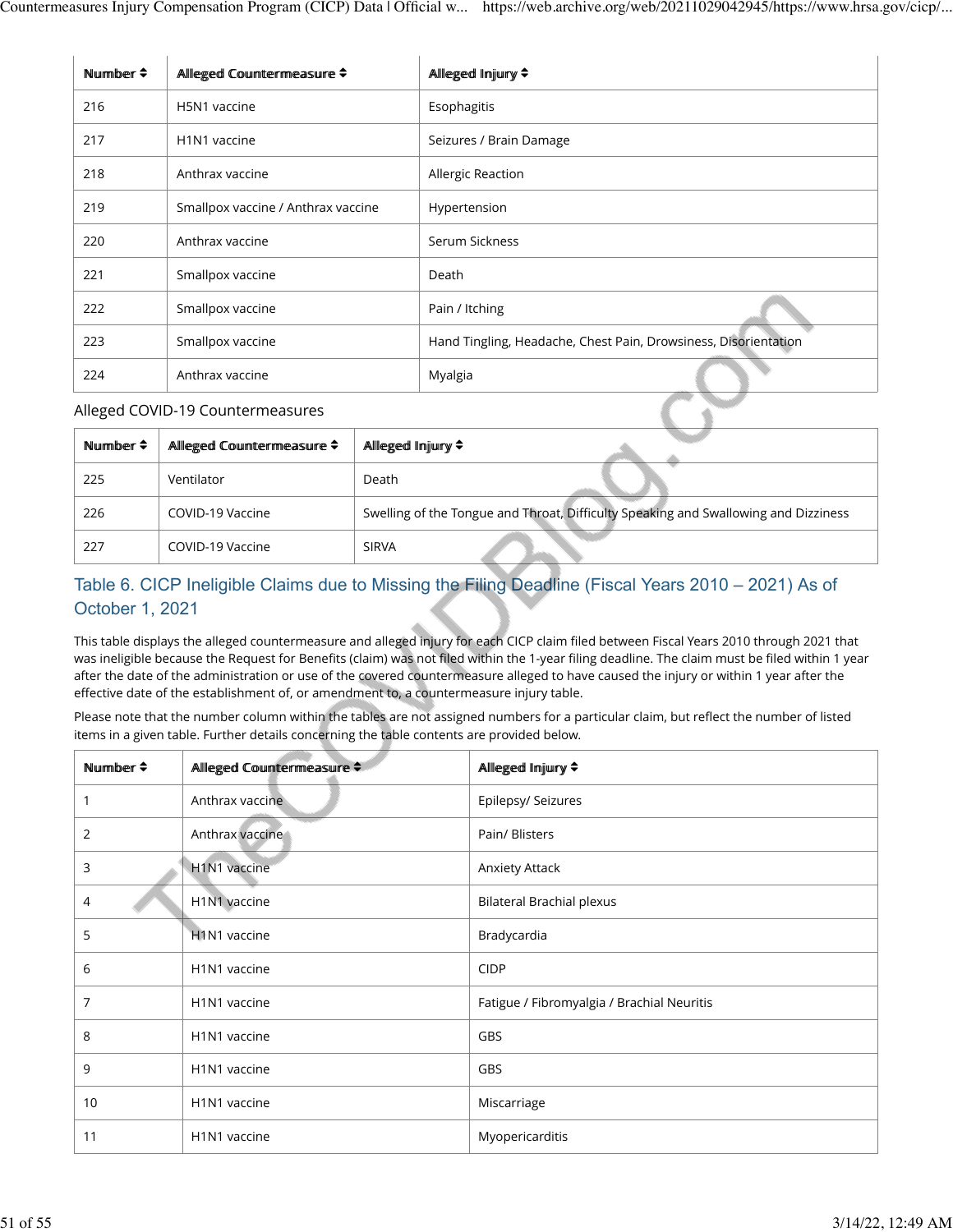| Number $\triangle$ | Allleged Countermeasure ≑             | Alleged Injury ♦                                 |
|--------------------|---------------------------------------|--------------------------------------------------|
| 12                 | H1N1 vaccine                          | Narcolepsy                                       |
| 13                 | H1N1 vaccine                          | Neurologic symptoms                              |
| 14                 | H1N1 vaccine                          | Not Specified                                    |
| 15                 | H1N1 Vaccine                          | Numbness / Amputation                            |
| 16                 | H1N1 vaccine                          | Numbness / Metallic Taste                        |
| 17                 | H1N1 vaccine                          | <b>Optic Neuritis</b>                            |
| 18                 | H1N1 vaccine                          | Pain / Weakness                                  |
| 19                 | H1N1 vaccine                          | Paralysis                                        |
| 20                 | H1N1 vaccine                          | Paralysis / Severe Pain                          |
| 21                 | H1N1 vaccine                          | Pericarditis                                     |
| 22                 | H1N1 vaccine                          | Pneumonia / Edema/ Paralysis/ Confusion          |
| 23                 | H1N1 vaccine                          | Postural Orthostatic Tachycardia Syndrome (POTS) |
| 24                 | H1N1 vaccine                          | Rash                                             |
| 25                 | H <sub>1</sub> N <sub>1</sub> vaccine | <b>Rheumatoid Arthritis</b>                      |
| 26                 | H1N1 vaccine                          | Seizures                                         |
| 27                 | H1N1 vaccine                          | Severe Arm Pain                                  |
| 28                 | H1N1 vaccine                          | Severe Pain                                      |
| 29                 | H1N1 vaccine                          | Shoulder Pain                                    |
| 30                 | H1N1 vaccine                          | Vision Problems / Paralysis                      |
| 31                 | H1N1 vaccine                          | Weakness / Severe Pain                           |
| 32                 | H1N1 vaccine                          | Weakness / Neurologic Issues                     |
| 33                 | H1N1 vaccine                          | Vasculitis / Tendonitis / Polymyalgia Rheumatica |
| 34                 | H1N1 vaccine                          | Transverse Myelitis                              |
| 35                 | Smallpox vaccine                      | Pericarditis                                     |
| 36                 | Smallpox vaccine                      | Not Specified                                    |
| 37                 | Smallpox vaccine                      | Heart Swelling / High Blood Pressure/ Paralysis  |
| 38                 | Smallpox Vaccine, Anthrax Vaccine     | Severe Ulcerative Colitis                        |

## Table 7. Ineligible Claims for Products Not Covered by the CICP (Fiscal Years 2010 – 2021) As of October 1, 2021

This table displays the alleged countermeasure and alleged injury for each CICP claim filed between Fiscal Years 2010 through 2021 that was ineligible because the Request for Benefits (claim) alleged an injury from a product that the CICP does not cover.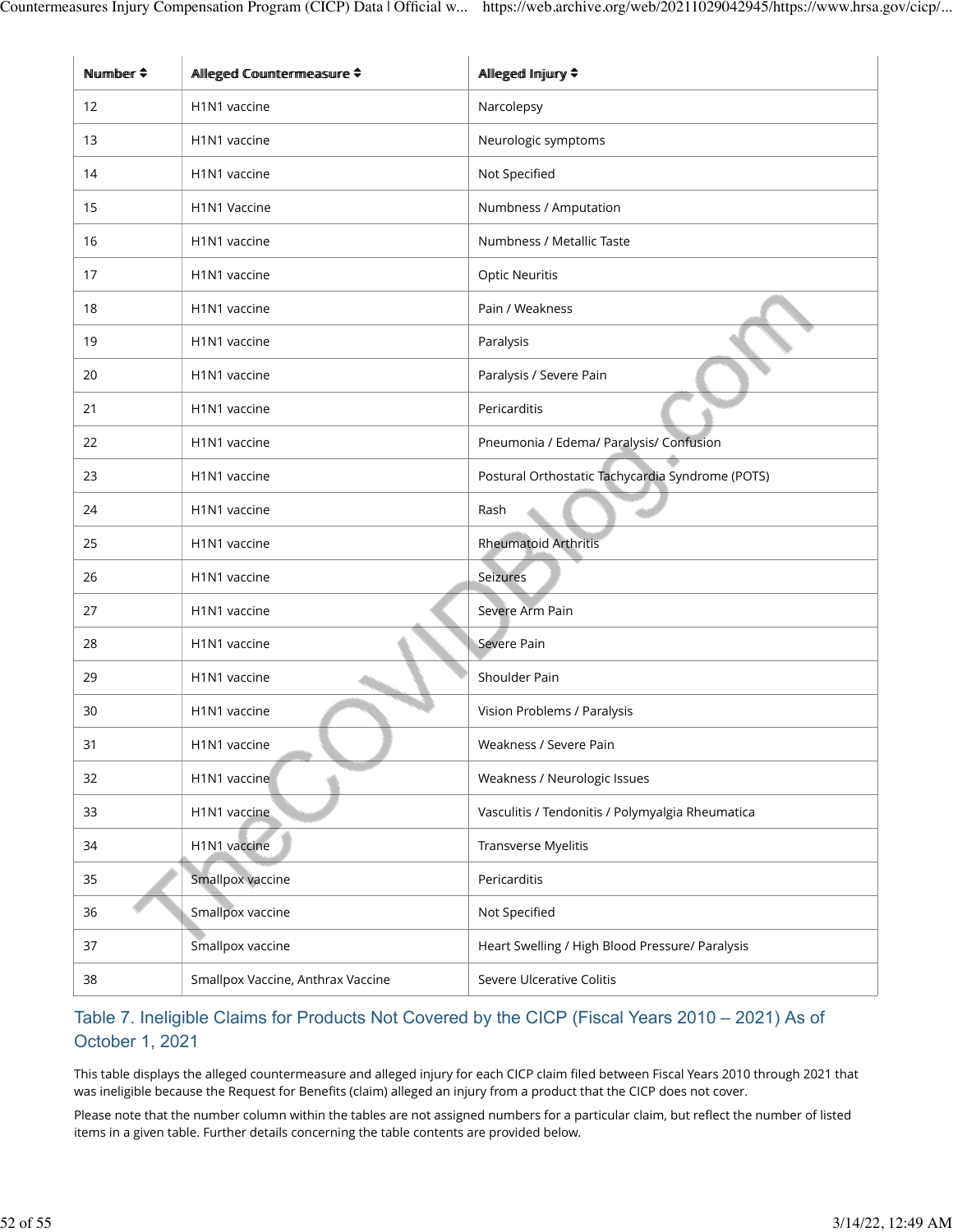| Number | Alleged Countermeasure ≑                              | Allleged Injury ♦                                                                                                   |  |
|--------|-------------------------------------------------------|---------------------------------------------------------------------------------------------------------------------|--|
| 1      | 1976 H1N1 vaccine                                     | <b>GBS</b>                                                                                                          |  |
| 2      | 1976 H1N1 vaccine                                     | GBS                                                                                                                 |  |
| 3      | Pre-Prep Act Anthrax vaccine                          | Fatigue/ Fibromyalgia/ Depression/ Lesions                                                                          |  |
| 4      | Pre-Prep Act Anthrax vaccine                          | Migraine Headaches                                                                                                  |  |
| 5      | Pre-Prep Act Anthrax vaccine                          | Migraine Headaches                                                                                                  |  |
| 6      | Pre-Prep Act Anthrax vaccine                          | Migraine Headaches / Pain / Diarrhea                                                                                |  |
| 7      | Pre-Prep Act Anthrax vaccine                          | Nerve Disorder / Sleep Disorder                                                                                     |  |
| 8      | Pre-Prep Act Anthrax vaccine                          | Neuropathy / Central Nervous System Demyelinating Disease /<br>Inflammatory Joint Disease / Fatigue                 |  |
| 9      | Pre-Prep Act Anthrax vaccine                          | Not Specified                                                                                                       |  |
| 10     | Pre-Prep Act Anthrax vaccine                          | Diarrhea / Fatigue / Asthma                                                                                         |  |
| 11     | Pre-Prep Act Anthrax vaccine                          | Myofacial Pain Syndrome / SLE Lupus / Scoliosis / SI Joint Dysfunction /<br>IBS Syndrome / Night Sweats / Psychosis |  |
| 12     | DTAP, MMR vaccines                                    | Minimal Change Disease                                                                                              |  |
| 13     | DTAP, Polio, and Haemoplilus Influenzae B<br>vaccines | Seizures / Infantile Spasms / Delayed Development                                                                   |  |
| 14     | Human Papillomavirus (HPV) Vaccine                    | Enlarged Lymph Nodes/ Spleen and Liver                                                                              |  |
| 15     | HPV vaccine                                           | Neurologic Symptoms                                                                                                 |  |
| 16     | Influenza / Pneumococcal Vaccines                     | Allergic Reaction                                                                                                   |  |
| 17     | Japanese Encephalitis vaccine                         | Weakness/ Neurologic Issues                                                                                         |  |
| 18     | Meningococcal vaccine                                 | Double Vision                                                                                                       |  |
| 19     | Meningococcal vaccine                                 | Shoulder Pain                                                                                                       |  |
| 20     | Pneumococcal Vaccine                                  | Pain/ Fever/ Inflammation                                                                                           |  |
| 21     | Pneumococcal vaccine                                  | Fainting                                                                                                            |  |
| 22     | Pneumococcal vaccine                                  | Not Specified                                                                                                       |  |
| 23     | Seasonal Flu vaccine                                  | Arm Pain                                                                                                            |  |
| 24     | Seasonal Flu vaccine                                  | Arm Swelling                                                                                                        |  |
| 25     | Seasonal Flu vaccine                                  | Bipolar Disorder/ Depression                                                                                        |  |
| 26     | Seasonal Flu vaccine                                  | <b>Birth Defects</b>                                                                                                |  |
| 27     | Seasonal Flu vaccine                                  | Calcified Tendons/ Arthritis symptoms                                                                               |  |
| 28     | Seasonal Flu vaccine                                  | <b>CIDP</b>                                                                                                         |  |
| 29     | Seasonal Flu vaccine                                  | Death                                                                                                               |  |
| 30     | Seasonal Flu vaccine                                  | Flu-like Symptoms                                                                                                   |  |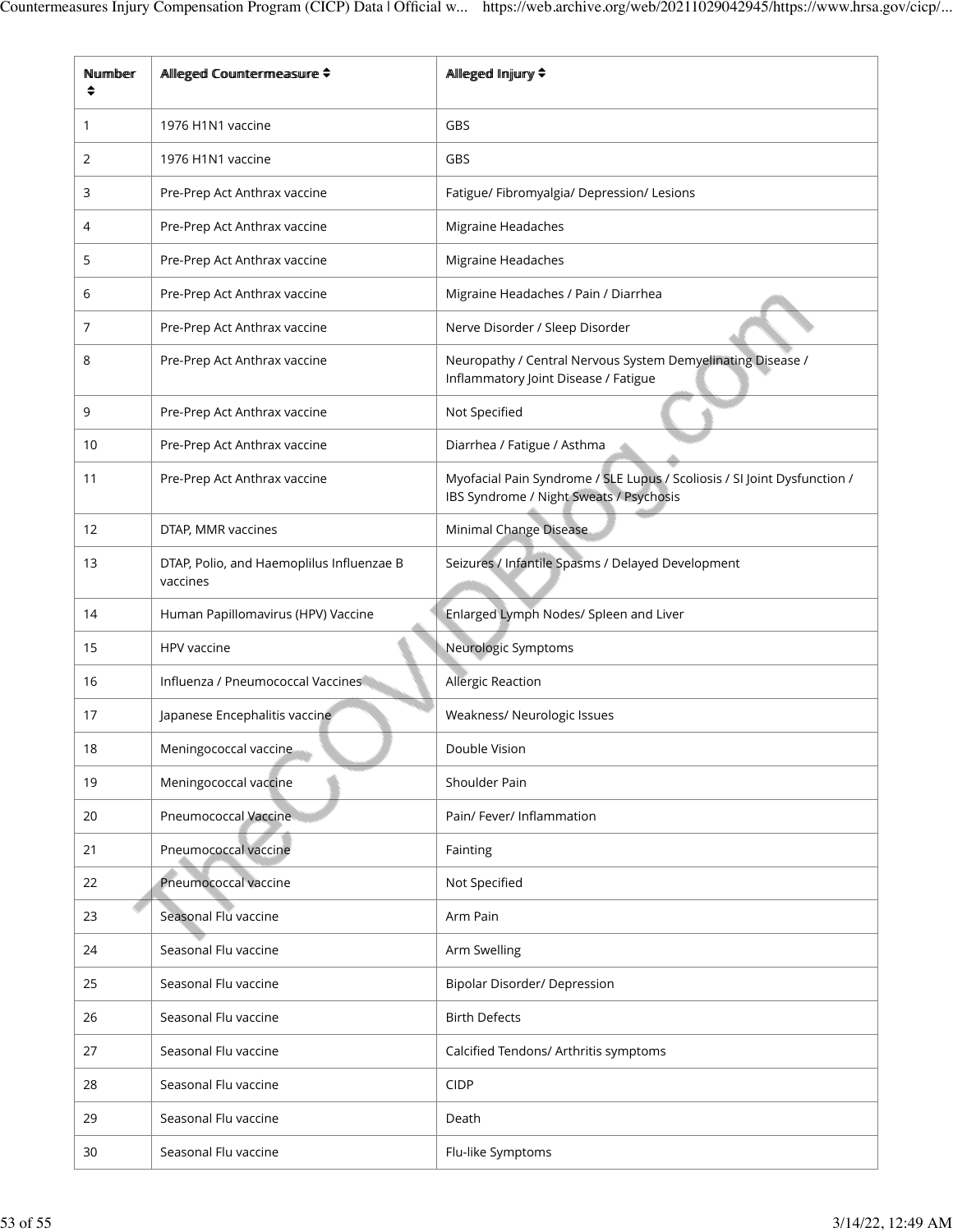| Number<br>♦ | Allleged Countermeasure ≑                                       | Allleged Injjury ♦                               |
|-------------|-----------------------------------------------------------------|--------------------------------------------------|
| 31          | Seasonal Flu vaccine                                            | Flu-like Symptoms                                |
| 32          | Seasonal Flu vaccine                                            | Frozen Shoulder Syndrome                         |
| 33          | Seasonal Flu vaccine                                            | GBS                                              |
| 34          | Seasonal Flu vaccine                                            | GBS                                              |
| 35          | Seasonal Flu vaccine                                            | Headache / Tremors / Fever                       |
| 36          | Seasonal Flu vaccine                                            | Laryngitis                                       |
| 37          | Seasonal Flu vaccine                                            | Neurologic symptoms                              |
| 38          | Seasonal Flu vaccine                                            | Not Specified                                    |
| 39          | Seasonal Flu vaccine                                            | Numbness / Weakness / Headaches/ Double Vision   |
| 40          | Seasonal Flu vaccine                                            | Paralysis                                        |
| 41          | Seasonal Flu vaccine                                            | Paralysis / Pain                                 |
| 42          | Seasonal Flu vaccine                                            | Paralysis / Pain                                 |
| 43          | Seasonal Flu vaccine                                            | Paresthesia / Weakness / Tremors                 |
| 44          | Seasonal Flu vaccine                                            | Severe Arm Pain                                  |
| 45          | Seasonal Flu vaccine                                            | <b>Shoulder Pain</b>                             |
| 46          | Seasonal Flu vaccine                                            | Shoulder Pain                                    |
| 47          | Seasonal Flu vaccine                                            | Stevens Johnson Syndrome                         |
| 48          | Seasonal Flu vaccine                                            | GBS                                              |
| 49          | Shingles vaccine                                                | Immobility / Fibromyalgia / Depression           |
| 50          | Shingrix vaccine                                                | Pain                                             |
| 51          | Pre-Prep Act Smallpox Vaccine / Pre-Prep Act<br>Anthrax vaccine | Boils / Stroke / High Blood Pressure / Arthritis |
| 52          | Pre-Prep Act Smallpox Vaccine / Pre-Prep Act<br>Anthrax vaccine | Not Specified                                    |
| 53          | Pre-Prep Act Smallpox Vaccine / Pre-Prep Act<br>Anthrax vaccine | Organic Brain Syndrome / Neuropathy              |
| 54          | Tetanus, Diphtheria, Acellular Pertussis (TDAP)<br>Vaccine      | Arm Pain                                         |

### Table 8. CICP Ineligible Claims Due to Not Alleging Any Countermeasure Administration or Use (Fiscal Years 2010 – 2021) As of October 1, 2021

This table displays the alleged countermeasure and alleged injury for each CICP claim filed between Fiscal Years 2010 through 2021 that is ineligible because the Request for Benefits did not allege the administration or use of any countermeasure.

| Number $\div$ | Allleged Countermeasure ≑ | Allleged Imjury ♦           |
|---------------|---------------------------|-----------------------------|
|               | Not Specified             | Weakness/ Neurologic Issues |